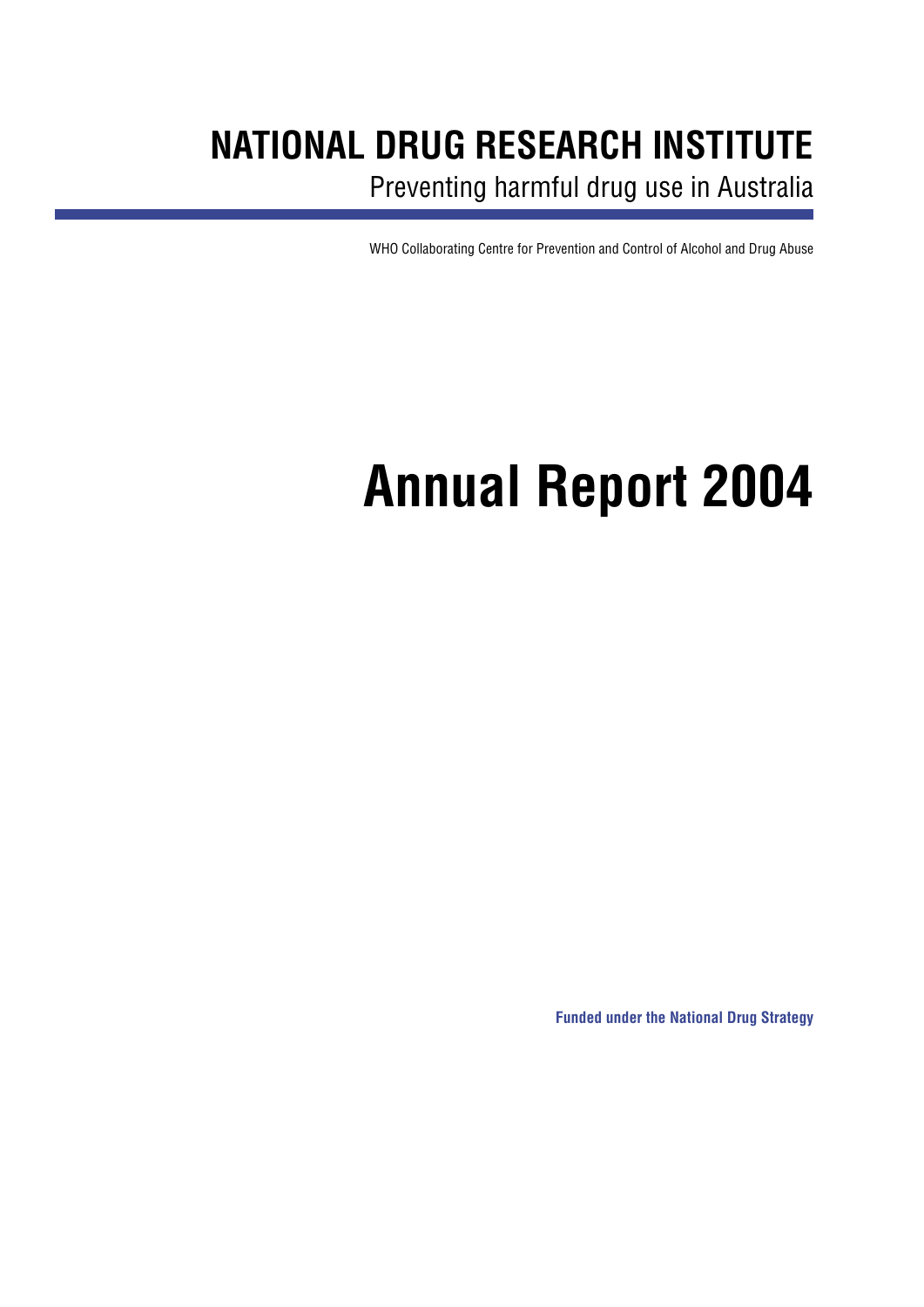National Drug Research Institute Curtin University of Technology Health Research Campus Level 2, 10 Selby Street SHENTON PARK Western Australia 6008

Postal Address: GPO Box U1987 PERTH Western Australia 6845

Telephone: (08) 9266 1600 Fax: (08) 9266 1611

Email: enquiries@ndri.curtin.edu.au www.ndri.curtin.edu.au

CRICOS provider code 00301J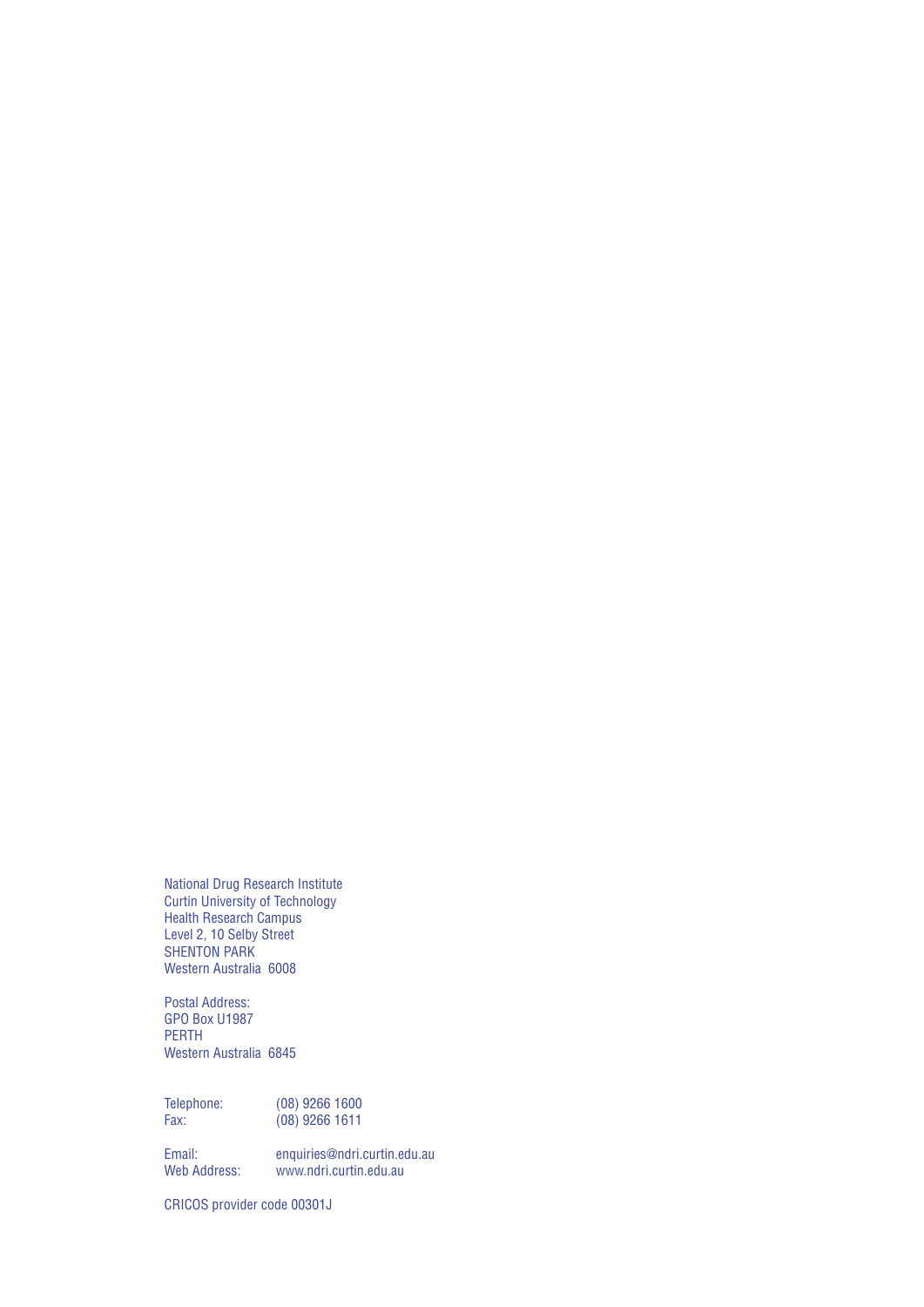# **Contents**

| Foreword                                                                                                             | 5  |
|----------------------------------------------------------------------------------------------------------------------|----|
| Year in Review                                                                                                       | 6  |
| About NDRI                                                                                                           | 8  |
| <b>Research Activities</b>                                                                                           | 9  |
| National monitoring of alcohol and other drug consumption patterns and related harms                                 | 10 |
| Partnerships in the prevention of alcohol and other drug misuse among Indigenous Australians                         | 13 |
| The prevention of the spread of blood-borne viruses and other harms among injecting drug<br>users                    | 16 |
| The impact of educational, legislative and regulatory strategies to minimise alcohol and other<br>drug-related harms | 17 |
| The development and evaluation of more effective school drug and education programs                                  | 18 |
| The development and evaluation of more effective community drug prevention programs                                  | 19 |
| Identifying fundamental, strategic and developmental research questions in the area of                               |    |
| prevention of harmful drug use                                                                                       | 21 |
| Investigating the influence of structural determinants and the social contexts of drug use on                        |    |
| the implementation of strategies designed to reduce and prevent harmful drug use                                     | 24 |
| <b>Activities Supporting Key Result Areas</b>                                                                        | 25 |
| Collaborations                                                                                                       | 25 |
| <b>Graduate Students</b>                                                                                             | 26 |
| Reviews of Manuscripts and Grant Applications                                                                        | 26 |
| Prizes and Awards                                                                                                    | 27 |
| Media Liaison                                                                                                        | 27 |
| Organisational Structure and Funding                                                                                 | 28 |
| Board of Management                                                                                                  | 28 |
| Staff                                                                                                                | 30 |
| <b>External Contributions of Staff</b>                                                                               | 33 |
| Funding                                                                                                              | 35 |
| Dissemination - Publications and Presentations                                                                       | 38 |
| Journal Articles                                                                                                     | 38 |
| Unrefereed Journal Articles                                                                                          | 39 |
| Monographs, Books and Chapters                                                                                       | 39 |
| Technical and Other Reports                                                                                          | 40 |
| Conference, Seminar and Workshop Presentations                                                                       | 40 |
| Meetings                                                                                                             | 43 |
| <b>NDRI</b> Seminar Series                                                                                           | 43 |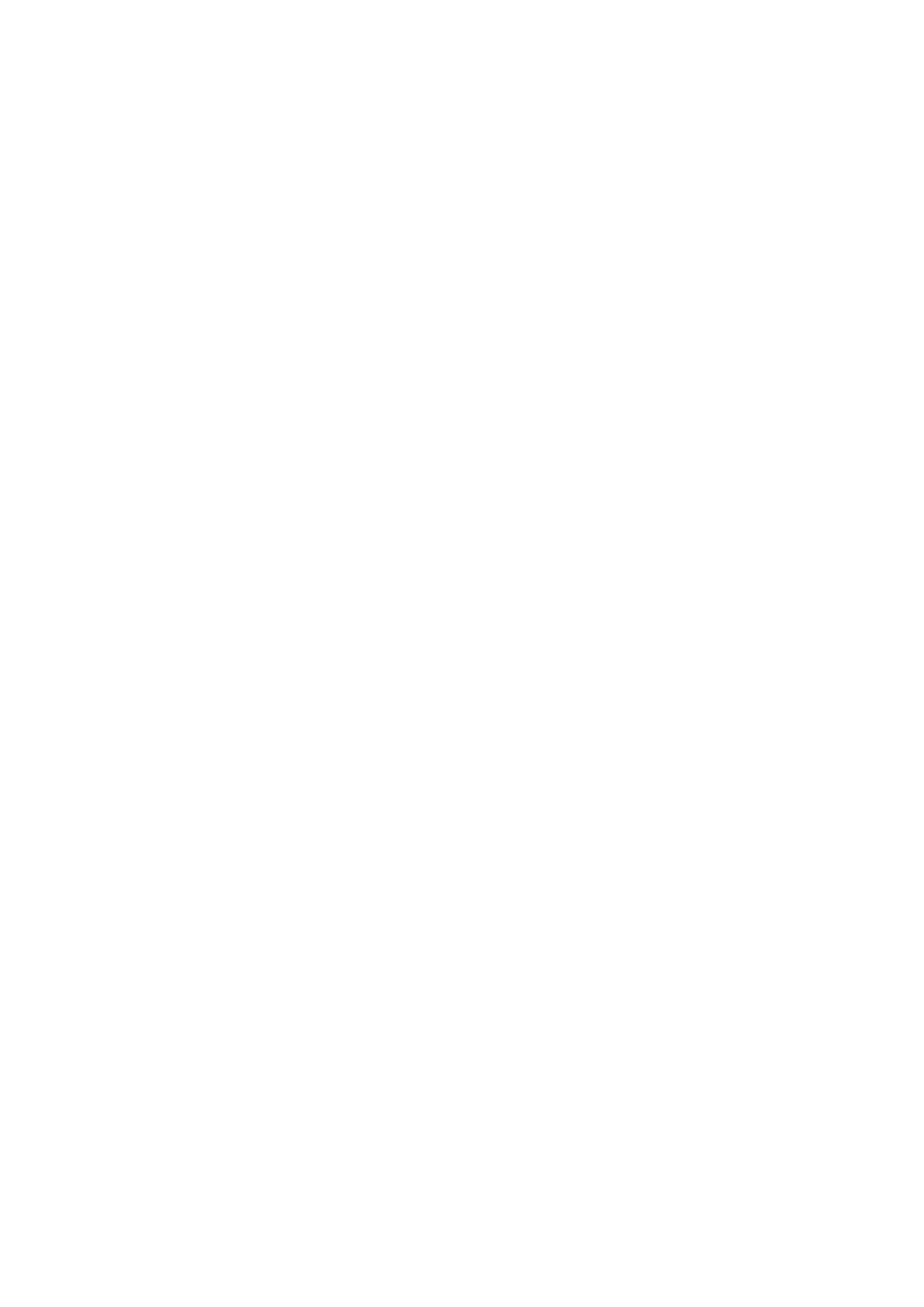## **Foreword**

<span id="page-4-0"></span>I am very pleased to introduce you to the 2004 Annual Report of the National Drug Research Institute.

The last year was notable in many ways, but the most significant from a historical point of view was the resignation of the Director, Professor Tim Stockwell. Tim held the post of Director for almost a decade, a period that has seen the Institute mature and flourish. I worked closely with Tim for seven years and I have appreciated his commitment to NDRI and his keen intelligence and common sense. Curtin has been very lucky to have such an able leader in charge of one of its most important research groups.

The departure of a successful leader and manager is often a threat to the stability and productivity of an organization. However, in this case, the confidence and capability of the staff have ensured that NDRI has not missed a beat. Much of the credit must go to Dennis Gray, who has done an excellent job as Acting Director, but all staff have contributed to maintaining the momentum of NDRI. I must also acknowledge the excellent support provided by the new Deputy Director, Dr Simon Lenton, and the Business Manager, Ms Fran Davis.

The result has been another outstanding year of contribution from the staff of NDRI. The publication output has been matched by the number of grants won and the impact on State and National drug policy and practice. As you read through this report, you will be impressed by the very high level of activity and the quality of work done.

At the end of 2004, we advertised for a new Director. Most of you will now know that Professor Steve Allsop has been appointed to the position. I am delighted that he has chosen to join NDRI. I have a very high opinion of his talents as a manager and leader, and his government and



**Charles Watson**

clinical contacts will be of great importance to NDRI. I wish Steve well in his work with Curtin.

I want to thank all of the staff at NDRI for your commitment and dedication. I hope that your work in 2005 proves to be rewarding and enjoyable.

Candy Water

**Professor Charles Watson Chairman of the Board of Management Executive Dean, Division of Health Sciences Curtin University of Technology**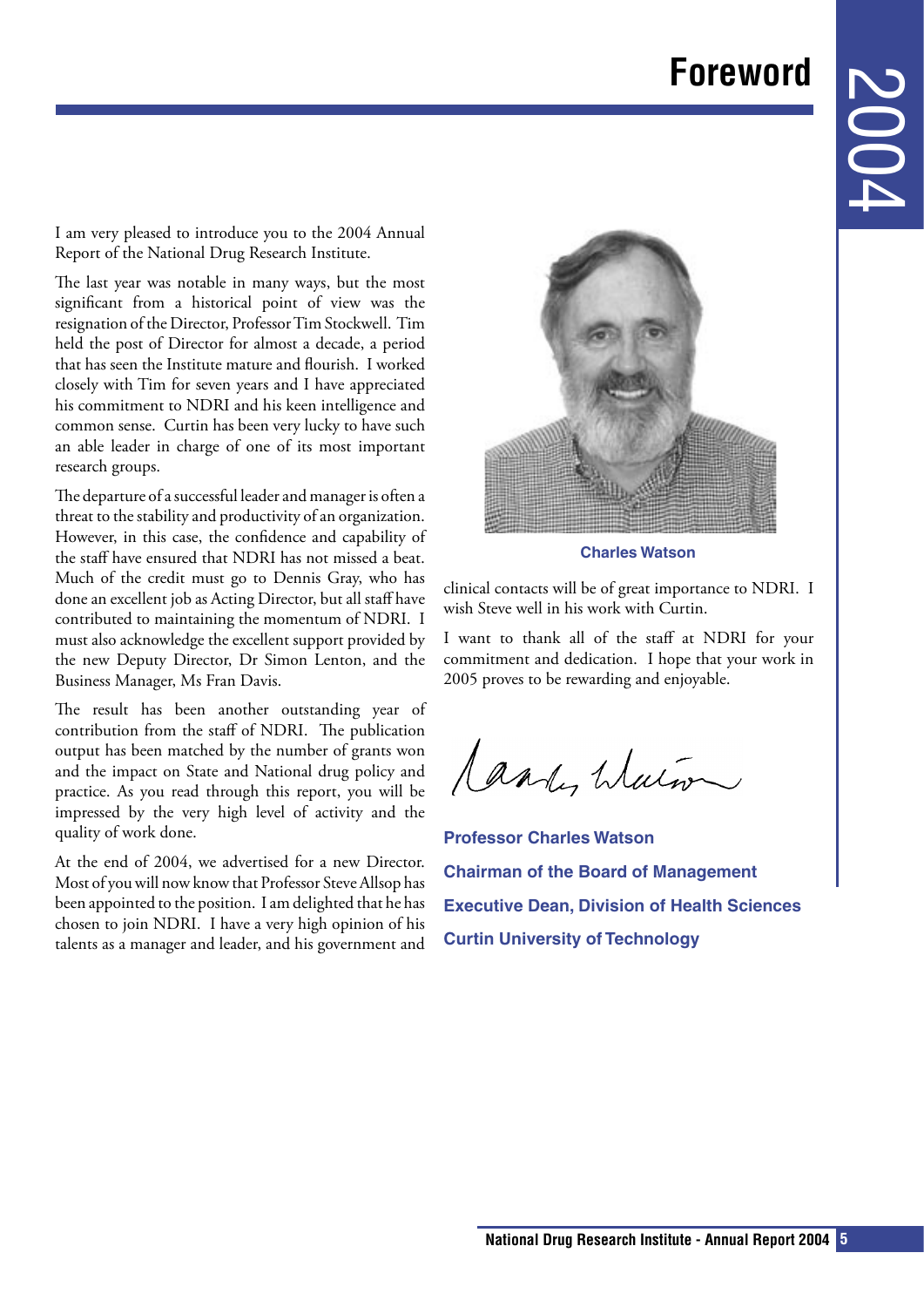## <span id="page-5-0"></span>**Year in Review**

At the end of June, Professor Tim Stockwell left the National Drug Research Institute to take a position as Professor and Director of the new Centre for Addictions Research at the University of Victoria in Canada. He had been with NDRI as Deputy Director since 1988 and as Director since 1996. Tim made a significant contribution to the Institute's work; bringing in over \$4.5 million in research grants, authoring over 150 scholarly publications, and making numerous conference presentations. He was a member of various advisory bodies and committees, including the World Health Advisory Committee on Alcohol and Australia's National Expert Advisory Committee on Alcohol, and his work has had a major impact on Australian alcohol policy. In addition, Tim was a particularly effective Director and under his leadership there was a steady increase in the depth and breadth of NDRI's research activities. Despite the fact that his contribution will be missed, NDRI's recruitment and staff development policies, and the commitment of all staff members, have ensured that the Institute's research activities have continued undiminished.

After an extensive national and international search, a committee chaired by Curtin University of Technology Deputy Vice Chancellor Professor Jeanette Hacket appointed Professor Steve Allsop to replace Tim Stockwell. Steve is well qualified for the position. He was formerly Director of NDRI's sister centre the National Centre for Education and Training on Addiction and Acting Executive Director of Western Australia's Drug and Alcohol Office. Until his appointment as NDRI Director, he was a member of the Inter-Governmental Committee on Drugs and NDRI's Board of Management. Steve will take up his appointment in early 2005. Since Tim Stockwell's departure I have been Acting Director of NDRI. I want to thank all NDRI staff members, particularly Simon Lenton and Fran Davis, for their contributions and commitment during this time of transition.

### **Research, Policy and Practice**

Once again, NDRI's research output has been considerable. On top of core funding of approximately \$1.6m received from the Australian Government Department of Health and Ageing (AGDHA), staff attracted additional research grants and commissions of \$430,000. NDRI had 22 research staff in 2004. Together they: conducted 39 research projects; authored or co-



**Dennis Gray**

authored 18 refereed journal articles, 12 monographs, books or book chapters, 16 technical reports; and gave 41 papers at conferences, seminars or workshops.

This year NDRI finalised what has been a major research undertaking. Over the past two years, led by Wendy Loxley, various NDRI staff members and colleagues from the Centre for Adolescent Health at the University of Melbourne completed a comprehensive review of the prevention of alcohol- and other drug-related harm. The objective of the review – and one which I believe we achieved – was to '…establish an integrated map of the systems, pathways and strategies that act as interconnections between risk factors, protective factors and outcomes related to the prevention of drugrelated harm'. A comprehensive report, *The Prevention of Substance Use Risk and Harm in Australia: A Review of the Evidence*, and a shorter summary report were published by the AGDHA (which commissioned the study) and it was launched in Melbourne in June. Interest in the report has been extremely high and it is likely to have a significant effect on policy and practice.

With Tim Stockwell's departure, Tanya Chikritzhs took over management of various alcohol research projects. As part of the National Alcohol Indicators Project (NAIP), Tanya and her colleagues produced two more NAIP Bulletins; one on Trends in Youth Alcohol Consumption and Related Harms and the other on Under-aged Drinking Among 14–17 year olds and Related Harms. Within the Australian community, there is increasing concern about patterns of alcohol misuse among young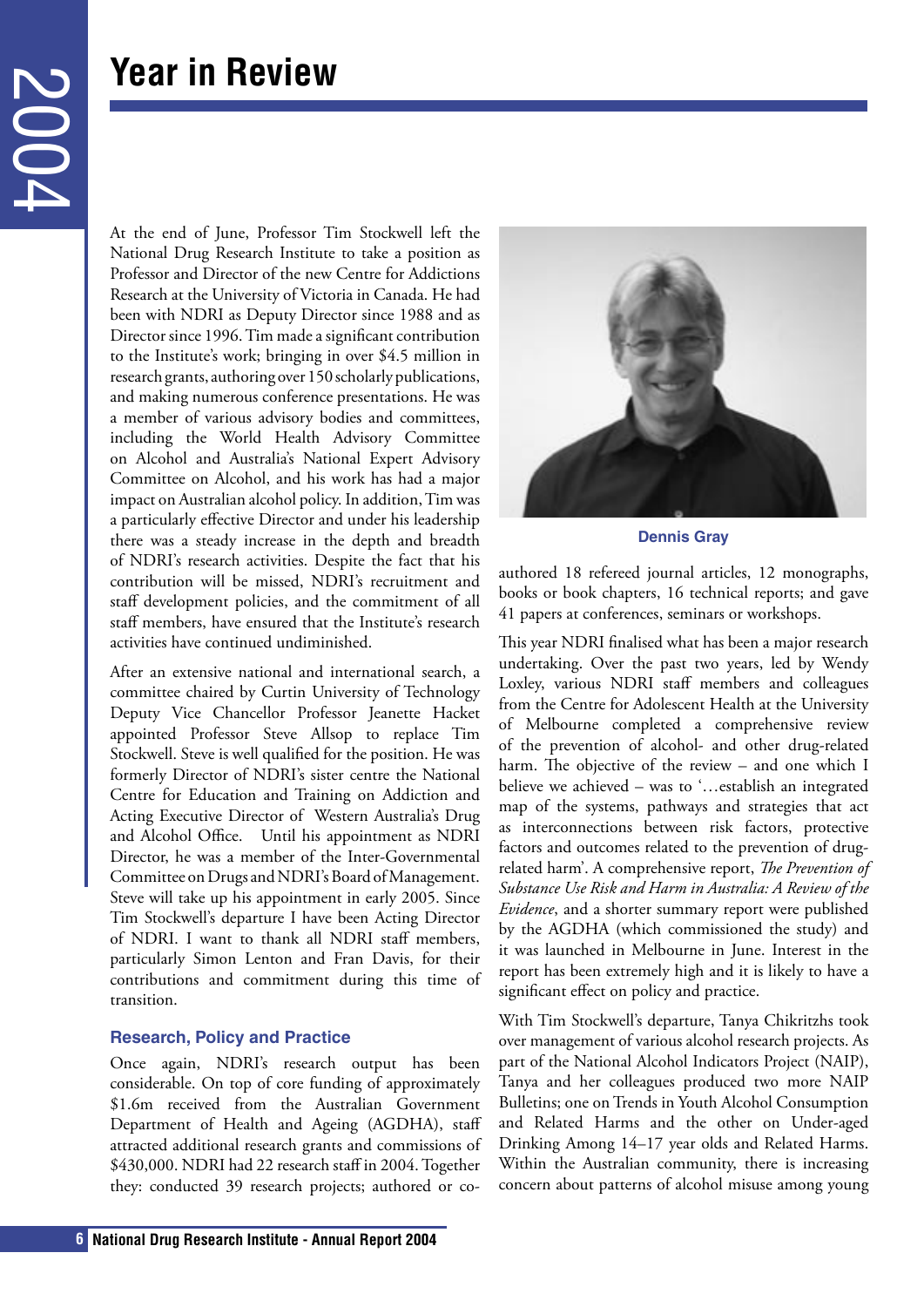people and these bulletins have made an important empirical contribution to debate on this issue.

The Western Australian Cannabis Control Act 2003 came into effect on March 22, 2004 marking the commencement of the WA Cannabis Infringement Notice Scheme. NDRI staff had a major role in this process. From the early 1990s, Simon Lenton and his colleagues conducted research with other Australian collaborators which contributed to the evidence base behind the scheme. NDRI recommended to the 2001 WA Community Drug Summit that such a scheme be introduced and this was subsequently endorsed by Summit participants and the Government. NDRI also had a central role in the Ministerial Working Party on Drug Law Reform, which devised the scheme put to government and which formed the backbone of the legislation introduced in Parliament. NDRI is now undertaking a pre-post evaluation of the scheme.

Space precludes more detailed discussion of various research activities undertaken by other NDRI staff. However, highlights include the following. In addition to various on-going projects – including collaboration with staff from the Menzies School of Health Research on a project examining heavy cannabis use in two remote communities – members of NDRI's Indigenous research team are conducting a multi-site collaborative project examining the policing implications of volatile substance misuse. David Moore has taken important strides in the development of a research program based on ethnographic studies of drug use and its social contexts. This includes the development of a multi-site investigation of the social meanings of alcohol misuse among young adults in recreational settings. While she has been on maternity leave for much of 2004, Nyanda McBride's research into school-based drug education was recognised with a National Drug and Alcohol Award for Excellence in Research.

### **Dissemination**

NDRI staff members have actively worked to disseminate information about their research activities. As indicated, during 2004 staff gave 41 presentations at various conferences, seminars and meetings. These included presentations in Europe and North America by Tim Stockwell, David Moore and Richard Midford and presentations to important policy making bodies such as the Inter-Governmental Committee on Drug Strategy.

Once again our active media strategy – supported in the first part of the year by Sheridan Webb and later by Vic Rechichi – has paid dividends. Media coverage of NDRI's research activities included 60 articles in major newspapers, 52 interviews on radio news and current affairs programs, and 34 television interviews. Such coverage considerably broadens the audience for NDRI's research and makes a significant contribution to informed debate on alcohol and other drug issues.

#### **Administrative changes**

A number of administrative changes have been made within the Institute in 2004. A second Deputy Director position was created and reporting arrangements were re-structured so that academic staff report to one of the Deputy Directors and administrative staff to the Institute's Business Manager – thus relieving the Director of a considerable direct supervisory role. At about the same time, the University's Management for Continuous Improvement and Growth was implemented and Work and Development Plans prepared for all staff members. This will ensure that staff are able to negotiate agreed workloads and support arrangements with their supervisors that are linked to the Institute's work and strategic plans.

Under this re-structure, informal meetings previously held between senior staff were formalised, with regular meetings now being held between the Director, Deputies and Business Manager. This ensures the administrative load is spread and will enhance participatory decision making within the Institute – providing the framework and support for future research activities.



**Associate Professor Dennis Gray Acting Director**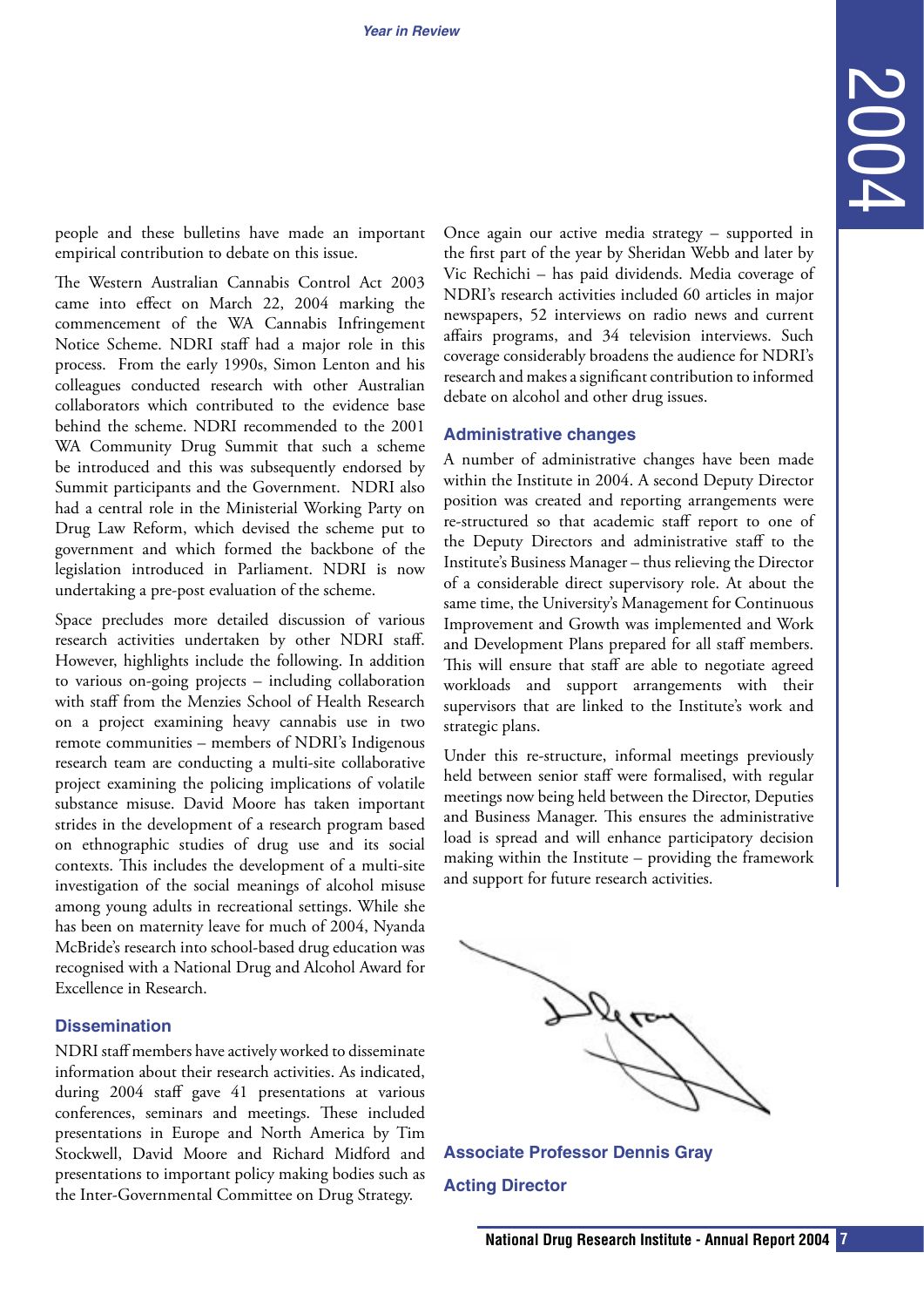# <span id="page-7-0"></span>**About NDRI**

The National Drug Research Institute, formerly the National Centre for Research into the Prevention of Drug Abuse, was established in March 1986 as one of two Centres of Excellence in Drug Research funded by the National Campaign Against Drug Abuse (now the National Drug Strategy). The Centre was formally designated an Institute at Curtin University of Technology in September 1999 by the Vice-Chancellor Professor Lance Twomey. The Institute's core funding is received from the Australian Government Department of Health and Ageing and in addition further funds are sought from a variety of Australian Government and State granting bodies.

The mission of the Institute is to contribute to the overall aim of the National Drug Strategic Framework, which is; "To improve health, social and economic outcomes by preventing the uptake of harmful drug use and reducing the harmful effects of licit and illicit drugs in Australian society". The Institute does this by undertaking research designed to establish the preventative potential of a number of interventions: legislative, fiscal, regulatory and educational. It therefore complements the role of the National Drug and Alcohol Research Centre whose primary focus is treatment.

### **NATIONAL DRUG RESEARCH INSTITUTE MISSION**

**"To conduct and disseminate high quality research that contributes to the primary prevention of harmful drug use and the reduction of drug-related harm"**

## **KEY RESULT AREAS**

- The conduct and dissemination of high quality research in order to contribute to the primary prevention of harmful drug use and the reduction of drug-related harm.
- Further building of the national capacity and expertise required to undertake research in the area of primary prevention of drug-related harms and dissemination of knowledge and information.
- Increasing the awareness of drug-related harms and effective preventative measures among policy makers, the public and those who might benefit from prevention strategies.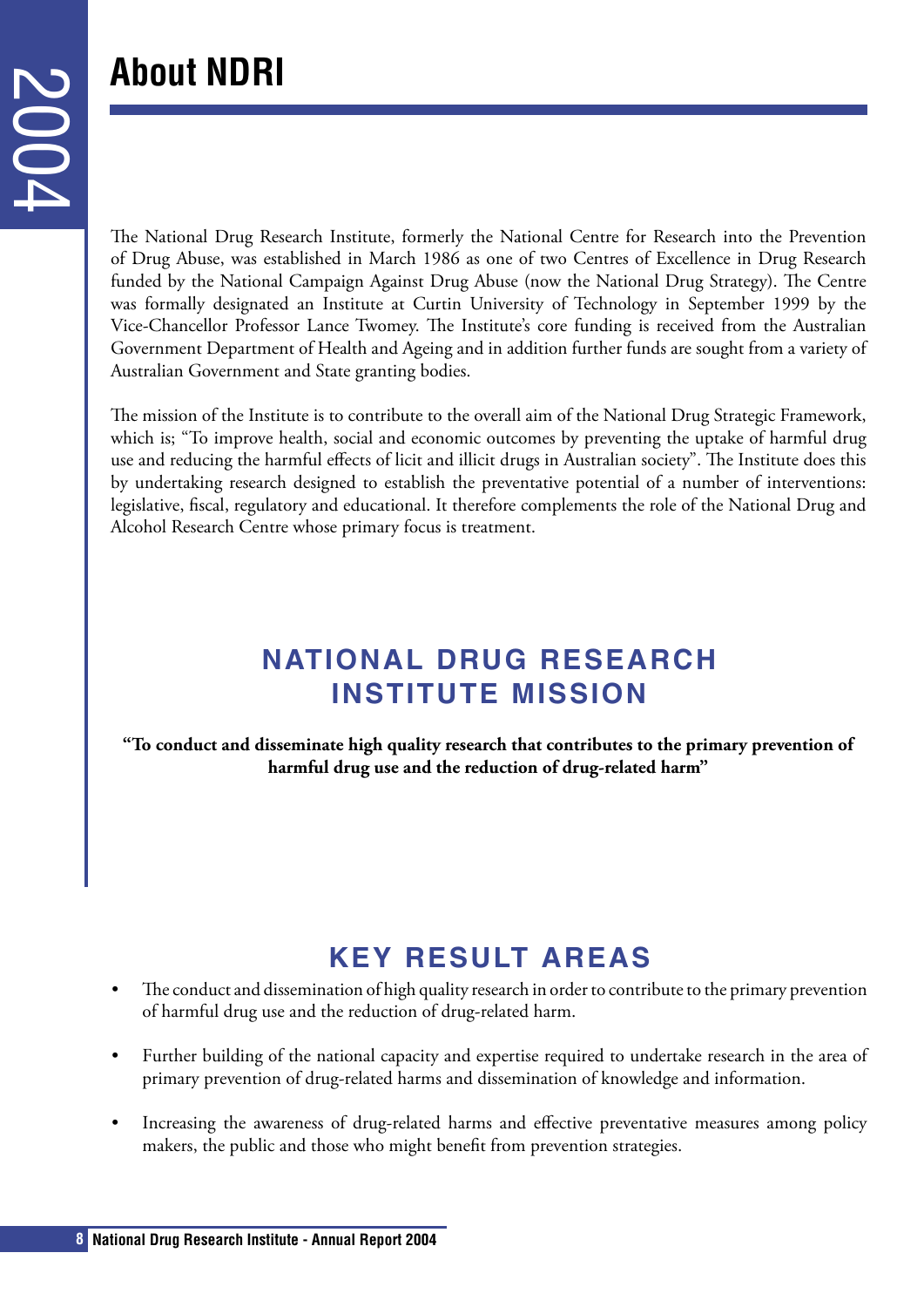<span id="page-8-0"></span>NDRI is amongst the largest centres of drug research expertise in Australia, employing 22 research staff in 2004. The Institute also works in close collaboration with a number of relevant agencies and research centres in Western Australia and other Australian states and territories.

In accord with its key result areas, a number of key priority areas have been identified, within which NDRI conducts and disseminates research and develops research capacity:

### **KEY PRIORITIES**

- **1. National monitoring of alcohol and other drug consumption patterns and related harms.**
- **2. Partnerships in the prevention of alcohol and other drug misuse among Indigenous Australians.**
- **3. The prevention of the spread of blood-borne viruses and other harms among injecting drug users.**
- **4. The impact of educational, legislative and regulatory strategies to minimise alcohol and other drug-related harms.**
- **5. The development and evaluation of more effective school drug and education programs.**
- **6. The development and evaluation of more effective community drug prevention programs.**
- **7. Identifying fundamental, strategic and developmental research questions in the area of prevention of harmful drug use.**
- **8. Investigating the influence of structural determinants and the social contexts of drug use on the implementation of strategies designed to reduce and prevent harmful drug use.**

Following are details of projects undertaken by NDRI during 2004, organised under the eight key priority areas listed above.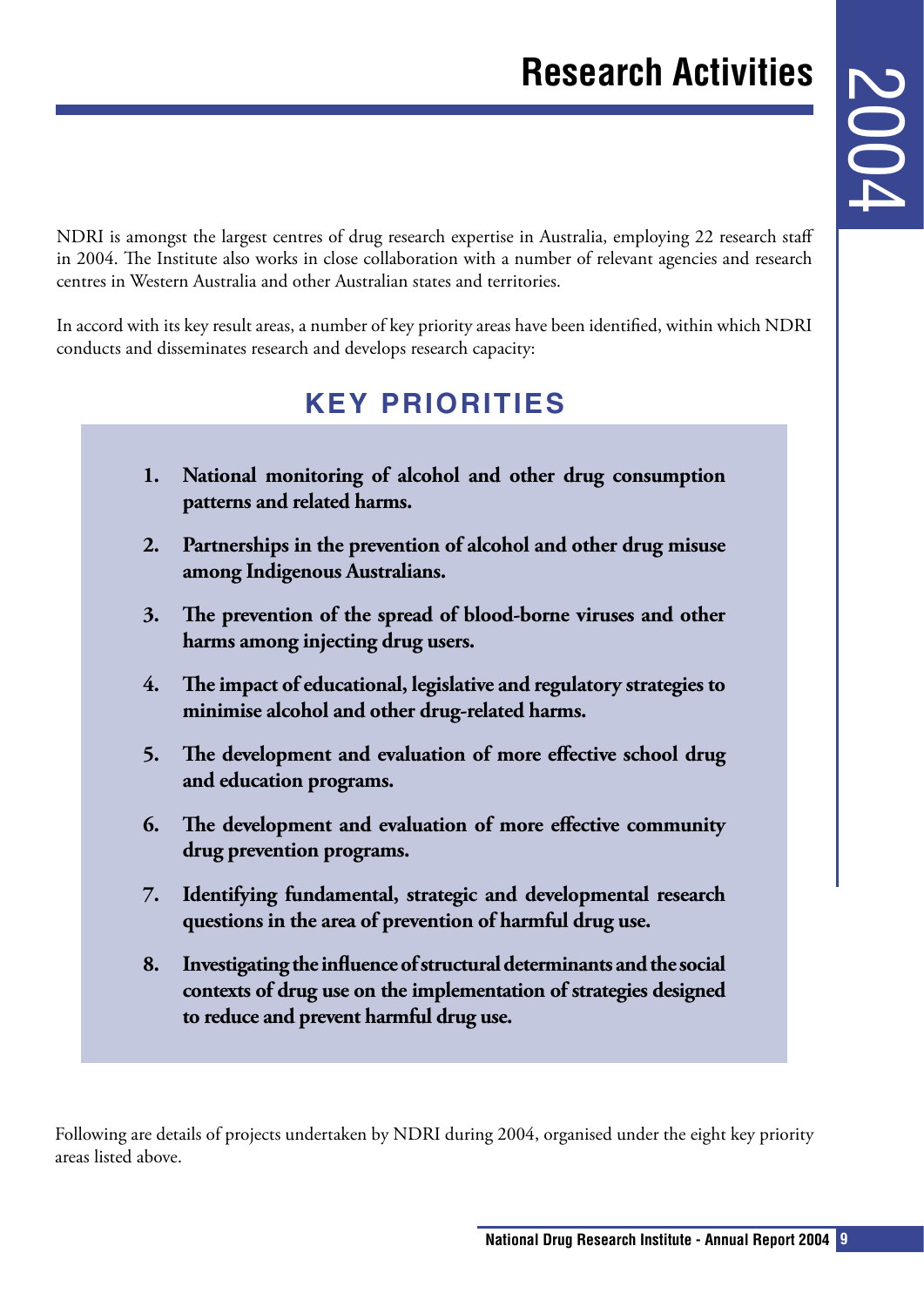### **National monitoring of alcohol and other drug consumption patterns and related harms**

#### **National Alcohol Indicators Project (NAIP)**

| Chief Investigator: Professor T R Stockwell and |                    |  |                                  |  |
|-------------------------------------------------|--------------------|--|----------------------------------|--|
|                                                 | T Chikritzhs       |  |                                  |  |
| Co-investigator:                                |                    |  | S Donath, P Catalano, S Matthews |  |
|                                                 | and R Pascal       |  |                                  |  |
| Project Status:                                 | Continuing in 2005 |  |                                  |  |
|                                                 |                    |  |                                  |  |

Collaborating Organisations: Turning Point Alcohol and Drug Centre Inc.

There are currently a number of ways in which alcohol consumption and related harms are monitored in Australia: national surveys; alcohol beverage industry sales data; the application of aetiological fractions to health statistics regarding the incidence of conditions known to be alcohol-related; and a variety of other harm indicators. The majority of the statistics are recorded in all jurisdictions from the 1980s until the present time. NDRI has been funded by the Australian Government Department of Health and Ageing to access a number of these data sets with the intention of tracking trends in alcohol consumption and related harms from 1992.

The data on alcohol-related harm and alcohol consumption patterns can be used to determine the magnitude (prevalence and incidence) of specific alcoholrelated problems and to track changes and determine trends in these problems over time. In addition, time series data about specific sets of alcohol patterns can be used to evaluate the effects of policy or prevention interventions within Australia. These applications are the central focus of this project.

<span id="page-9-0"></span>**10 National monitoring of alcohol**<br> **2011 National Alcohol Indicators** Project (Wall<br>
Co-investigator: Professor T R Nockwel<br>
Co-investigator: The<br> **10 10 Co-investigator** Christian Schematic Channel Research Inst To date, a series of eight statistical summary reports with accompanying technical reports have been produced by the National Alcohol Indicators Project. These include: alcohol-caused deaths and hospitalisations to 1997 (Chikritzhs et al., 1999), alcohol-related road trauma to 1997 (Chikritzhs et al., 2000), patterns of risky alcohol use in 1998 (Heale et al., 2000), trends in per capita alcohol consumption to 1998/99 (Catalano et al., 2001) and trends in alcohol-related violence up to 2000/01 (Matthews et al., 2002). The sixth report examined Australian health statistics and data from a range of indicators for all states, territories and the nation as a whole from 1990 to 2001; and, this is the first time this has been achieved for an Australian population.

The two most recently published reports examined alcohol consumption and related harms in young people



#### **NAIP Bulletin 7**

(aged 15-24) up to 2002 (Chikritzhs & Pascal, 2004) and under-aged drinking among 14-17 year olds and related harms to 2002 (Chikritzhs et al., 2004).

Current NAIP focus and future directions include a feasibility study to investigate the efficacy of expanding NAIP to specifically identify reliable and relevant indicators of consumption and related harms for Indigenous communities as well as the impact of legislative change on levels of consumption and harm throughout Australia, such as a re-evaluation of the Northern Territory's Living With Alcohol Program.

### **NAIP Component Study: Analysis of trends in drinking patterns 1983-2003**

| Chief Investigator: Professor T R Stockwell and |          |  |  |
|-------------------------------------------------|----------|--|--|
|                                                 | S Donath |  |  |
| Co-investigator: S Clement                      |          |  |  |
| Project Status: Continuing in 2005              |          |  |  |

The National Drug Strategy Household Surveys have been modified in various ways since their inception in 1983. Different sampling methodology, methods of questioning and response rates have been achieved - all of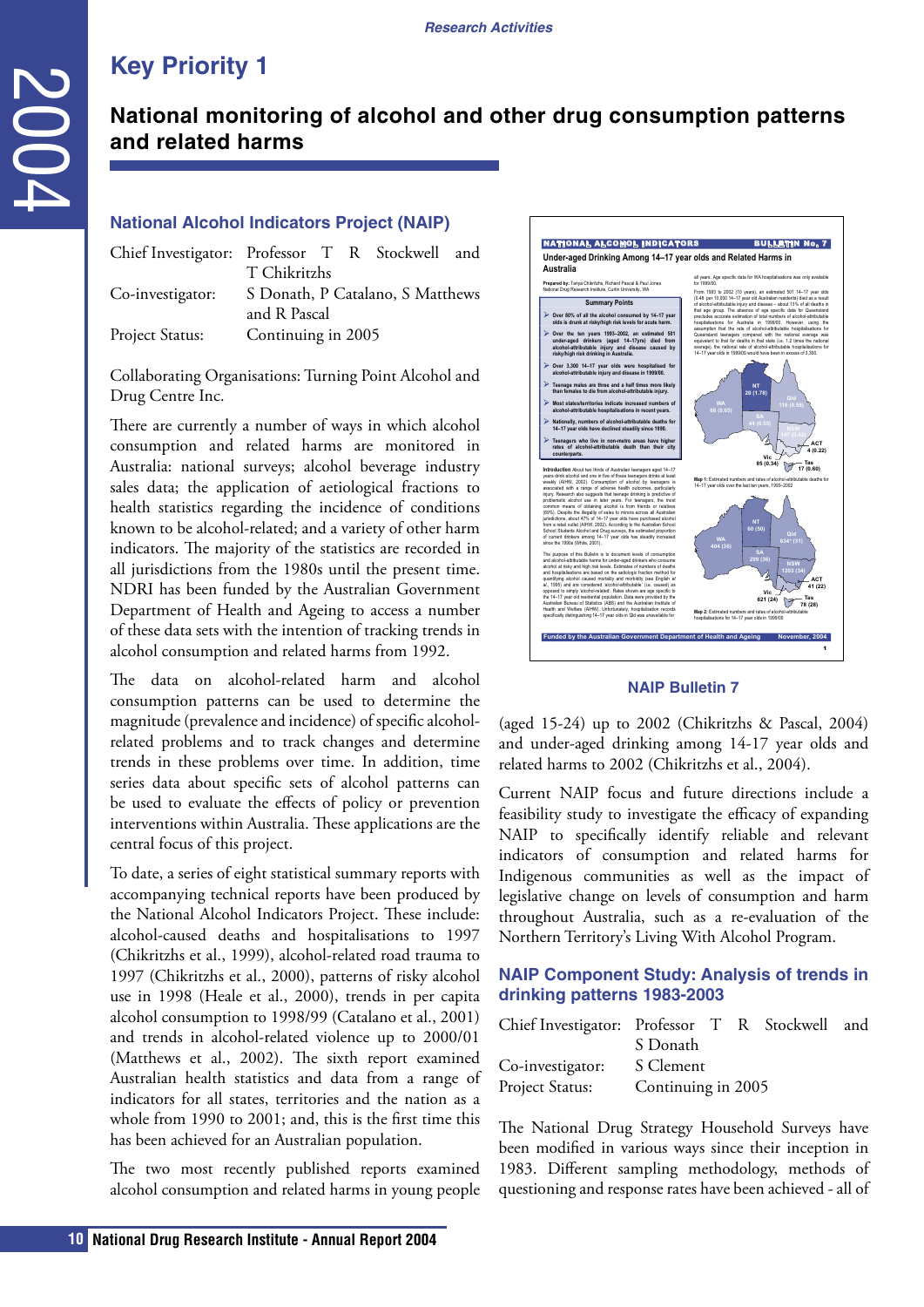which can impact on estimates of the prevalence of alcohol and other drug use. The 2001 NDSH Survey introduced a new suite of questions on alcohol consumption but retained some older questions as well.

There are also national surveys, such as the National Health Survey, which have at regular intervals enquired about alcohol consumption, again using methodologies that have changed over time. The purpose of this project will be to assess comparability between different surveys and different times and establish what trends have occurred in alcohol consumption for different age and sex groups in Australia over the past 20 years. A particular focus will be on levels of compliance with current NHMRC drinking guidelines.

### **NAIP component study: expansion of NAIP to include Indigenous Australians**

|                  | Chief Investigator: Professor T R Stockwell, Associate |
|------------------|--------------------------------------------------------|
|                  | Professor D Gray, T Chikritzhs and                     |
|                  | Professor S Saggers                                    |
| Co-investigator: | A Stearne and R Pascal                                 |
| Project Status:  | Continuing in 2005                                     |

In late 2002 the National Expert Advisory Committee on Alcohol (NEACA) received a request from the Indigenous Reference Group to consider expanding the National Alcohol Indicators Project to develop specific indicators for Indigenous populations. A proposal was developed by the NAIP group in association with the NDRI Indigenous Australian Research Team.



**Richard Pascal and Tanya Chikritzhs** 

**National Drug Research Constrained Constrained Are any server than the phonon spectra of this project will involve canning the phonon spectra and this propertie. A hardshood of the properties in series of the properties a** This was presented to a joint meeting of NEACA and the Indigenous Reference Group in November, 2002. The first phase of this project will involve examining databases held by NAIP to extract data specifically on Indigenous people. A methodology will also be developed for assessing levels of problems in 'sentinel' communities with a high proportion of Indigenous residents. A national consultation process will occur to establish the utility and acceptability of the various indicators available and most appropriate means of dissemination.

### **Alcohol use and an ageing population: An examination - PhD Project**

| Chief Investigator: C Wilkinson |                              |
|---------------------------------|------------------------------|
| Supervisor:                     | Associate Professor S Allsop |
| Project Status:                 | Continuing in 2005           |

The research will examine the implications of an ageing Australian population and the impact that this will have on alcohol use patterns, potential harm and hence related policy and practice.

It is the purpose of the proposed study to examine:

- projected patterns for alcohol consumption in Australia in 2030;
- prevalence of contraindicated medication use and alcohol use amongst 55+ age group;
- links between medication use and alcohol consumption and potential harm; and
- implications of above for intervention, prevention and policy initiatives.

#### **Party Drugs Initiative in WA**

| Chief Investigator: Dr S Lenton |                    |
|---------------------------------|--------------------|
| Project staff:                  | Dr F Chanteloup    |
| Project Status:                 | Continuing in 2005 |

This is part of a national study coordinated by the National Drug and Alcohol Research Centre (NDARC) and funded by the National Drug Law Enforcement Research Fund (NDLERF). Its aims are to examine the demographic characteristics, patterns of ecstasy and other drug use, perceived harms associated with use, drug market factors such as price, potency availability of ecstasy and other party drugs in Perth, Western Australia from a sample of regular users of ecstasy.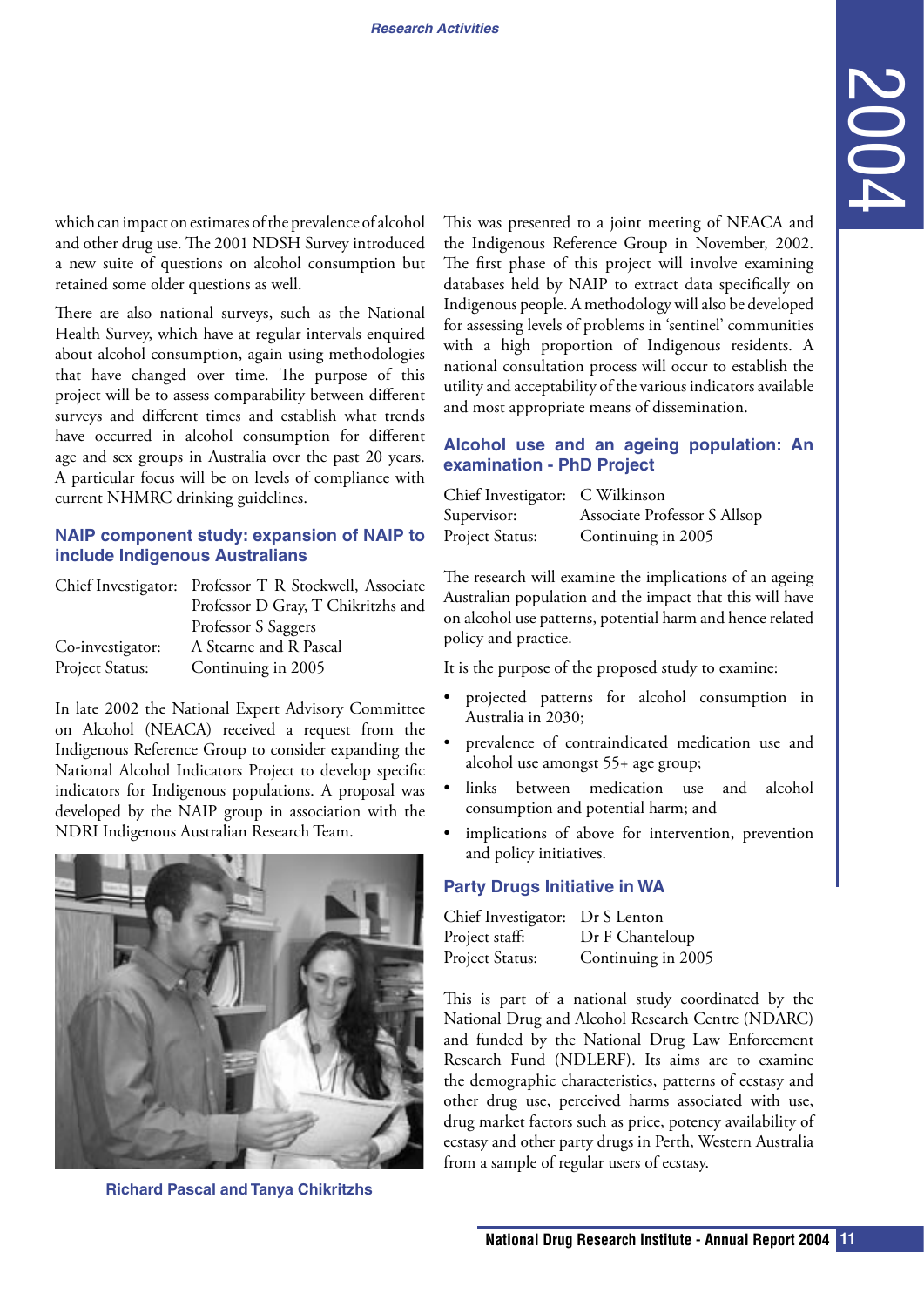The study involves data from three sources: face-toface interviews of 100 regular ecstasy users; telephone interviews with 20 key informants; and analysis of name de-identified existing databases from the health and law enforcement sectors. The three sources of data are triangulated against each other in order to minimise the weaknesses inherent in each one and to ensure that only valid emerging trends are documented. The objectives are to add this data to that collected in other Australian jurisdictions to monitor drug trends and inform strategies to reduce drug related harm associated with the use of ecstasy and other party drugs.

#### **Illicit Drug Reporting System (IDRS)**

| Chief Investigator: Dr S Lenton |                    |
|---------------------------------|--------------------|
| Co-investigator:                | J Fetherston       |
| Project Status:                 | Continuing in 2005 |

**12 In any** involves data from three sources:<br>
face interviews of 100 regular eschap users telds increases in the base of 20 key informants and analysis of the determined pairwas 20 key information and analysis of two co This study comprises the Perth arm of a research project to monitor illicit drug use trends in major cities across Australia. The project is coordinated nationally by the National Drug and Alcohol Research Centre (NDARC). The Illicit Drug Reporting System (IDRS) provides a coordinated approach to the monitoring of data associated with illicit drug use in Australia. The information collected is intended to act as an early warning system for the availability and use of four main drug categories: heroin, amphetamines, cocaine and cannabis. It has been piloted for two years in Sydney, Melbourne and Adelaide.

The project has been funded in all states and territories in Australia during 1999, 2000, 2001 and 2002 by the



**Simon Lenton and James Fetherston**

Australian Government Department of Health and Ageing. In the past three years additional funds were obtained from the National Drug Law Enforcement Research Fund (NDLERF) to enable an injecting drug user survey component of the IDRS to be run in all jurisdictions. Thus the methods employed in the Perth arm for the last three years included a survey of 100 injecting drug users, a qualitative study of key informants who work in the drug field (eg health, law enforcement, outreach, and research professionals) and an examination of existing indicators (eg survey data, health and police data).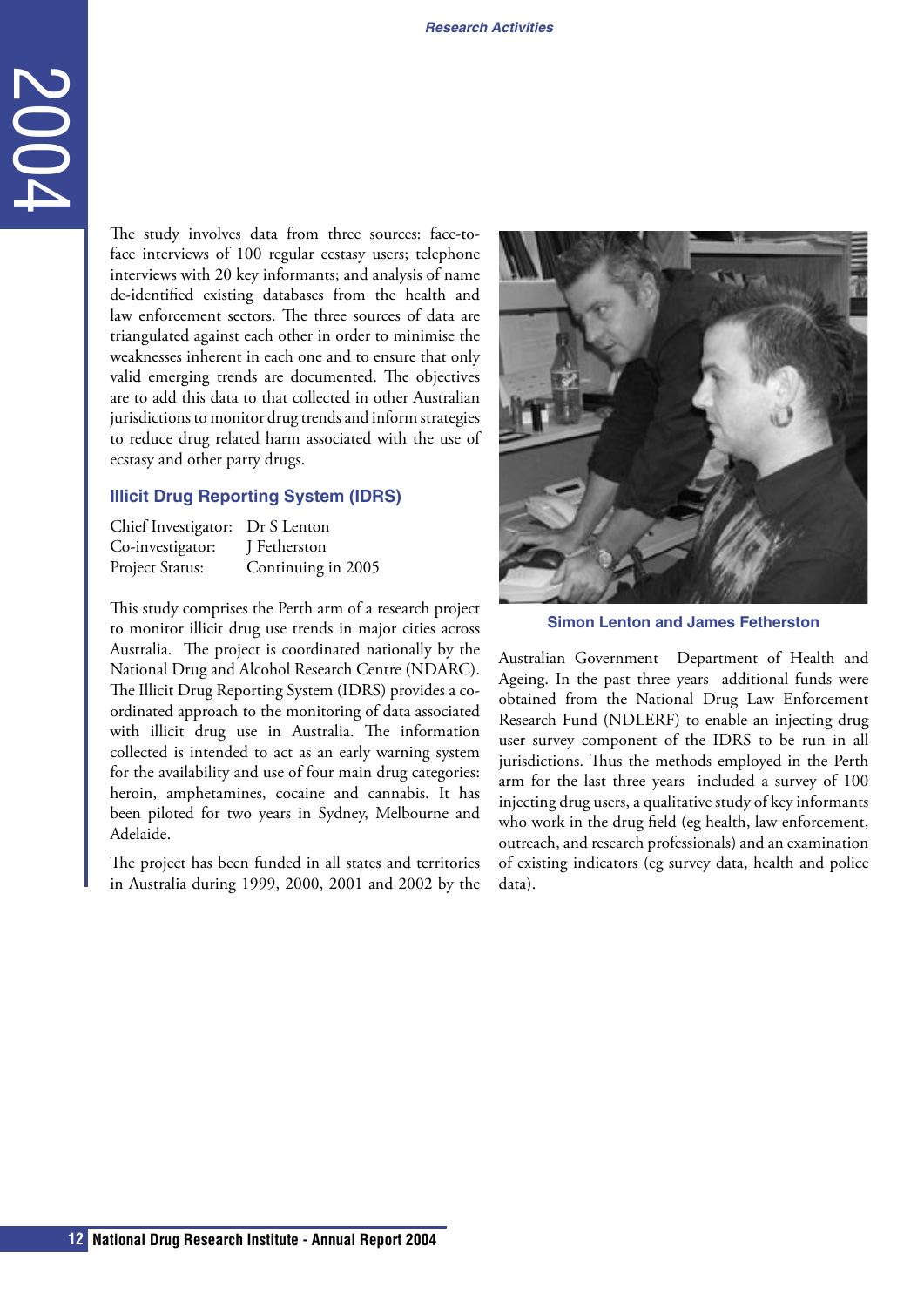### <span id="page-12-0"></span>**Partnerships in the prevention of alcohol and other drug misuse among Indigenous Australians**

### **Bibliographic database on Indigenous Evaluation of the DASA outreach program Australian alcohol and other drug use**

|                 | Chief Investigator: Associate Professor D Gray and |  |
|-----------------|----------------------------------------------------|--|
|                 | Professor S Saggers                                |  |
| Project staff:  | B A Sputore, A Stearne and                         |  |
|                 | P Strempel                                         |  |
| Project Status: | Continuing in 2005                                 |  |

The web-based bibliographic database project aims to disseminate information about publications on Indigenous Australian alcohol and other drug use. It also forms an important part of NDRI's research infrastructure. The database contains information on over 1000 publications which are keyworded by publication type, drug type, and geographic location, and complements NDRI's database on Indigenous Australian intervention projects.

### **Building Indigenous research workforce capacity**

|                  | Chief Investigator: Associate Professor D Gray |
|------------------|------------------------------------------------|
| Co-investigator: | T Walley                                       |
| Project staff:   | T Esgin                                        |
| Project Status:  | Continuing in 2005                             |

The objectives of this project are to: create a three year research internship for an Indigenous Australian graduate; provide the person with 'on-the-job' research training in both a national research institution and an Indigenous community-controlled substance misuse agency; enable the intern to manage an intermediate size research project and to undertake two or three projects in his/her own right; and, to equip him/her to embark upon a career in the alcohol and other drugs field.

### **Evaluation of the 'Makin Tracks' 2 project**

| Chief Investigator: Associate Professor D Gray and |           |  |  |
|----------------------------------------------------|-----------|--|--|
|                                                    | A Stearne |  |  |
| Project Status: Continuing in 2005                 |           |  |  |

Phase 2 of the 'Makin Tracks' project is being conducted by the Aboriginal Drug and Alcohol Council (SA). The aim of the project is to provide support to individuals and organisations working to reduce the demand for, and harms associated with, substance misuse among Aboriginal people in South Australia. NDRI staff are evaluating the project and providing basic evaluation training to ADAC field workers.

|                 | Chief Investigator: Associate Professor D Gray |
|-----------------|------------------------------------------------|
| Project Staff:  | A Stearne                                      |
| Project Status: | Continuing in 2005                             |

This is a collaborative project with the Drug and Alcohol Services Association (DASA), Alice Springs. NDRI staff are evaluating an intervention to provide support and follow-up to frequent Indigenous clients of DASA's sobering up shelter.

### **Evaluation of youth led futures - partnership grants with Indigenous communities**

|                 | Chief Investigator: Professor S Saggers, J Sorenson and |
|-----------------|---------------------------------------------------------|
|                 | A Stearne                                               |
| Project Status: | Continuing in 2005                                      |

The evaluation aims to provide assistance to four partner organisations – Bawrunga Aboriginal Medical Service, Dandaloo Gayngil Aboriginal Corporation, Fitzroy Work Project, and Mt Theo Youth Substance Misuse Program – and to The Foundation for Young Australians which assists in the ongoing implementation of each initiative.

**Nation of the DASA outreach program**<br>
Investigator: Associate Professor D Gray<br>
Investigation: Associate Professor D Gray<br>
1834: Statistic A Steame<br>
Cominiumg in 2005<br>
a Basociation (DASA), Alice Springs. NDRI<br>
Institute The evaluation objectives are to describe and monitor the implementation and development of each project, and to make recommendations for change and adaptation to each project where required. The evaluation will develop a suitable methodology to achieve its aims and objectives, and in so doing will:

- consult with The Foundation for Young Australians and with the funded organisations to determine the scope of the evaluation;
- measure the Youth Led Futures outcomes in relation to each partner;
- measure the performance and broad social impact of the Youth Led Futures grant model; and
- provide the Foundation and partners with feedback and recommendations to assist continuing improvement in implementing initiatives and objectives.

### **Heavy cannabis use in two remote Aboriginal communities**

| Chief Investigator: A Clough                   |  |                               |  |  |
|------------------------------------------------|--|-------------------------------|--|--|
| Co-investigator: Associate Professor D Gray, C |  |                               |  |  |
|                                                |  | Burns, R Parker and Associate |  |  |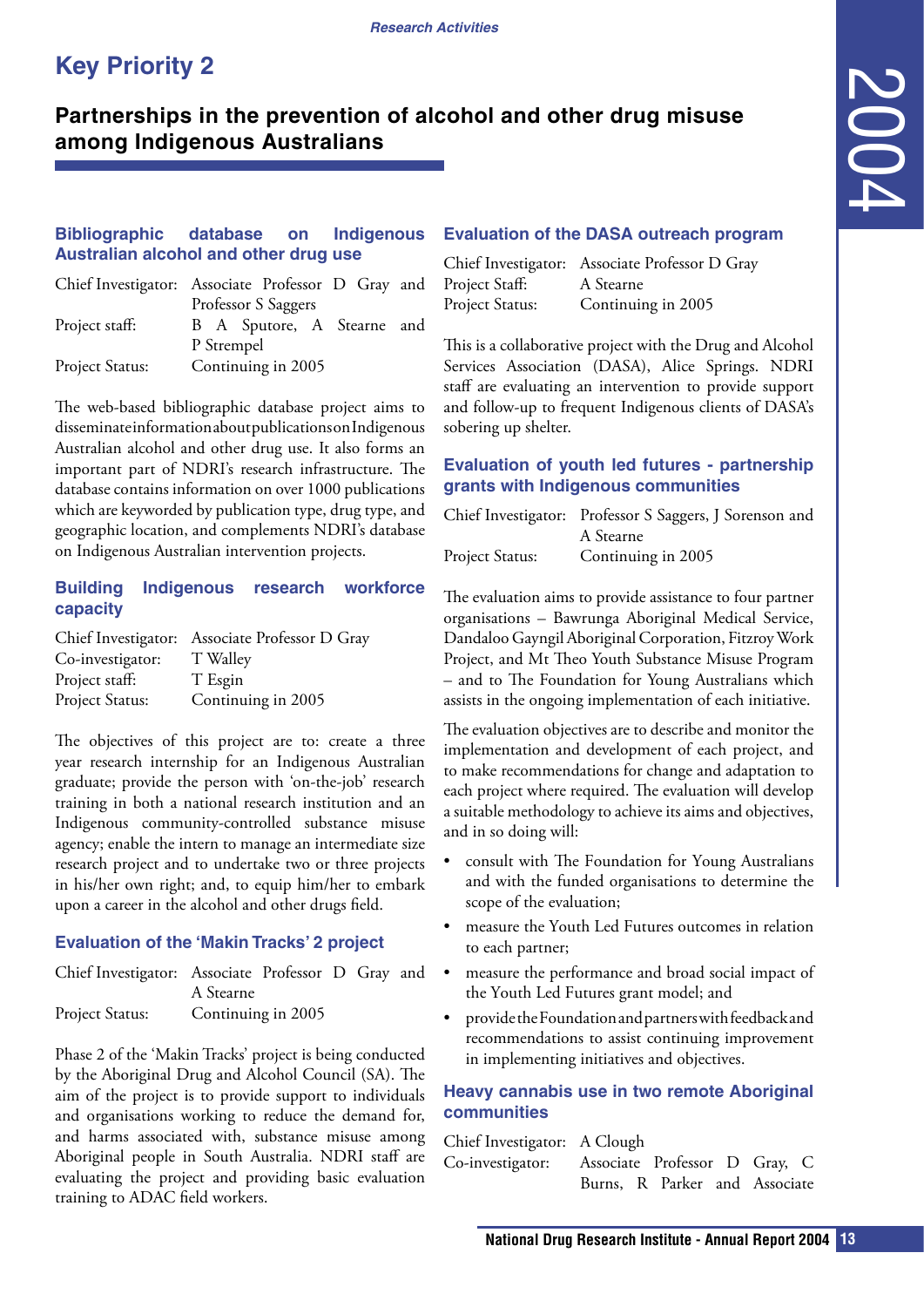

**NDRI Indigenous Health team: Nathan Barrow, Brooke Sputore, Dennis Gray, Anna Stearne and Ed Garrison**

Professor P d'Abbs Project Status: Completed in 2004

The aim of this study - conducted jointly with the Menzies School of Health Research - described patterns of cannabis use among Aboriginal men in three age groups in two Aboriginal communities. Life history data to model recruitment to and ongoing involvement in patterns of harm and cannabis use focused on interactions with the justice and service systems. Participant interviews were used to describe knowledge and attitudes to harm and cannabis use.

### **Indigenous substance misuse - editing of special issue of Drug and Alcohol Review**

|                 | Chief Investigator: Associate Professor D Gray, Professor |
|-----------------|-----------------------------------------------------------|
|                 | S Saggers and Dr L Jackson Pulver                         |
| Project Status: | Continuing in 2005                                        |

The purpose of this project is to bring together a series of topical papers on substance misuse among Indigenous Australians in a special issue of the journal *Drug and Alcohol Review*. An effort is being made to attract papers authored or co-authored by Indigenous Australians. The issue of the journal is being edited by Dennis Gray (NDRI), Sherry Saggers (ECU) and Lisa Jackson Pulver (UNSW) who have undertaken to provide special editorial assistance to Indigenous authors.

### **Longitudinal study of the distribution of alcohol and other drug intervention projects for Indigenous Australians**

| Chief Investigator: B A Sputore |                            |
|---------------------------------|----------------------------|
| Co-investigator:                | Associate Professor D Gray |
| Project Status:                 | On hold in 2004            |

The aim of this longitudinal study is to provide information that will facilitate a more rational approach to the planning of and allocation of funds for interventions targeted at the misuse of alcohol and other drugs among Indigenous Australians. It will replicate an earlier study which mapped the distribution of Indigenous intervention projects; thus providing information on changes through time.

The specific objectives of the project are as follows:

- Identification and mapping of alcohol and other drug projects and the funds allocated to them in the 2003- 04 financial year.
- Comparison of the 2003-2004 data with similar data collected in 1999-2000 to identify any changes that might have taken place over the three-year period. In this comparison, particular attention will be paid to: whether imbalances and gaps identified in 1999-2000 have been addressed; whether any imbalances or gaps have emerged over the three-year period; and what might need to be done to improve the distribution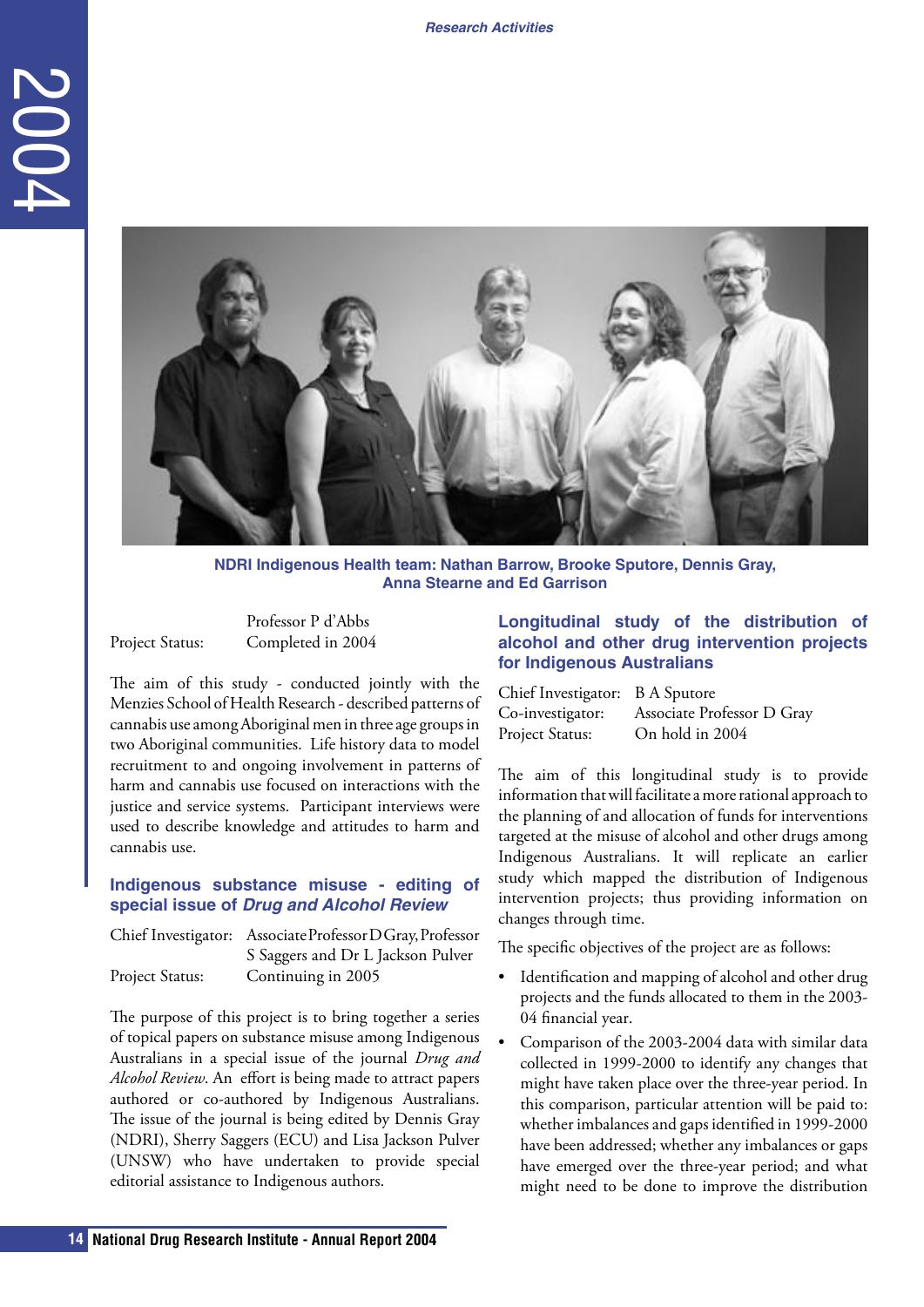of interventions and the allocation of resources to them.

• Development of a set of recommendations that will aid future project planning and funding allocation.

### **Loss and its consequences among town campers in Alice Springs: the role of alcohol and other drugs**

| Chief Investigator: J Ulrik |                            |
|-----------------------------|----------------------------|
| Co-investigator:            | Associate Professor D Gray |
| Project Status:             | Continuing in 2005         |

This project aims to identify the impact of loss and grief on the ability of Aboriginal town campers in Alice Springs to function, work and to care for family, and the role of alcohol in this. In particular it aims to describe the dimensions of loss and associated grief, to document how Aboriginal people perceive their situation, and to provide insights into the social and cultural milieu. Particular attention is paid to notions of resilience and vulnerability in this context.

It is a descriptive study, largely using qualitative research methods, but also including collection of some quantitative data. The identification of risk factors and the strategies people use to reduce the impact of loss and grief will enable the development of strategies to reduce the impact of alcohol and related harm within Town Camps. The project has been developed in conjunction with Tangentyere Council, an umbrella Aboriginal community-controlled organisation representing the Town Camps.

### **Priorities for the delivery of treatment services across the Northern Territory**

Chief Investigator: Associate Professor D Gray Project Status: Completed in 2004

The purpose of this consultancy was to facilitate and report on a Forum of representatives of non-government and government agencies to identify priorities for the delivery of treatment services in the Northern Territory.

### **The policing implications of petrol sniffing and other inhalant misuse in Aboriginal and Torres Strait Islander peoples' communities**

Chief Investigator: Associate Professor D Gray

| Co-investigator: |          | Associate Professor P d'Abbs, A |  |  |
|------------------|----------|---------------------------------|--|--|
|                  |          | Mosey, G Shaw and Dr C Spooner  |  |  |
| Project staff:   |          | A Stearne, B Sputore and        |  |  |
|                  | N Barrow |                                 |  |  |
| Project Status:  |          | Continuing in 2005              |  |  |

vestigator: Associate Professor P d'Abbs A<br>Mosey, G Shaw and Dr C Spooner<br>1948. Nature. A Stearne, B Spurone and<br>1940 Nature Continuing in 2005<br>1961 twas commissioned by the National Drug<br>1620 transfer and nature of percol This project was commissioned by the National Drug Law Enforcement Research Fund. The aim of the project is to enhance the understanding of the law enforcement sector of the extent and nature of petrol sniffing and other inhalant misuse by Aboriginal and Torres Strait Islander peoples in remote, rural and urban communities. The project will also seek to identify the most appropriate ways for police to deal with sniffing incidents.

### **The policy response to Indigenous petrol sniffing and how to improve it**

|                        | Chief Investigator: Associate Professor P d'Abbs and |
|------------------------|------------------------------------------------------|
|                        | Associate Professor D Gray                           |
| Co-investigator:       | Dr M Brady                                           |
| <b>Project Status:</b> | Completed in 2004                                    |

This project – conducted jointly with the Menzies School of Health Research – utilised a policy analysis methodology to examine a number of case studies of attempts by various governments to respond to Indigenous petrol sniffing. Data collection included documentary sources and interviews with key informants.

The focus of the project was on the policy-making process, rather than on petrol sniffing itself. The findings were used to make recommendations designed to improve the capacity of governments to respond more effectively, and thereby to reduce the harm caused by petrol sniffing.

### **Volatile substance misuse in an urban area**

|                  | Chief Investigator: Associate Professor D Gray |
|------------------|------------------------------------------------|
| Co-investigator: | T Walley                                       |
| Project staff:   | T Esgin                                        |
| Project Status:  | Discontinued in 2004                           |

This project was being conducted jointly with Noongar Alcohol and Substance Abuse Service. It aimed to assess the prevalence of volatile substance misuse in the Perth Metropolitan Area and to assess the service need of those using volatile substances. However, it was discontinued due to staff loss.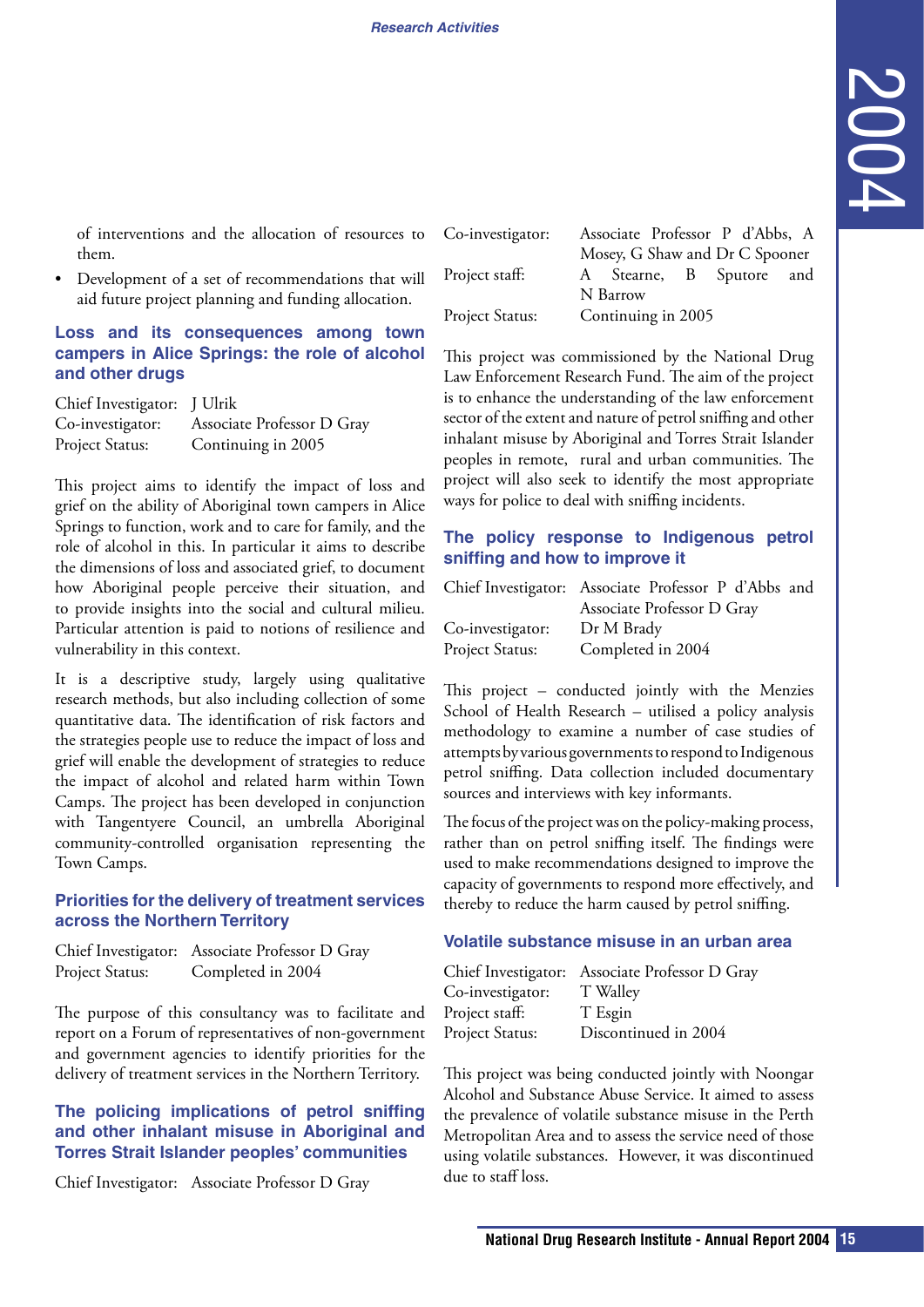### **The prevention of the spread of blood-borne viruses and other harms among injecting drug users**

### **A review of Hepatitis C prevention research in Australia. Where to next?**

Chief Investigator: Dr S J Carruthers Project Status: Continuing in 2005

<span id="page-15-0"></span>**16 16 16 16 Constant Constant Constant Constant Constant Constant Constant Constant Constant Constant Constant Constant Constant Constant Constant Constant Constant Constant Constant Constant Constant Constant Con** This project comprises a review of the current literature relating to the prevention of Hepatitis C transmission among injecting drug users. It includes a review of the world epidemiology and patterns of Hepatitis C infection and looks at the various strategies by which the control of this epidemic in Australia has been attempted. The review will explore the possibility of alternative prevention strategies and make recommendations for the future of Hepatitis C prevention in Australia.



**Susan Carruthers**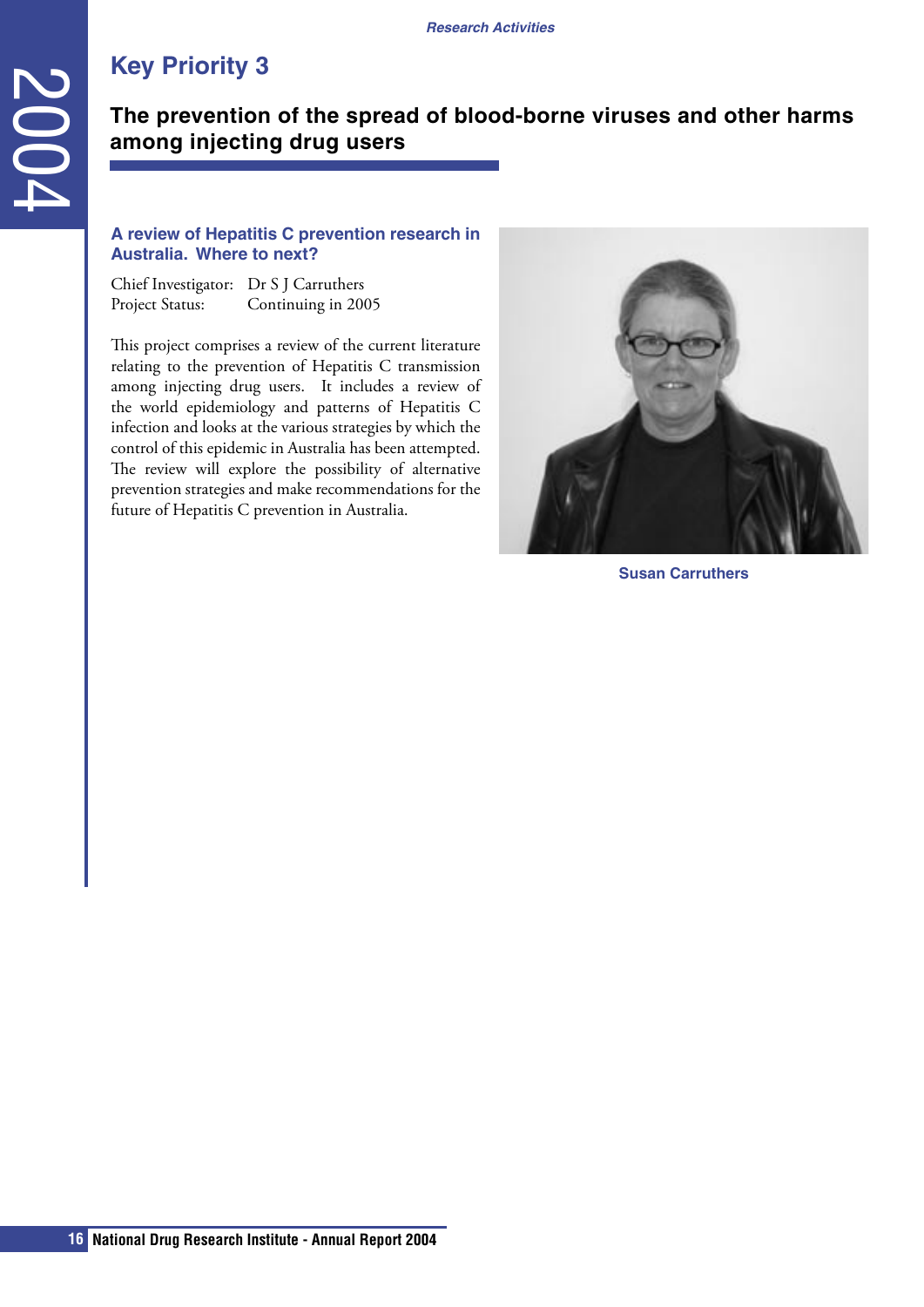### <span id="page-16-0"></span>**The impact of educational, legislative and regulatory strategies to minimise alcohol and other drug-related harms**

**An evaluation of the impact of changes to cannabis law in WA on cannabis use, the drug market, law enforcement, knowledge and attitudes, and cannabis-related harms**

| Chief Investigator: Dr S Lenton |                                |
|---------------------------------|--------------------------------|
| Co-investigator:                | Associate Professor R Midford, |
|                                 | T Chikritzhs and A Ferrante    |
| Project staff:                  | J Fetherston, Dr F Chanteloup, |
|                                 | F Farringdon, M J Barratt and  |
|                                 | Dr A Sutton                    |
| Project Status:                 | Continuing in 2005             |

This project comprises a pre-post evaluation of changes to legislation and regulations for minor cannabis offences as a result of recommendations of the WA Community Drug Summit held by the WA Government in August 2001. The WA Government endorsed the Summit's recommendations on 27 November 2001 and the Cannabis Infringement Justice Scheme came into effect on March 22, 2004.

### **Drug laws pass**

PEOPLE in possession of small amounts of cannabis or two plants<br>will not be treated as criminals after major drug reforms passed through Parliament last night.

The Cannabis Control Bill decriminalises the personal use of cannabis by allowing people growing two can-<br>nabis plants or possessing less than<br>30g of the drug to face a fine but avoid a criminal record.

The Bill is expected to become law by early next year.

The evaluation is investigating: police implementation of the changes; drug market effects; impact on regular cannabis users, population prevalence, knowledge and attitudes regarding cannabis and the law; effect on school children; and effect on apprehended cannabis users.

Funding has been granted by the National Drug Law Enforcement Research Fund (NDLERF) to do the prephase (year 1) only. A separate application will be made to fund the post phase (year 3) at the completion of the first phase. It is expected that year 3 data collection will commence at least 18 months after the introduction of the proposed cannabis scheme in WA.

### **NAIP Component Study: Re-evaluation of the public health impact of the NT's Living With Alcohol Program**

| Chief Investigator: Professor T R Stockwell and |                         |  |  |
|-------------------------------------------------|-------------------------|--|--|
|                                                 | T Chikritzhs            |  |  |
| Co-investigator:                                | P Catalano and R Pascal |  |  |
| Project Status: Continuing in 2005              |                         |  |  |

**National Properation Strategies to**<br> **National Drug As space application will be made<br>
the post phase (year 3) at the completion of the same. It is expected that year 3 data collection will<br>
eneve at least 18 months aft** One of the first applications of the National Alcohol Indicators developed by NAIP was an assessment of the health and economic impacts of the first four years of the Northern Territory's Living with Alcohol Program. The evaluation found substantial reductions in alcohol related deaths, injuries and illnesses, substantial reductions in overall consumption and alcohol consumption as well as a net economic benefit to the Northern Territory of \$31 million per annum. There was uncertainty as to what were the ingredients in the program that generated these benefits, eg. the rise in the price of alcohol caused by the special levy as opposed to the many new treatment and prevention programs funded. It was also unclear whether external economic circumstances driving down alcohol consumption in the early 1990s may also have contributed to these apparent benefits. In late 1997 the special levy was discontinued and some three years later the program itself, having been funded federally, was also discontinued. In this project, trends in alcohol indicators for the Northern Territory during these latter years were re-examined and contrasted with equivalent areas drawn from Northern parts of Western Australia and Queensland. This will be a very powerful design to investigate the relative impacts of the alcohol levy, the Living with Alcohol Program and prevailing economic conditions. A summary of the project and main findings was presented at the APSAD conference in November 2004, and a technical report will be available in 2005.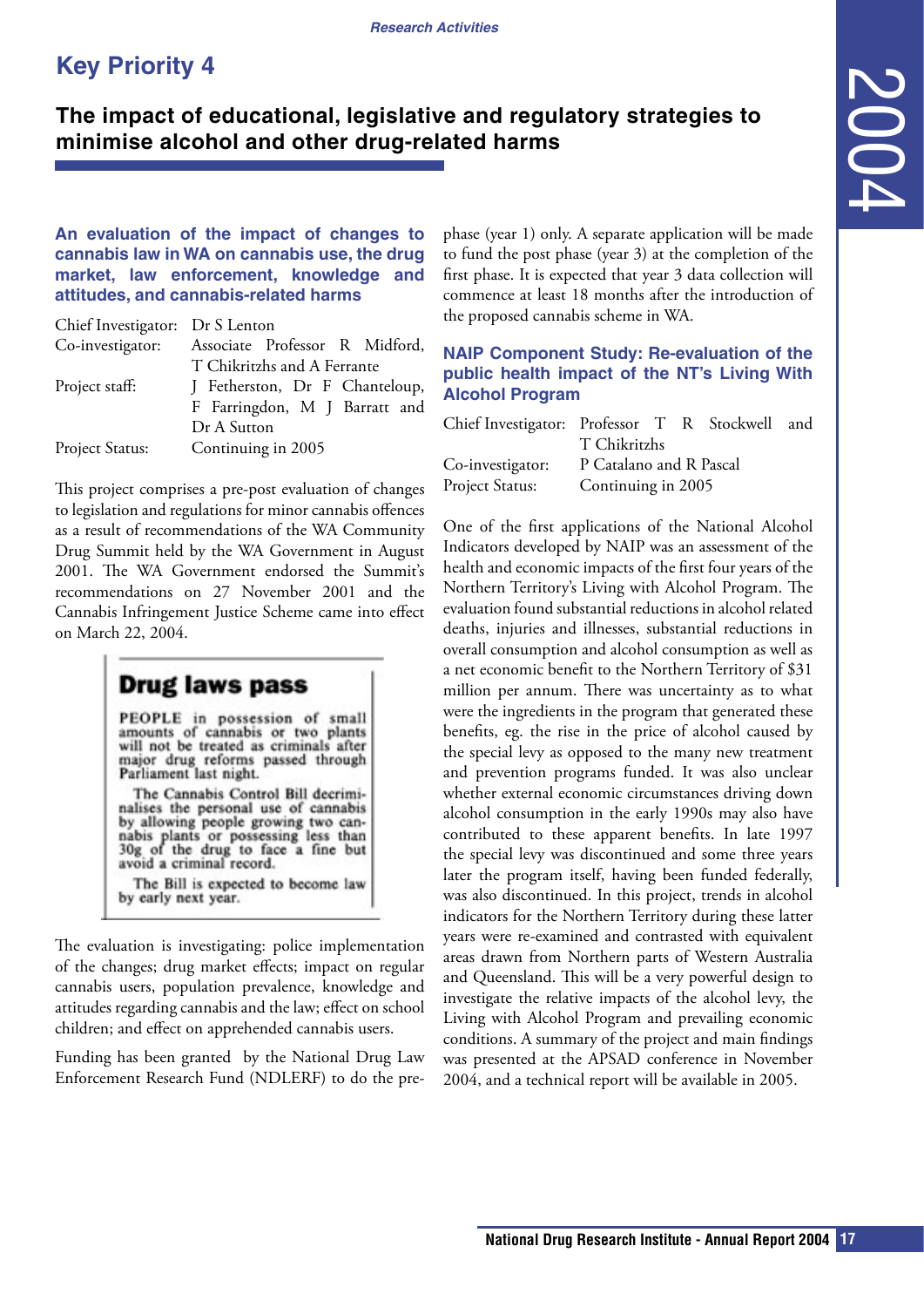### **The development and evaluation of more effective school drug and education programs**

### **SHAHRP Dissemination Project**

| Chief Investigator: Dr N McBride |                            |
|----------------------------------|----------------------------|
| Project staff:                   | F Farringdon and C Kennedy |
| Project Status:                  | Completed in 2004          |

Past reviewers of school drug education have noted that effective school drug education programs are not readily available to teachers in a useable format (Foxcroft, Lister-Sharp, & Lowe: 1997; Tobler & Stratton: 1997; Paglia, & Room: 1998; Dusenbury, & Falco: 1995).

<span id="page-17-0"></span>**188 • MANNET System Control and System Control and System Control Research Institute Christmaster Control Research Institute Christmaster Control Research Institute Christmaster (Section 2004) (Section 2004) (Section 2004** This Alcohol Education and Rehabilitation Foundation community partnership grant will therefore aim to disseminate the SHAHRP education materials, which have proven effectiveness, by providing training to teacher educators from Government, Private and Catholic Education sectors in several states of Australia.

A key aspect of this dissemination process will be the training of new and existing teacher educators so that a permanent skilled group of educators is available to train interested school-based staff in the use of the program.

A part time SHAHRP project manager based at NDRI and a part time project officer based at NCETA will provide the initial training to teacher educators who will then be contracted to provide a minimum of two workshops for teachers in their local district and education system.

### **Secondary analysis of SHAHRP data to determine the effectiveness of the Western Australian School Drug Education Project**

| Chief Investigator: D Cross and Dr G Hamilton |                   |  |  |  |
|-----------------------------------------------|-------------------|--|--|--|
| Co-investigator: T Shaw, M Hall and Dr N      |                   |  |  |  |
|                                               | McBride           |  |  |  |
| <b>Project Status:</b>                        | Completed in 2004 |  |  |  |

Edith Cowan University's Child Health Promotion Research Unit conducted retrospective analyses to explore the impact of the School Drug Education Project (SDEP) on drug use among WA school children.

These analyses used a 'dose-response' approach to establish if drug use outcomes were associated with process measures related to implementation of SDEP components.

Four data sets were used to explore the impact of the SDEP: the Smoking Cessation for Youth Project (WACHPER), Australian Secondary School Alcohol and Drug Survey 1999 and 2002 (DOH); and the School Health and Alcohol Harm Reduction Project (NDRI).

### **Book on Drug Education in Schools**

|                 | Chief Investigator: Associate Professor R Midford and |
|-----------------|-------------------------------------------------------|
|                 | G Munro                                               |
| Project Status: | Continuing in 2005                                    |

This project involves producing an edited book on school based drug education, with an emphasis on Australian experience.

### **Evaluation of the School Drug Education Project's 'In Touch' Program**

|                 | Chief Investigator: Associate Professor R Midford and |
|-----------------|-------------------------------------------------------|
|                 | D Wilkes                                              |
| Project Status: | Completed in 2004                                     |

This project involved evaluating the impact on both participants and the school in which they work of a program of staff training designed to improve school management of drug use incidents and students at risk from drug use.

A repeated measures control group design was employed. Dependent measures were school policy and practice and individual knowledge, attitude and professional practice.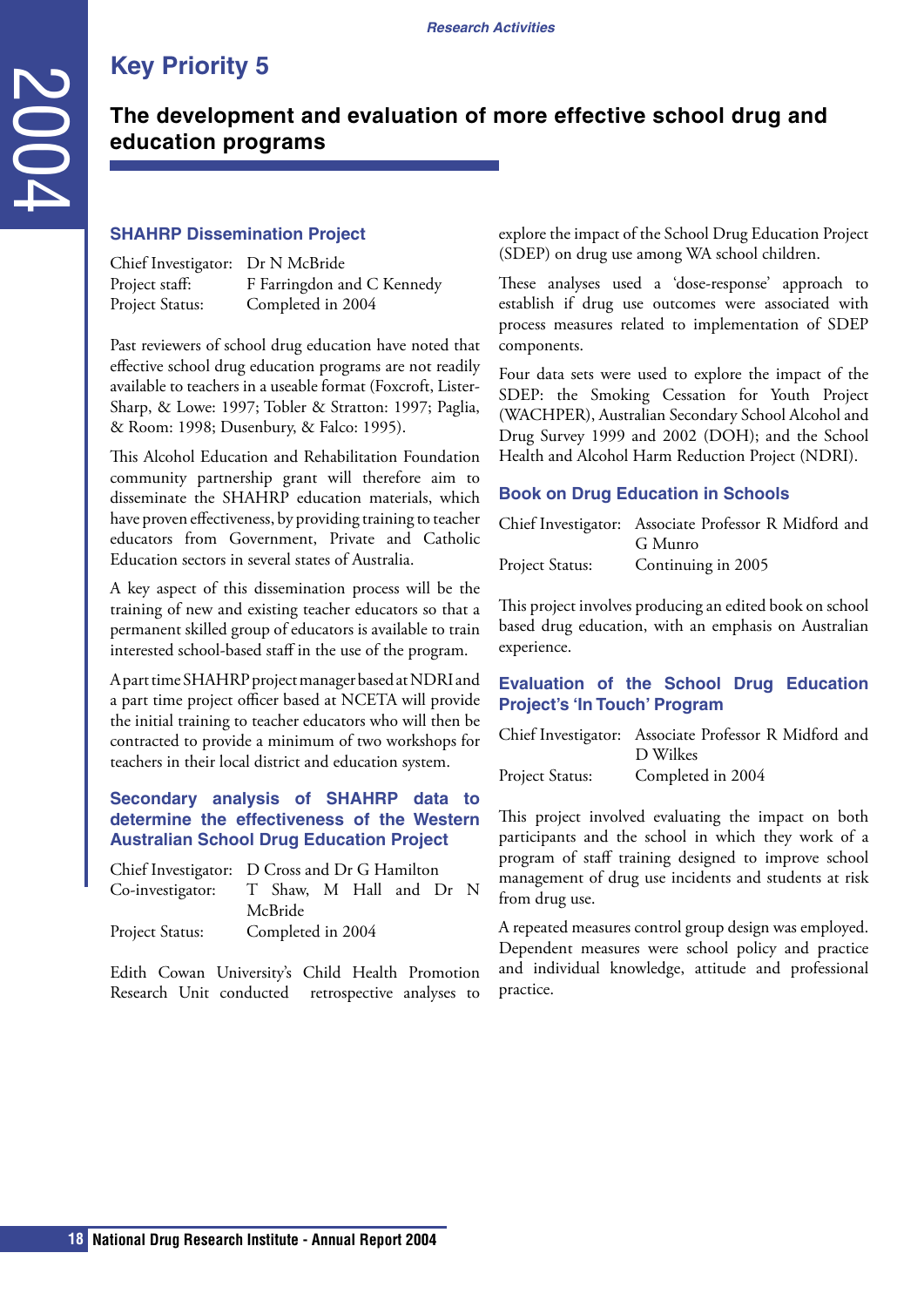### <span id="page-18-0"></span>**The development and evaluation of more effective community drug prevention programs**

### **Carnarvon Health And Men Project (CHAMP) - Second Phase**

| Co-investigator: | Associate Professor R Midford |
|------------------|-------------------------------|
| Project Status:  | Completed in 2004             |

This community based project addressed the issues related to men's health identified by the Commonwealth Government in 1999 (Connell et al) including alcohol abuse and suicide among men in the Gascoyne region, WA. NDRI provided evaluation support.

### **Kalgoorlie Alcohol Action Project (KAAP)**

Chief Investigator: Associate Professor R Midford Project Status: Continuing in 2005

This three and a half year project is undertaken as a formal partnership between the National Drug Research Institute, Curtin and the City of Kalgoorlie/Boulder. The Kalgoorlie Alcohol Action Project (KAAP) seeks to prevent problematic alcohol use and remediate associated harm in a community which historically has had high levels of both. The project will undertake an integrated range of local intervention strategies that have been derived from sound research evidence. In order to increase local ownership a menu approach will be used, whereby the community is involved in selecting the mix of interventions best suited to local circumstances. The project will simultaneously conduct a range of early intervention, coalition building, media marketing, community education, skills training, enforcement and high risk group programs that address the individual, social and structural determinants of alcohol consumption and harm at the community level.

### **Promising Programs: A Scoping Study of Prevention Strategies for Reducing Drug Related Harms in Childhood and Adolescence**

| Co-investigator: | G Shaw, F Ian, M Lois, M Bern, |
|------------------|--------------------------------|
|                  | H Cahill, Professor J Wyn and  |
|                  | Associate Professor R Midford  |
| Project Status:  | Continuing in 2005             |

This project will undertake the following activities:

• Gather relevant information from all states and territories that represent the most promising projects



#### **Richard Midford**

and interventions addressing the needs of young people in two key transitional pathways, primary to secondary school and post school.

- Develop 'indicators' and review tools based on the Protection and Risk Reduction Approach to Prevention to assess the quantity, quality and complexion of implementation of the interventions at key transitional points in the lives of young people.
- Consult nationally, targeting stakeholders in key portfolio areas.
- Collect and present exemplars and models of practice from around Australia and from the broader evidence-based field that have applicability to a whole of population implementation.
- Produce a report describing most promising interventions to assist the development of practical and grounded prevention activity that have potential to contribute to national best practice under the National Drug Strategy Prevention Agenda.

### **The Community Impact of Licensing Restrictions in Port Hedland**

|                  | Chief Investigator: Associate Professor R Midford |
|------------------|---------------------------------------------------|
| Co-investigator: | D Playford                                        |
| Project staff:   | Dr D J Young                                      |
| Project Status:  | Continuing in 2005                                |

This project assesses the impact of restrictions on the advertising and sale of certain high alcohol products in the community of Port Hedland. A traditional pre-post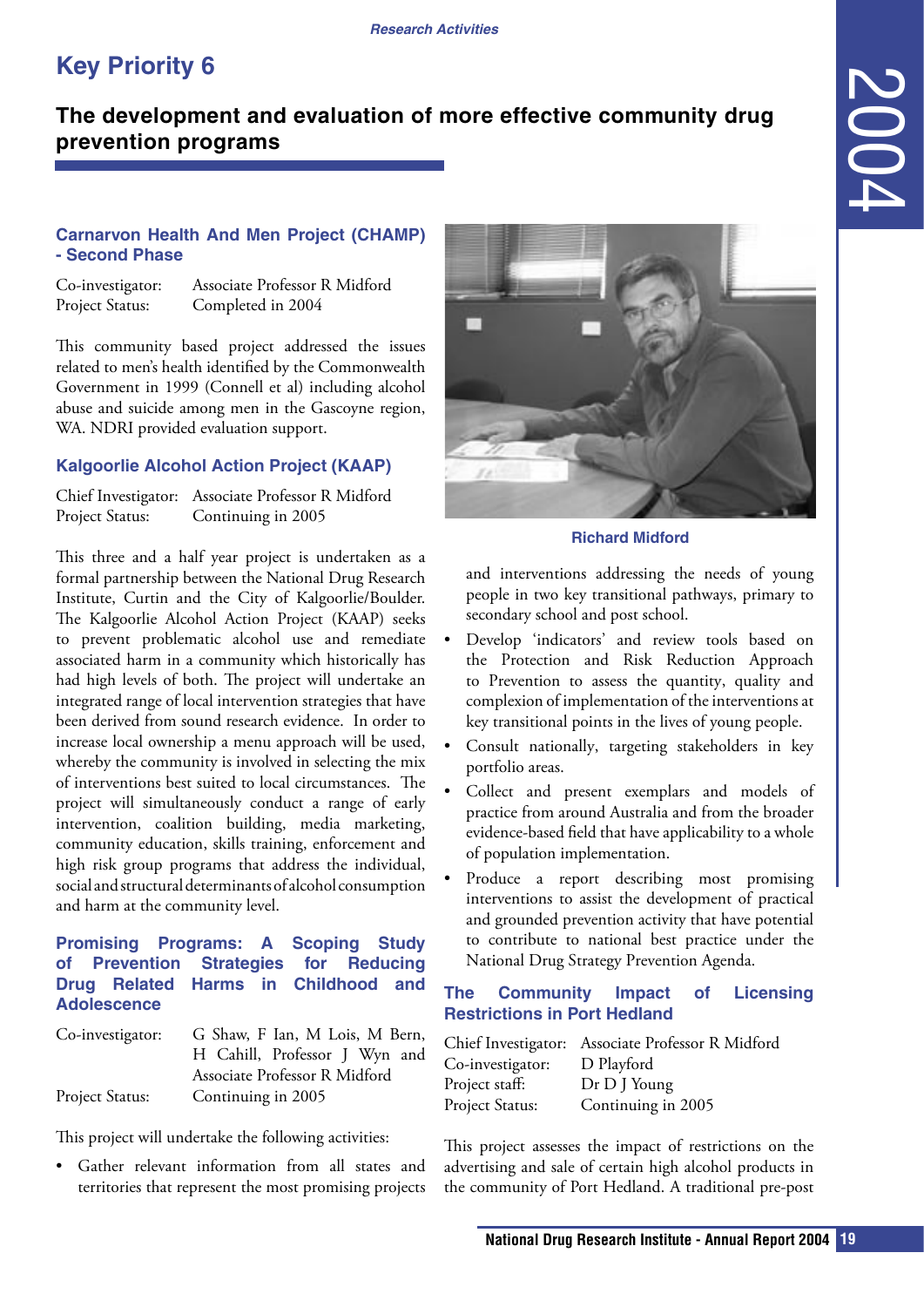control group experimental design has been employed.

**20 IV**<br> **20 Control control control control control control control of interviews were conducted in November 2003 with post reported meanster under the D-Conduct 2005. The harm data are being gathered in early 2005.<br>** The pre-intervention community survey and key stakeholder interviews were conducted in November and December 2003 with post repeated measures undertaken in December 2004. Serial measures of consumption and harm data are being gathered in early 2005.

**The harms associated with concurrent alcohol and party drug use amongst young people: Risk environments and the implications for prevention. AERF Scholarship PhD Project**

Chief Investigator: Dr D Moore and Dr S Lenton Project Status: Continuing in 2005

In the past, the use of amphetamines, ecstasy, LSD and other 'party drugs' has primarily been part of a distinct 'rave' or 'dance party' counter-culture, where alcohol was usually shunned. However, in recent years, as rave culture has become more mainstream, and parties held in licensed venues, concurrent use of alcohol and party drugs has become a part of dominant youth culture. This is a potentially important area of study given that concurrent use of alcohol and other drugs can exacerbate both the risks and the harms associated with alcohol or any of these drugs when used in isolation.

The project will examine the social, cultural and economic contexts of concurrent alcohol and party drug use, and the associated harms, amongst social networks of young people attending nightclubs, raves and dance parties. It will also focus on the harm reduction strategies that young people may have developed in order to reduce the harm associated with their concurrent use of alcohol and party drugs. The findings will inform the design of appropriate interventions for young people.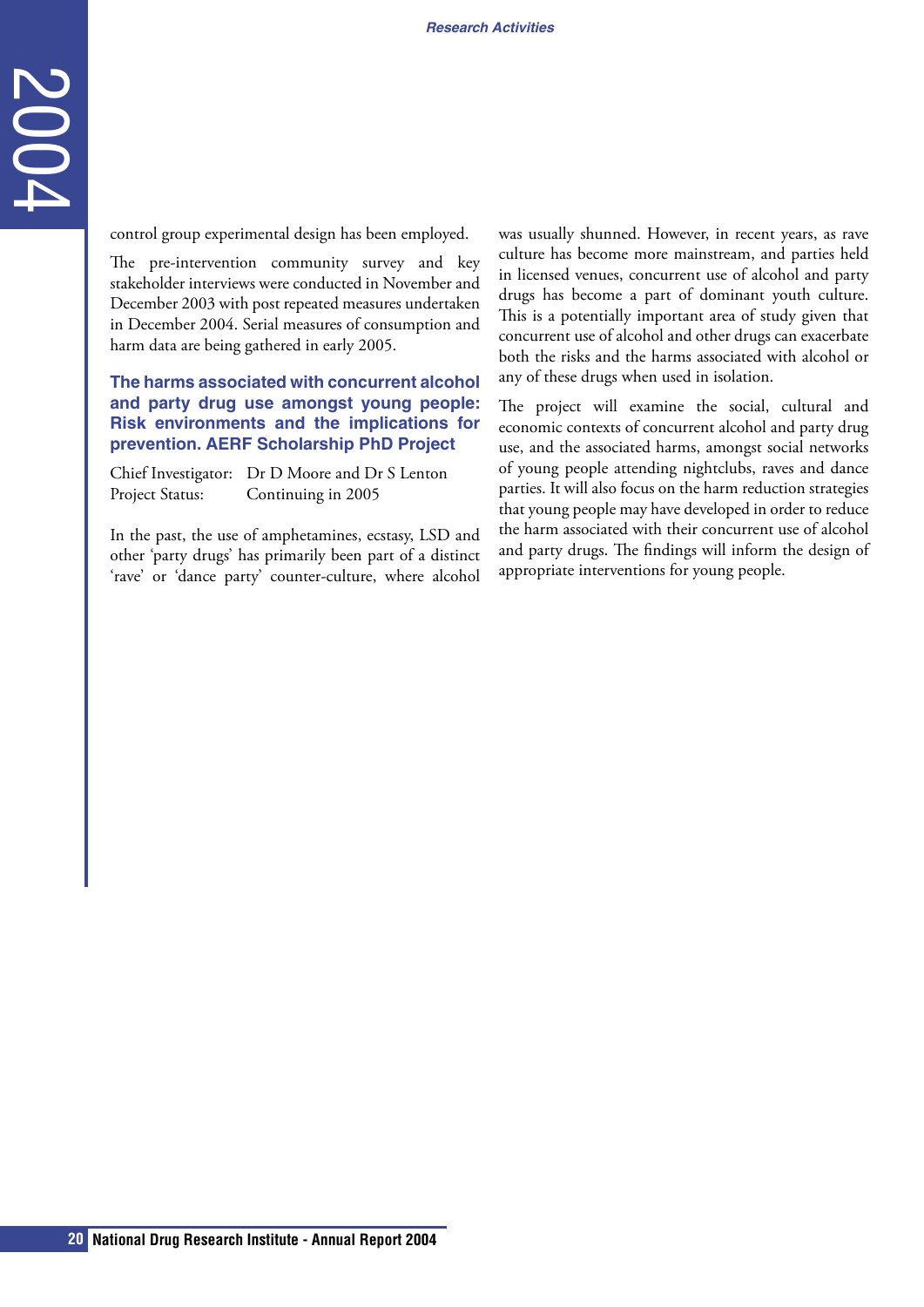### <span id="page-20-0"></span>**Identifying fundamental, strategic and developmental research questions in the area of prevention of harmful drug use**

### **Development of a prevention monograph and companion document to inform the evidence base of the National Drug Strategy Prevention Agenda**

| Chief Investigator: Associate Professor W Loxley |
|--------------------------------------------------|
| Associate Professor D Gray,                      |
| Associate Professor R Midford and                |
| Dr S Lenton                                      |
| B Haines and K Scott                             |
| Completed in 2004                                |
|                                                  |

NDRI, in collaboration with the Centre for Adolescent Health, was selected by the Australian Department of Health and Ageing to contribute to the development of a comprehensive Prevention Agenda for the National Drug Strategic Framework. This project involved the preparation of a major literature review to inform the evidence base of the National Drug Strategy Prevention Agenda.

The review, known as the Prevention Monograph, identified the full spectrum of prevention intervention measures and evaluated Australian approaches to the



**The Prevention Monograph**

**National Drug Research Institute - Annual Report 2004 21**2004 prevention of drug supply, use and harm; reviewed current application of prevention policy and strategy in Australia and gaps in prevention knowledge and effort; and recommended future prevention activity. The review was informed by experts around Australia with a wide range of understandings of addiction, developmental issues, health across the life span, social policy, at-risk populations, crime and law enforcement. The manuscript was published in early 2004.

### **Do some drug users have less to live for? Examining the role of perceived life wealth in the extent to which young adults' drug use is controlled or excessive**

| Chief Investigator: A Dale |                              |
|----------------------------|------------------------------|
| Co-investigator:           | Associate Professor W Loxley |
| Project Status:            | Continuing in 2005           |

While there is a burgeoning literature providing explanations of why individuals use drugs, there is a paucity of literature which accounts for the differences between controlled and excessive drug use. Indeed, much of the aetiological literature to date has reflected the societal notion that drug use belongs to the deviant, the homeless and the deranged.

However, research indicates that the majority of Australians drink alcohol, a substantial minority experiment with marijuana and a smaller minority with other illicit drugs, but that drug use results in significant problems for only a small minority of these individuals. Despite this, the literature has failed to provide a theoretical understanding of the possible mechanisms that guide an individual's path towards controlled or excessive drug use.

There remains a missing link accounting for why drug use for some individuals remains largely controlled and nonproblematic, whereas for others, it becomes a quagmire of difficulties and problems. The aim of the current research is to investigate the mechanisms underpinning different drug using patterns (controlled or excessive).

### **Does moderate drinking prevent heart disease? A meta-analysis**

Chief Investigator: Professor T R Stockwell, Dr K Fillmore and T Chikritzhs Project Status: Continuing in 2005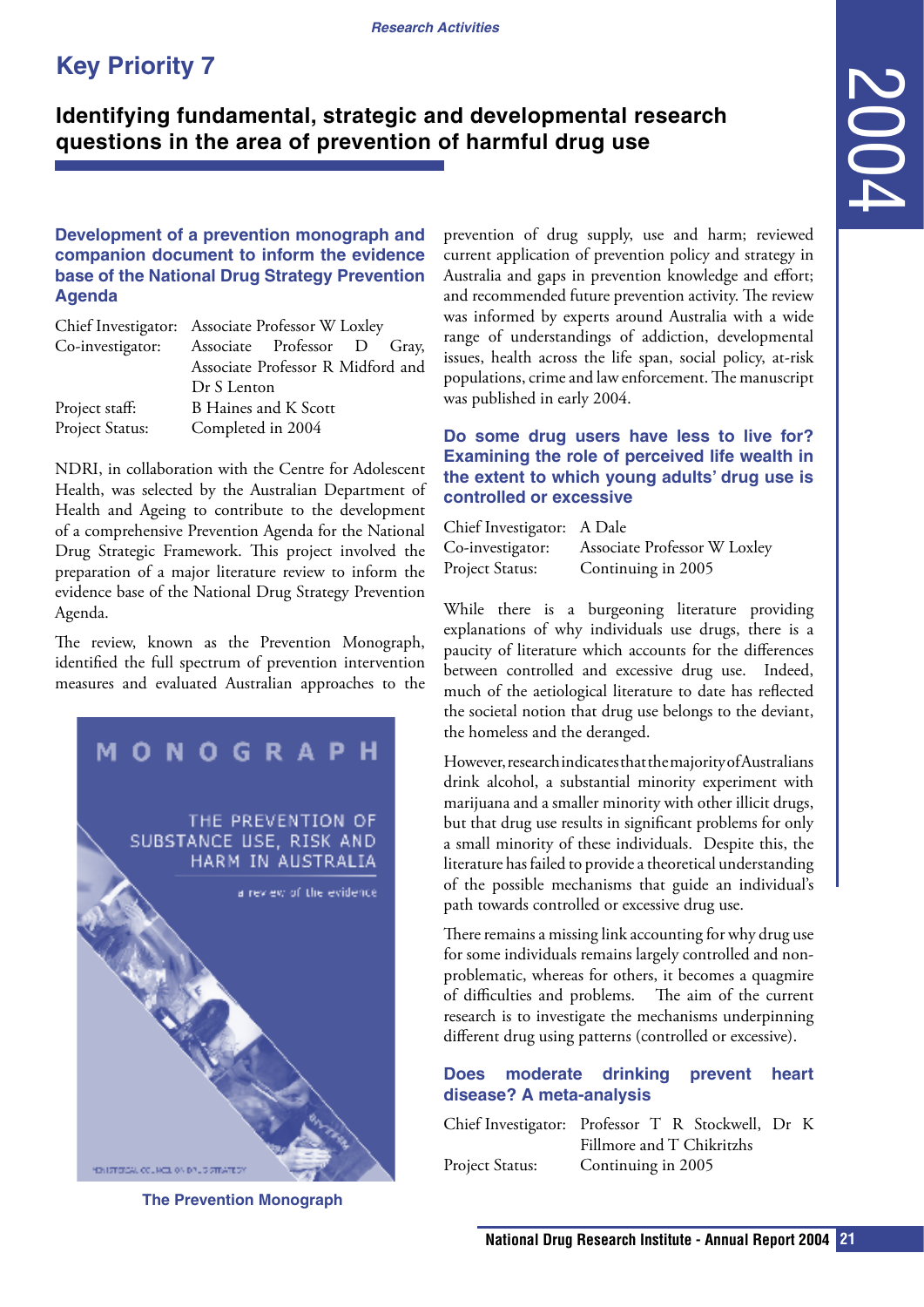This project comprises 1) a meta-analysis of the published international research on the issue of drinking patterns and heart disease and 2) the application of these findings to the making of new estimates of alcohol's contribution to premature death in Australia. The status of alcohol as a possible benefit to health as well as contributor to harm has major implications for prevention and public education about alcohol.

**22 Examples 12 Constant Constant Constant Constant Constant Constant Constant Constant Constant Constant Constant Constant Institute Constant Constant Constant Constant Constant Constant Constant Constant Constant Con** The proposed research is a collaboration between the National Drug Research Institute, Curtin and the Department of Social and Behavioural Science, University of California. The project has the support of the Mental Health and Substance Dependence Department of the World Health Organization and several eminent international researchers who will serve as unpaid consultants. Towards the end of the project the WHO has undertaken to hold an international symposium to reassess the purported health benefits associated with moderate drinking and to disseminate the findings.

#### **Preventing substance use, risky use and harm: What is evidence-based policy?**

| Project staff:         |                   |  | Professor T R Stockwell and |  |
|------------------------|-------------------|--|-----------------------------|--|
|                        | W Loxley          |  |                             |  |
| <b>Project Status:</b> | Completed in 2004 |  |                             |  |

In partnership with:

- The Centre for Adolescent Health (University of Melbourne)
- The National Centre for Education and Training in Addiction (Flinders University)
- The National Drug and Alcohol Research Centre (University of NSW)
- The Alcohol and Public Health Research Centre (Auckland, NZ)
- Prevention Research Center, Pacific Institute for Research and Evaluation (Berkeley, California)

NDRI has been engaged in two major projects that have involved reviewing evidence for 'what works' in the prevention of risky and harmful substance use, including both licit and illicit substances. The first project was sponsored by the Department of Mental Health and Substance Dependence of WHO, Geneva and sought to identify those research studies which provided 'exemplary' evidence regarding the effectiveness of programs concerned variously with public education,



**Tim Stockwell**

school-based education, regulation of availability and community action.

The second study was funded by the National Drug Strategy Prevention Agenda and conducted in partnership with the Centre for Adolescent Health, University of Melbourne and in association with a multidisciplinary group of expert advisers. The result was (i) a research monograph which summarises the available empirical and scientific evidence regarding best practice in the prevention of substance use problems and (ii) a companion document which considers the evidence and issues in detail for young people.

It is hoped that dissemination of these reviews will contribute both to general understandings about evidence-based prevention both throughout the life course and across the full range of intervention modalities. It is anticipated that there will be some common themes and clear linkages with recent prevention reviews from the areas of crime prevention and mental health promotion (Brown et al, 1999; Williams et al, 2000). It is also anticipated that there will be some unique issues, risk factors and opportunities that are specific to the prevention of particular varieties of drug-related harm.

### **The relationship between non-fatal overdose of pharmaceutical medications, suicidality and depression**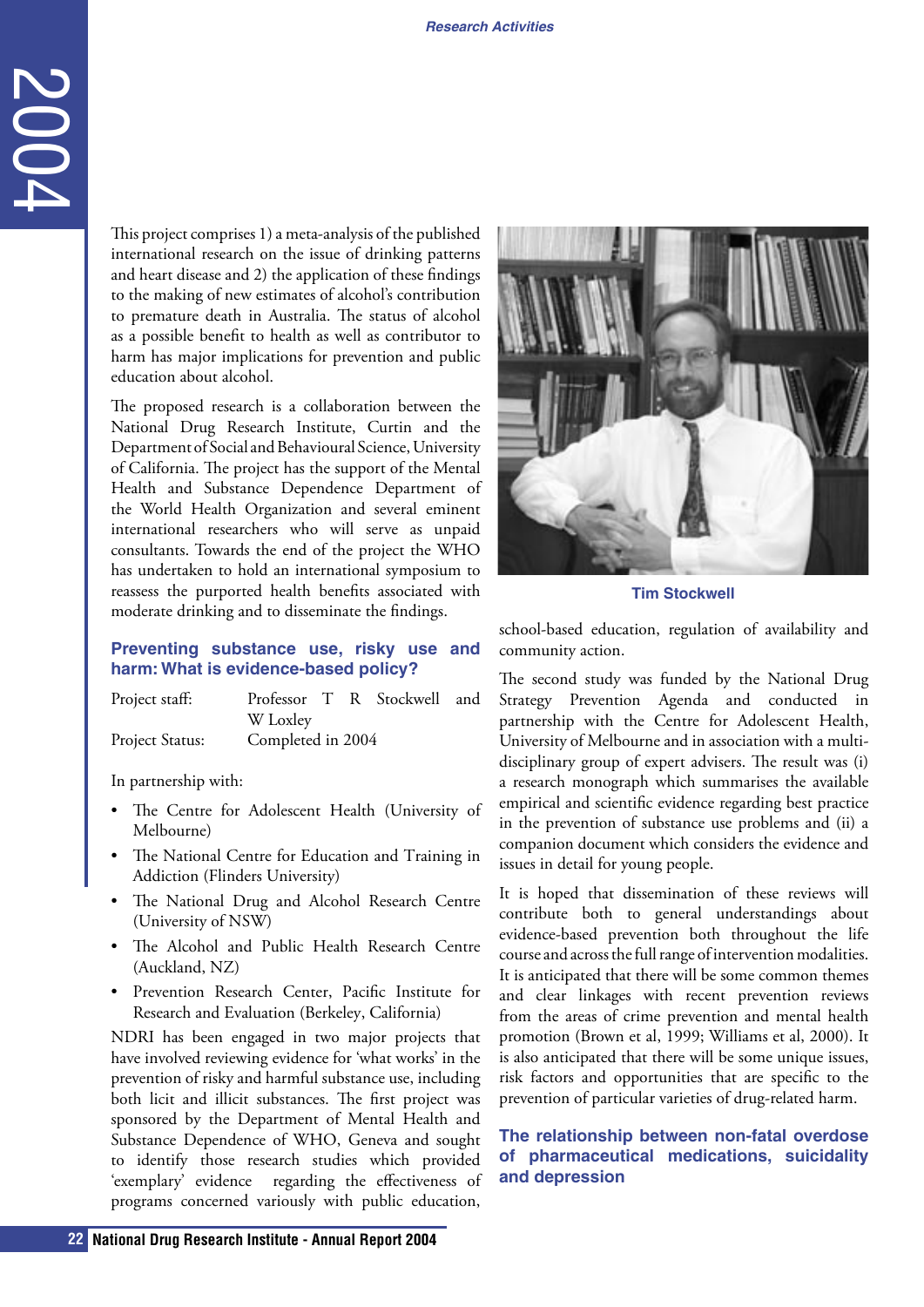| Chief Investigator: P Heale |                              |
|-----------------------------|------------------------------|
| Co-investigator:            | Associate Professor W Loxley |
| Project Status:             | Continuing in 2005           |

This exploratory study focuses on both pharmaceutical and over-the-counter medication overdose. People who attend the emergency department of St Vincent's Hospital in Melbourne in relation to such an overdose are invited to participate in a single interview about their experience.

The interview covers a range of domains including demographic information, physical and mental health, the current overdose event, previous overdose experiences, severity of suicidal ideation, depressive symptomatology, personal and family history of suicide attempts, pathways through the health care system (e.g. prescribing of medications, experience of the emergency department, other help-seeking attempts), recent life stress, alcohol and other drug use, and social support.

The study aims to examine the relationship between depression, suicidal ideation and the overdose event at an individual level, as well as the broader context in which the overdose occurred.

### **WHO international comparative study of emergency room data on alcohol and injury**

| Chief Investigator: C Cherpitel |                                |
|---------------------------------|--------------------------------|
| Co-investigator:                | T R<br>Professor<br>Stockwell, |
|                                 | S MacDonald, N Geisbrecht and  |
|                                 | G Borges                       |
| Project staff:                  | Dr D J Young                   |
| Project Status:                 | Completed in 2004              |
|                                 |                                |

Collaborating Organisations: ARG, Centre for Addiction and Mental Health, Toronto, WHO.

This project has been funded by the US National Institute for Alcoholism and Alcohol Abuse for a period of three years. Several countries generated high standard data on the alcohol consumption of Emergency Room patients including the United States, Australia, Canada, Spain, Mexico, Argentina and Poland.

The aim of the project was to perform comparative analyses of relationships between demographic factors, consumption patterns and types of injury outcomes across these different cultural contexts.

### **Improving understanding of psychostimulantrelated harms in Australia: An integrated ethno-epidemiological approach**

Chief Investigator: Dr D Moore, Dr P Dietze, Associate Project Status: Continuing in 2005

Professor L Maher, Dr G Bammer and Dr M C Clatts

National drug surveys and surveillance systems have detected sharp increases in the use of 'psychostimulant' drugs such as the amphetamines, ecstasy and cocaine. The level of harms associated with excessive use of these drugs, such as mental health problems and drug dependence, has also increased, as has the use of these drugs via injection.

These increases in the prevalence of use and related harms have also been detected internationally. Previous research of psychostimulant drugs, in Australia and overseas, has suggested that using these drugs in particular ways might be associated with a greater chance of contracting HIV and other blood-borne viruses such as Hepatitis C (eg, through sharing needles and syringes or other equipment associated with injecting drugs); sexually transmitted infections and other sexual health problems (eg, through unsafe sex); and of being involved in violent incidents.

Despite this previous research, however, little is known about the specific social and cultural contexts associated with psychostimulant-related harms, and this has stymied the development of appropriate responses to prevent such harms occurring.

**National State Constrainer (State Annual Reports of psychostimulated behavior in the Moore, Dr Drug Research Institute - Annual Drive Constrainer Scan<br>
Matterial Research Institute Construction and Dr M C Clause Construct** This research project will provide a greater understanding of the individual, social and cultural factors associated with psychostimulant-related harms through an innovative combination and integration of anthropological and epidemiological approaches known as 'ethno-epidemiology'. In order to access a diverse range of psychostimulant-using contexts, research will focus on three urban sites: street-based drug users in Sydney, club drug users in Melbourne and home-based, recreational drug users in Perth. These groups have been chosen because they have high prevalences of psychostimulant use. The project will provide important data that will inform future interventions, improve multidisciplinary models for drug research, and contribute to Australia's capacity to conduct cutting-edge public health research.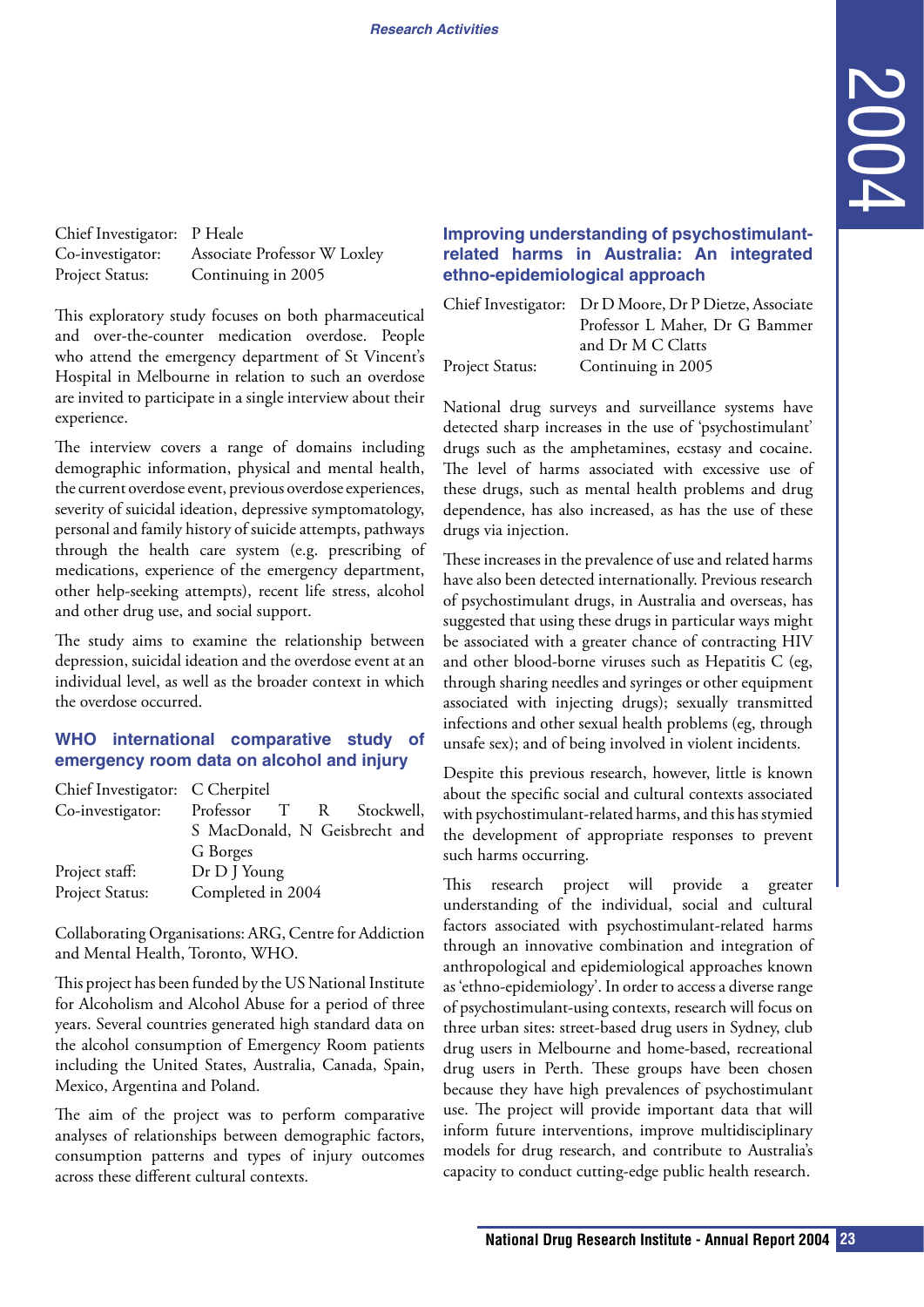**Investigating the influence of structural determinants and the social contexts of drug use on the implementation of strategies designed to reduce and prevent harmful drug use**

### **An investigation of the links between social and economic disadvantage, alcohol consumption and related harm (Alcohol & Poverty)**

Chief Investigator: Dr P Dietze Co-investigators: T Chikritzhs, Professor T R Stockwell, D Jolley and S Clement Project Status: Continuing in 2005

The overall aim of the proposed research is to undertake an ecologic examination of the relationship between measures of income disparity and the rates of key alcohol related harms at a local-area level in Australia in 1996 and 2001.

The specific objectives of the research project are to:

- 1. develop measures of income disparity (GINI coefficients) for Australian Statistical Local Areas  $(SLAs)$
- 2. develop measures of the rate of key alcohol related harms for Australian SLAs as well as rates for a number of control conditions (eg diverticulitis)
- 3. using multi-level models, examine the relationship between income inequality and the rate of alcohol related harms at an SLA level
- 4. map the relationship between income inequality and the rate of alcohol related harms in Australian SLAs.

### **Social, cultural and economic processes in illicit drug markets and their public health consequences. PhD Project**

| Chief Investigator: R Dwyer |                    |
|-----------------------------|--------------------|
| Co-investigator:            | Dr D Moore         |
| Project Status:             | Continuing in 2005 |

<span id="page-23-0"></span>**24 Example 12 Contracts of drug Research Material Research (and the minimizal Research Institute - Annual Report 2004<br>
Animostic gate on the improvement cliend harm (Alcohol & Poverty)<br>
Coinfressigncors: Dr Distersion** This research focuses on street-level illicit drug use amongst Vietnamese Australians and the implications for public health. It aims to develop an in-depth understanding of the social, cultural and economic processes of illicit drug markets and their relationships to drug-related harm.

Key topics of investigation include:

1. drug market participants' perceptions of risk and how these are socially and culturally constructed;



#### **David Moore**

- 2. the relationship between risk perceptions, trust and drug-related harms (eg, overdose, transmission of blood-borne viruses);
- 3. the relationships between illicit drug markets, social and economic marginalisation and drug-related harm; and
- 4. the interactions between Vietnamese street-level drug users and other sub-populations of illicit drug users (eg, those of Anglo-Celtic descent).

### **A multi-site investigation of the social meanings of alcohol misuse among young adults in recreational settings**

Chief Investigator: Dr D Moore and Dr J Northcote Project Status: Continuing in 2005

The proposed research will examine alcohol consumption among young adults (ages 18-24 years) with particular focus on binge drinking and related risk behaviours. It will employ a structured ethnographic approach to documenting the social meanings of alcohol consumption amongst six discrete social networks of young adults in three types of recreational settings.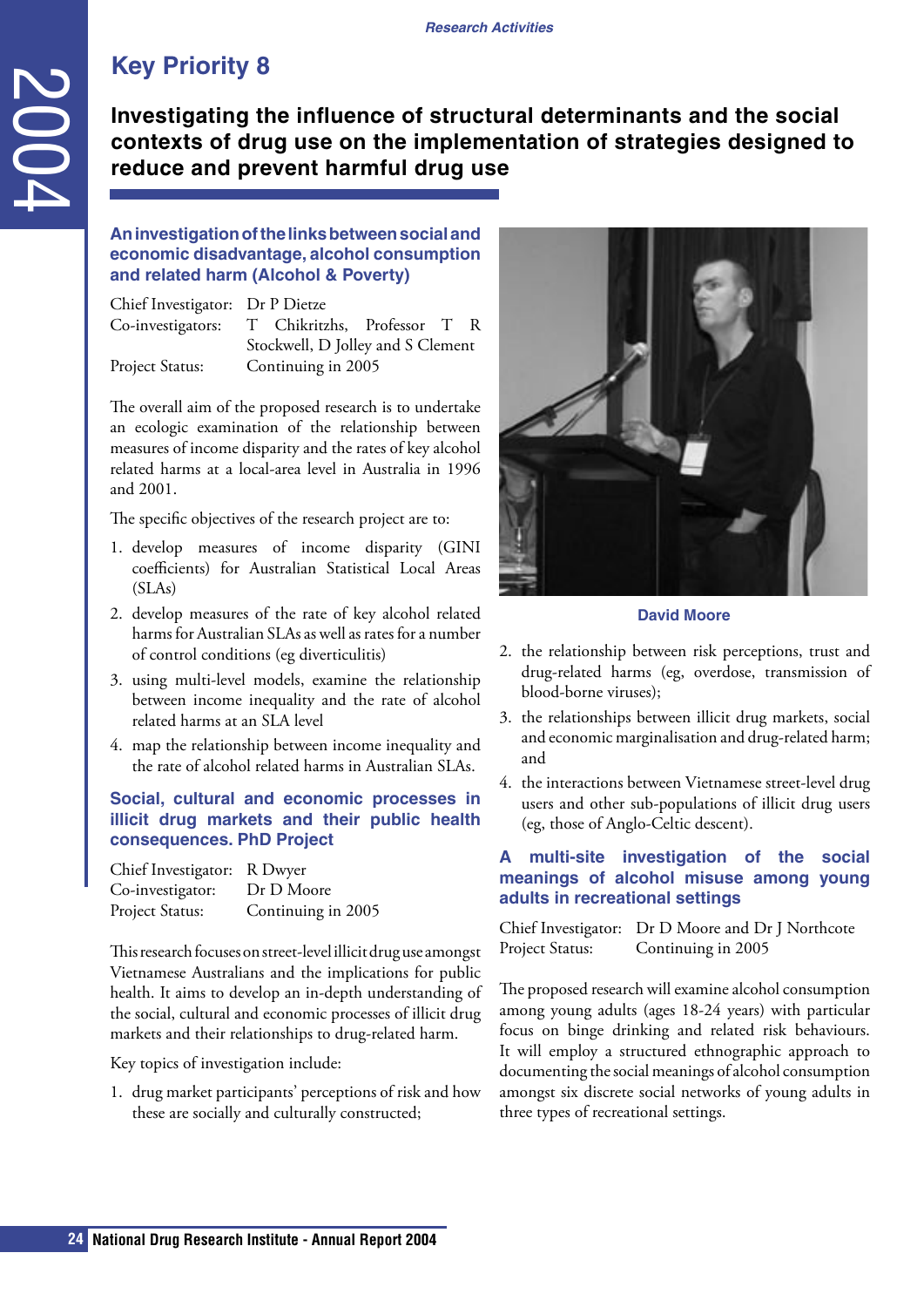# <span id="page-24-0"></span>**Activities Supporting Key Result Areas**

### **Collaborations**

### **Collaborating Centres**

NDRI enjoyed formal Collaborating Centre status with the following organisations during 2004:

- Aboriginal Drug and Alcohol Council, South Australia
- Australian Institute of Criminology, Australian Capital Territory
- Centre for Youth Drug Studies at the Australian Drug Foundation, Victoria
- Drug and Alcohol Services Council of South Australia
- New South Wales Bureau of Crime Statistics and Research
- National Centre for Education and Training on Addiction, South Australia
- National Drug and Alcohol Research Centre, New South Wales
- Turning Point Alcohol and Drug Centre Inc., Victoria

### **Collaborative Links**

Each year NDRI maintains and establishes collaborative links with a number of community bodies relevant to its activities. In 2004 they included:

### **Within Curtin University of Technology:**

- School of Psychology
- School of Public Health

### **Local Bodies:**

- Alcohol Advisory Council of Western Australia
- Crime Research Centre, University of Western Australia
- Combined Universities Centre for Rural Health
- Drug and Alcohol Office of Western Australia
- Health Department of Western Australia
- Hepatitis Council of Western Australia (Inc.)
- Injury Control Council of Western Australia
- Injury Research Centre, University of Western Australia
- Kununurra-Warringarri Aboriginal Corporation
- Liquor Licensing Division, Office of Racing, Gaming

and Liquor

- Noongar Alcohol and Substance Abuse Service
- Road Safety Council of Western Australia
- School Drug Education Project
- Sellinger Centre, Edith Cowan University
- Western Australian AIDS Council
- Western Australian Police Service
- Western Australian Substance Users Association

### **National and Interstate Bodies:**

- Alcohol and Drug Council of Australia
- Australian Drug Foundation
- Australian Federation of AIDS Organisations
- Australian Hepatitis Council
- Australian Intravenous League
- Australian National Council on HIV/AIDS, Hepatitis and Related Diseases
- Australian Professional Society on Alcohol and Other Drugs
- Australasian Society for HIV Medicine
- Centre for Adolescent Health, University of Melbourne
- Julalikari Council Aboriginal Corporation
- Menzies School of Health Research
- National Centre for Education and Training on Addiction
- National Centre for Epidemiology and Population Health
- National Centre for HIV Social Research
- **National Drug Research Institute Annual Report 2004**<br> **National Drug Education Project**<br>
and Safety Council of Western Australia<br>
image Catter, Ediath Cowan University<br>
image Cattern: Elistic Covar Divisering<br>
astern Au • National Centre in HIV Epidemiology and Clinical Research
- National Drug and Alcohol Research Centre
- New South Wales Department of Education and Training
- Office of Aboriginal and Torres Strait Islander Health, Department of Health and Aged Care
- Tangentyere Council Aboriginal Corporation

### **International Bodies:**

- Center for Addiction and Mental Health, Toronto
- Centre for Research on Drugs and Health Behaviour, London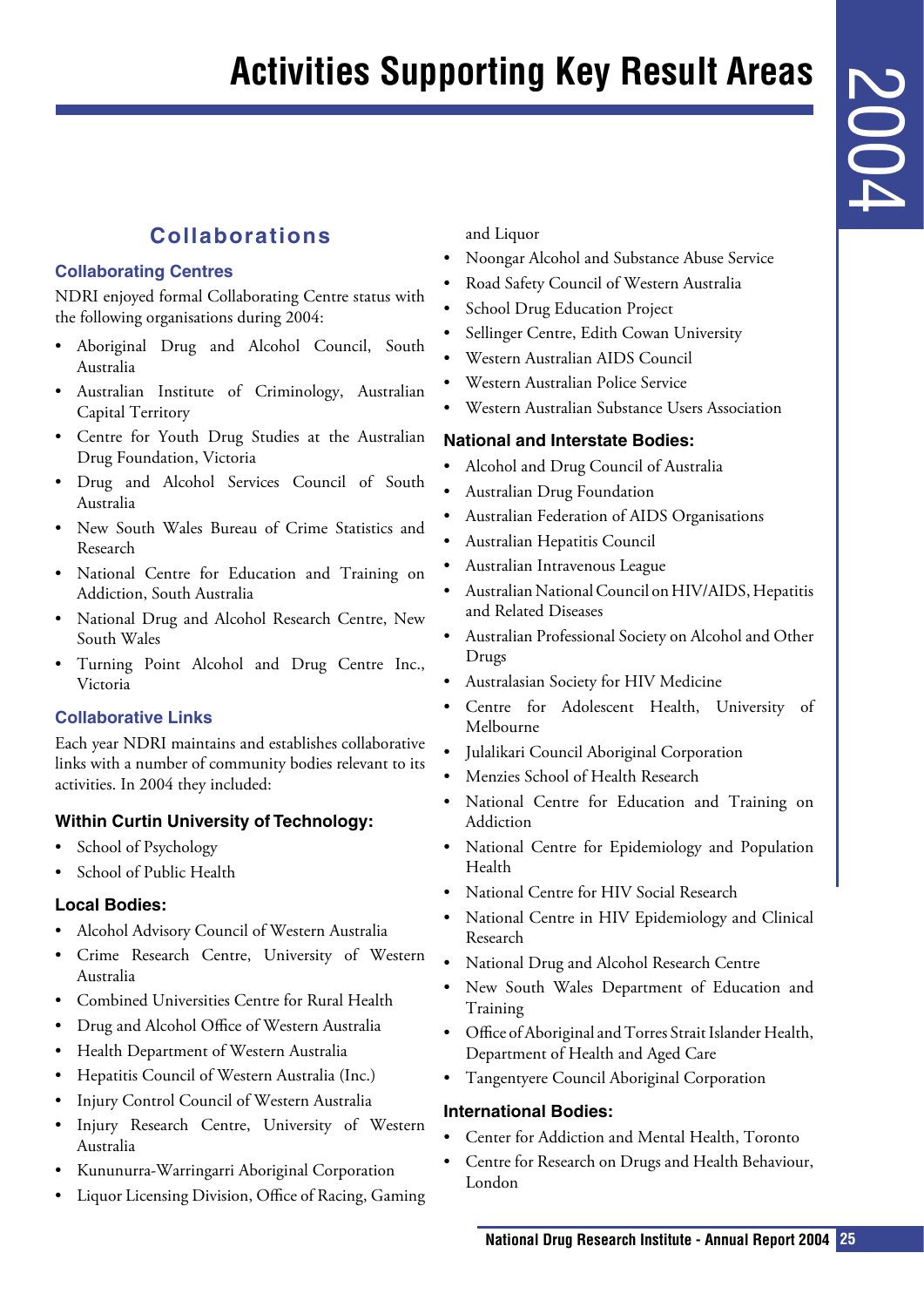- Centre for Addictions Research of British Columbia, Canada
- Department of Social and Behavioural Science, University of California, San Francisco
- Institute for International Research on Youth at Risk, National Development and Research Institute, New York
- Instituto Macional de Psiquatria and Universidad Autonoma Metropolitana, Mexico
- National Addiction Centre, London
- National Alcohol Research Centre, Berkeley, USA
- National Institute for Alcohol and Drug Research, Oslo
- Prevention Research Centre, Berkeley, California
- Public Health Institute, Berkeley, California
- Society for the Study of Addiction, London
- World Health Organization, Geneva

### **Graduate Students**

| Degree:              | Doctoral         |
|----------------------|------------------|
| Student:             | Tanya Chikritzhs |
| Supervisor:          | Stockwell, T.    |
| Status:              | Continuing       |
| Date Commenced: 1996 |                  |

<span id="page-25-0"></span>

| Centre for Addictions Research of British Columbia,<br>Canada<br>Department of Social and Behavioural Science,<br>University of California, San Francisco<br>Institute for International Research on Youth at Risk,<br>National Development and Research Institute, New<br>York<br>Instituto Macional de Psiquatria and Universidad<br>Autonoma Metropolitana, Mexico<br>National Addiction Centre, London<br>National Alcohol Research Centre, Berkeley, USA<br>National Institute for Alcohol and Drug Research,<br>Oslo<br>Prevention Research Centre, Berkeley, California<br>Public Health Institute, Berkeley, California |
|---------------------------------------------------------------------------------------------------------------------------------------------------------------------------------------------------------------------------------------------------------------------------------------------------------------------------------------------------------------------------------------------------------------------------------------------------------------------------------------------------------------------------------------------------------------------------------------------------------------------------------|
| Society for the Study of Addiction, London<br>World Health Organization, Geneva<br><b>Graduate Students</b>                                                                                                                                                                                                                                                                                                                                                                                                                                                                                                                     |
| An investigation of the effect of legislative<br>and policy initiatives upon alcohol-related<br>violence and driving offences<br>Doctoral<br>Degree:<br>Tanya Chikritzhs<br>Student:<br>Stockwell, T.<br>Supervisor:<br>Status:<br>Continuing<br>Date Commenced: 1996                                                                                                                                                                                                                                                                                                                                                           |
| Social, cultural and economic processes in<br>illicit drug markets and their public health<br>consequences                                                                                                                                                                                                                                                                                                                                                                                                                                                                                                                      |
| Doctoral<br>Degree:<br>Student:<br>Robyn Dwyer<br>Supervisor:<br>Moore, D.; Dawson, A. and Gray,<br>D. (Co-supervisors)<br>Continuing<br>Status:<br>2004<br>Date Commenced:                                                                                                                                                                                                                                                                                                                                                                                                                                                     |
| Pouring practices of 65-75 year old current<br>drinkers: implications for drinking guidelines<br>and estimates of risk.                                                                                                                                                                                                                                                                                                                                                                                                                                                                                                         |
| Doctoral<br>Degree:<br>Student:<br>Celia Wilkinson<br>Allsop, S. and Chikritzhs, T. (Co-<br>Supervisor:<br>supervisor)                                                                                                                                                                                                                                                                                                                                                                                                                                                                                                          |
| 26 National Drug Research Institute - Annual Report 2004                                                                                                                                                                                                                                                                                                                                                                                                                                                                                                                                                                        |

### **Pouring practices of 65-75 year old current drinkers: implications for drinking guidelines and estimates of risk.**

| Degree:     | Doctoral                           |
|-------------|------------------------------------|
| Student:    | Celia Wilkinson                    |
| Supervisor: | Allsop, S. and Chikritzhs, T. (Co- |
|             | supervisor)                        |



### **Celia Wilkinson**

Status: Continuing Date Commenced: 2004

### **The relationship between non-fatal drug overdose, suicidality and depression**

| Degree:              | Doctoral    |
|----------------------|-------------|
| Student:             | Penny Heale |
| Supervisor:          | Loxley, W.  |
| Status:              | Continuing  |
| Date Commenced: 2000 |             |

### **Reviews of Manuscripts and Grant Applications**

Staff members reviewed manuscripts for the following journals:

- Addiction
- Alcohol and Alcoholism
- Alcoholism: Clinical and Experimental Research
- Australia and New Zealand Journal of Criminology
- Critical Public Health
- Drug and Alcohol Review
- Medical Anthropology
- International Journal of Drug Policy
- Sex Roles
- The Medical Journal of Australia

Staff members in the Institute assessed grant proposals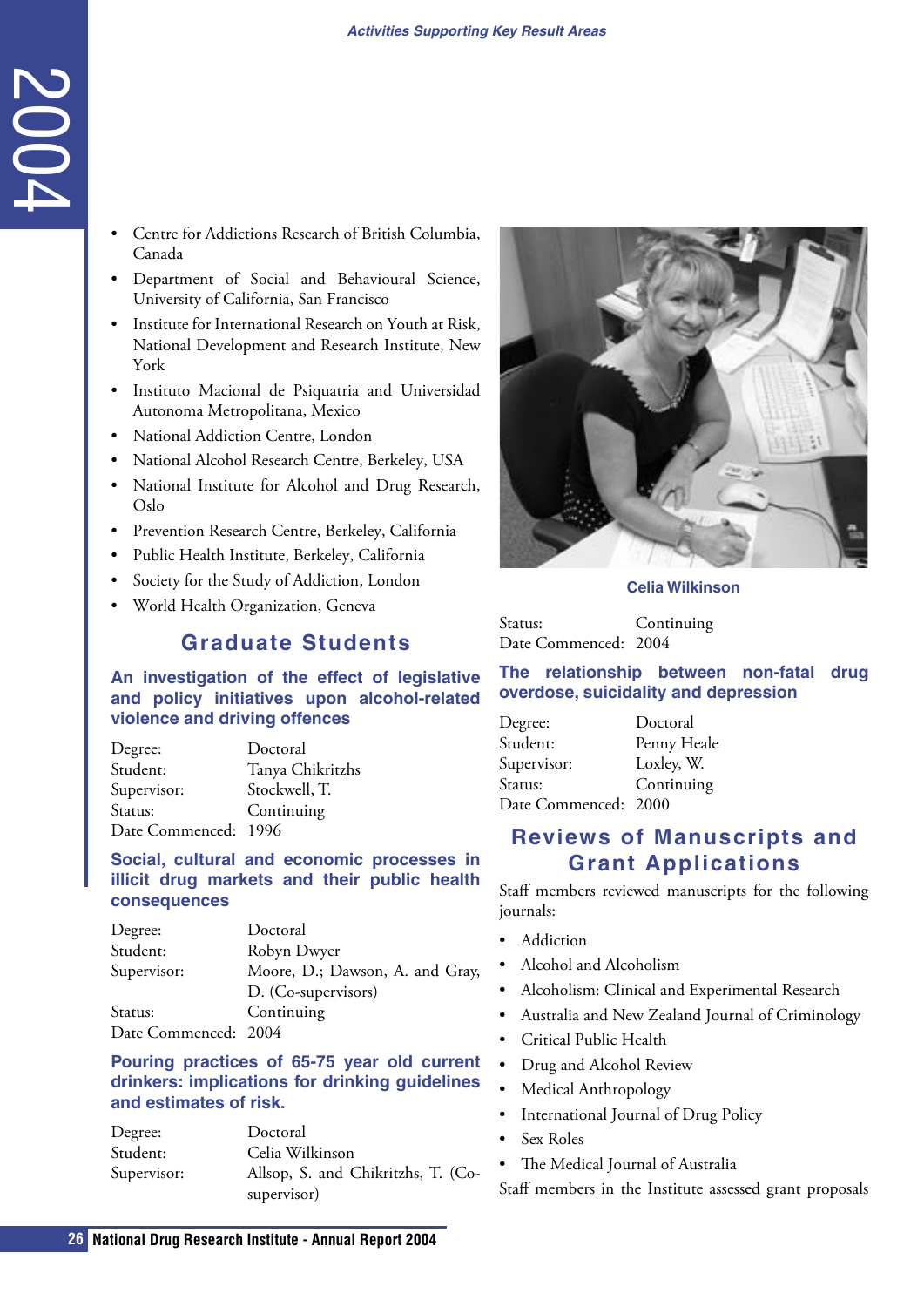<span id="page-26-0"></span>for the following organizations:

- Australian Health Ministers' Advisory Council
- Alcohol Education & Rehabilitation Foundation
- Department of Human Services

### **Prizes and Awards**

National Drug and Alcohol Award for Excellence in Research, School Health and Alcohol Harm Reduction Project (SHAHRP)

### **Media Liaison**

In 2004, the National Drug Research Institute continued to build its reputation as a reliable source of scientific information on a range of issues concerned with the prevention of alcohol and drug-related harm. The development and maintenance of relationships with target media enhanced NDRI's efforts to disseminate its research findings widely and to inform and participate in alcohol and other drug policy development in Australia.

#### **Media coverage in 2004**

The Institute received 180 mentions in the media in 2004, with its research findings and comments on issues covered in major national, regional and local news media.

Coverage included:

- 60 articles in national and capital city daily newspapers;
- 52 interviews for radio news and current affairs programs;
- 34 television interviews for state and national television news and current affairs programs.

The main topics receiving coverage included:

- Alcohol consumption and young people
- Alcohol taxation
- Alcohol use and related harms
- Cannabis law reform
- Drinking and driving
- Hepatitis C prevention
- Intravenous drug use among sex workers
- Liquor licensing and retail trading hours
- Psychoactive substance use prevention
- School drug and alcohol education
- Under-aged drinking

### **Media releases in 2004**

- April 1: Successful safe drinking classes in the running for Prime Minister's award
- April 5: Successful safe drinking program wins National award
- **National Scale (2004)**<br> **National Advisoring and action**<br> **National Drug Research Institute Annual Report 2004**<br> **Research Institute Annual Research Institute Annual Report 2004**<br> **CrossFigure 2004**<br> **CrossFigure In** • May 6: "Somebody's Gonna Get Their Head Kicked In Tonight": Bar room violence and some strategies for preventing it
- June 17: Aboriginal council takes control of research
- June 29: More investment needed in proven strategies to prevent the harms from legal and illegal drugs: Major Australian study
- July 7: Inform teenagers about alcohol, don't lecture them
- July 22: Alcohol interlocks alone are not the answer – researchers
- November 12: Alcohol-attributable deaths: Mixed fortunes for young people in the Northern Territory
- November 12: Nearly one in six deaths among 15-24 year olds attributable to risky drinking
- November 12: Young people in regions 1.7 times more likely to die from high risk drinking
- November 30: 24-hour access to safe injecting equipment and demarcated areas needed for sex workers in St Kilda
- December 29: Under-aged drinking kills a teenager each week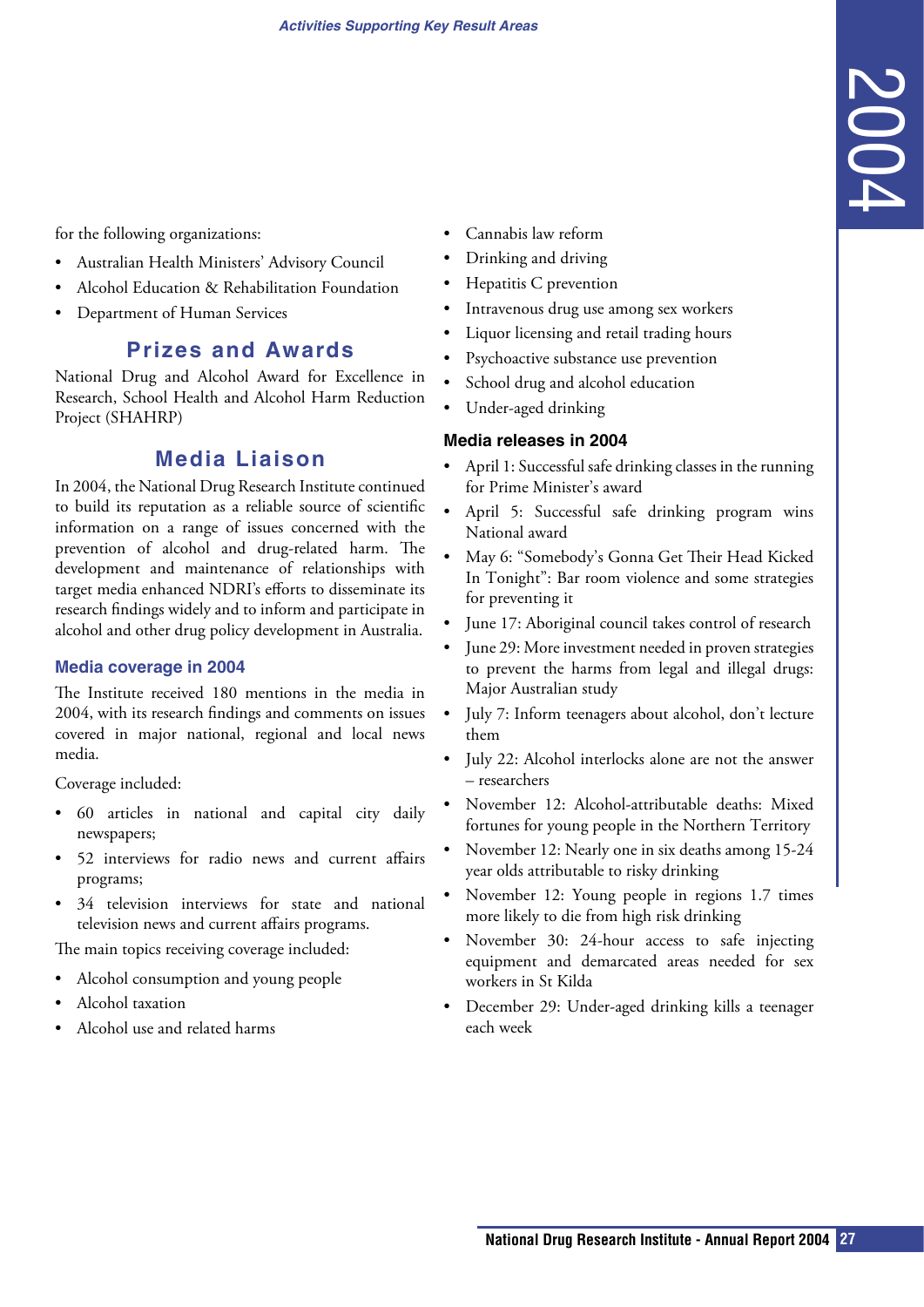## **Organisational Structure and Funding**

### **Board of Management**



**Associate Professor Steve Allsop** Acting Executive Director, Drug and Alcohol Office of Western Australia



<span id="page-27-0"></span>**28 Board**<br> **28 Board**<br> **28 Board**<br> **28 Board**<br> **28 Exactive Dean, Division of Health Sciences<br>
Curtin University of Technology<br>
<b>28 Ansistralian Government Department of**<br> **Assistralian Angeling Branch Associa Ms Jenny Hefford** Assistant Secretary, Drug Strategy Branch Australian Government Department of Health and Ageing

**Professor Charles Watson (Chairman)** Executive Dean, Division of Health Sciences

Curtin University of Technology



**Ms Pam McKenna** Director, Palmerston Drug Research and Rehabilitation Association



**Ms Coralie Ober (From May 04)** Research Fellow, Queensland Alcohol & Drug Research and Education Centre



**Mr David Menarry (From May 04)** Chief Financial Officer Curtin University of Technology



**Professor Tim Stockwell (1989-2004)** Director, National Drug Research Institute Curtin University of Technology



**Mr Max Montisci (July 03 - April 04)** Acting General Manager, Financial and Commercial Services, Curtin University of Technology



**Mr Mel Hay (Nov 02 - Aug 04)** Assistant Commissioner, Crime Support, Western Australian Police Service



**Mr Mal Shervill (From Aug 04)** Assistant Commissioner, Crime Support, Western Australian Police Service



**Mr Graham Strathearn (Retired Nov 04)** Chief Executive Officer, Drug and Alcohol Services Council of South Australia



**Professor Ian Rouse** Head, School of Public Health Curtin University of Technology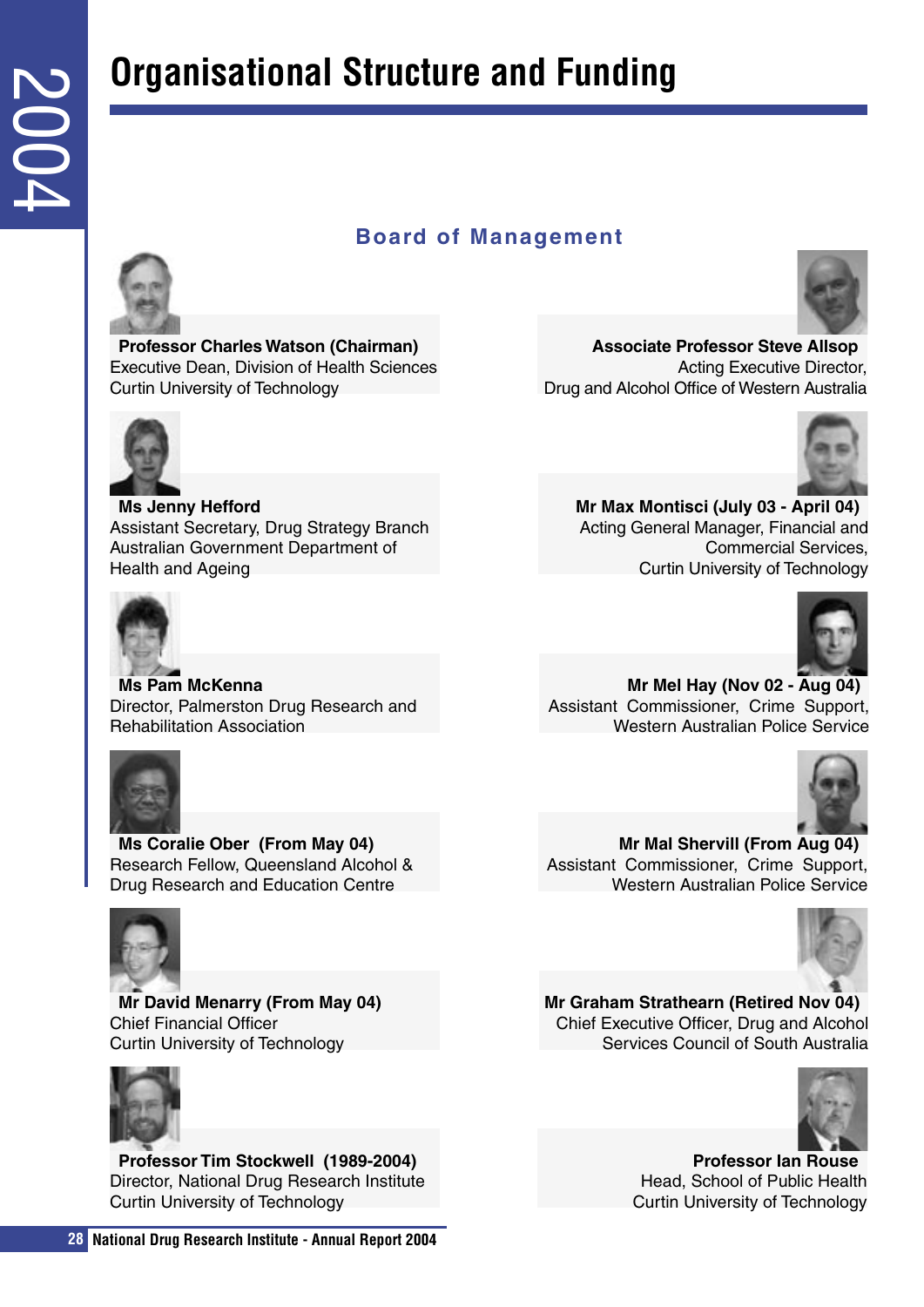The role of the Board of Management is to assist the Director in the management of the Institute and to facilitate access to relevant government and other institutions. The Director reports to the Board of Management on a regular basis while day to day reporting is effected through the Executive Dean, Health Sciences, who chairs the Board of Management.

The Institute signed a funding agreement with the Australian Government Department of Health and Ageing in mid-2003 giving the Institute five years of funding. The Board of Management comprises nominated representatives of the Australian Government Department of Health and Ageing, the Drug and Alcohol Services Council in South Australia, the Health Department of Western Australia, the Western Australian Police Service, Curtin University of Technology and representatives of community based organisations.

During 2004 there were many changes to the membership of the NDRI Board of Management. Professor Tim Stockwell, who has been Director since 1996, accepted another position in Canada and resigned from NDRI in June 2004. Associate Professor Dennis Gray is Acting Director until Steve Allsop, who was appointed Director in late 2004, takes up the position in 2005. Assistant Commissioner Mel Hay was replaced by Assistant Commissioner Mal Shervill, Professor Michael Clinton

was replaced by Professor Ian Rouse, and Mr Max Montisci was replaced by Mr David Menarry. Mr Scott Wilson, who retired, was replaced by Ms Coralie Ober.

placed by Professor Ian Rouse, and Mr Max<br>esi was replaced by Mr David Menary. Mr Scort<br>receive: Committence, which is a sub-committee of<br>exact Committee - And is a bull-committee of<br>turb (Committee Committee Committee Com The Executive Committee, which is a sub-committee of the Board of Management, comprises Professor Charles Watson; Professor Tim Stockwell, who was NDRI Director until mid-2004; Associate Professor Dennis Gray, who was NDRI Acting Director in the second half of 2004; Mr Max Montisci, who was replaced by Mr David Menarry earlier in the year; and NDRI Deputy Director Dr Simon Lenton as an observer and who is responsible for assisting the Director in the day-to-day management of the Institute.

The Institute's staff have been organised into project teams with each team having responsibility for a particular area. Each team has a designated 'project leader' responsible for the day to day management of its activities and adherence to its timelines.

'Project leaders' meet once a fortnight to discuss research issues, progress on the Institute's strategic plan, and other issues that impact on the Institute's business. In 2004 the project leaders were Professor Tim Stockwell, Associate Professor Dennis Gray, Associate Professor Wendy Loxley, Associate Professor Richard Midford, Dr Simon Lenton, Dr Nyanda McBride and Ms Fran Davis.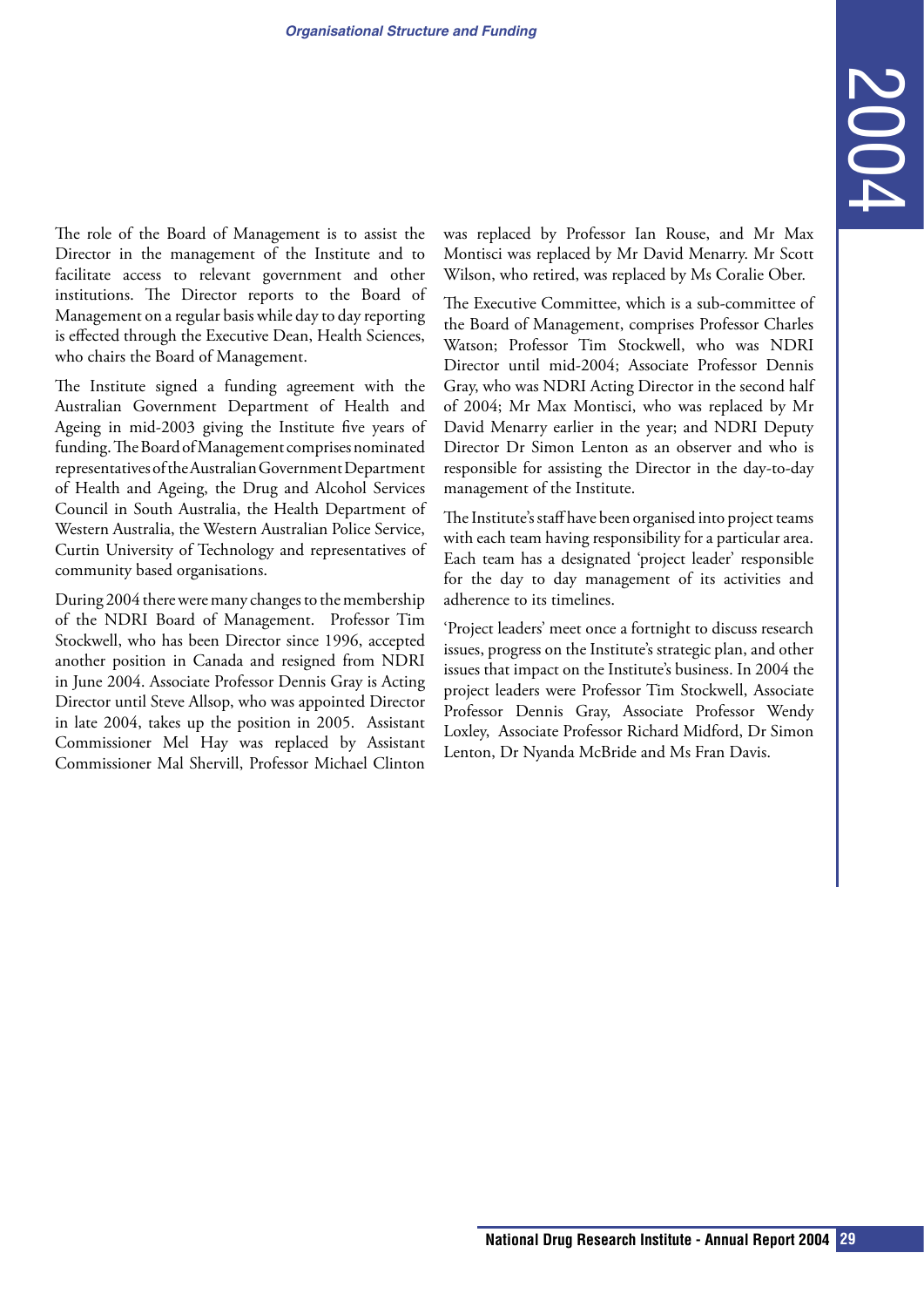### **Staff**

<span id="page-29-0"></span>**30 Staff**<br>
The National Drug Research Institute is staffer variety of social and behavioural scientizes, a b manager, redstations of<br>
meta-constrained histon offers compare system. An exame causal research and an experi The National Drug Research Institute is staffed by a variety of social and behavioural scientists, a business manager, media liaison officer, computer systems officer, resource officer, secretary and clerical personnel. The Institute also employs research assistants and contracts casual research staff as projects demand. Staff members are involved in the supervision of masters and doctoral research students and there are several full-time PhD students at the Institute. There are a number of honorary and adjunct research staff. At December 2004, Institute staff numbered 43, including honorary and adjunct staff.

#### **Research Staff**

Professor Timothy Stockwell MA MSc PhD

Director (Finished June 04)

Research Interests: Alcohol and other drug prevention policies • Indices of drug-related harm

• Drinking locations and server responsibility

• Liquor licensing • Drug overdose • Risk factors for adolescent drug use

Dennis Gray BA MA MPH PhD

Associate Professor and Deputy Director Acting Director from June 04

Research Interests: Alcohol and other drug use among Indigenous peoples • Indigenous health

Simon Lenton BPsych MPsych (Clinical) PhD

Senior Research Fellow and Deputy Director

Research Interests: Heroin overdose • Illicit drug use and harm reduction • HIV/AIDS and other blood borne viruses and injecting drug use • Impact of legislative options for cannabis • Drink and drug driving

Wendy Loxley CertTchg BA(Hons) MPsych PhD

### Associate Professor

Research Interests: Illicit drug use with particular reference to young people • HIV/AIDS and other blood-borne viruses and injecting drug use • Drug use and crime • Prevention of harmful drug use

Richard Midford BA BPsych MPsych PhD

Associate Professor

Research Interests: Community-based prevention of alcohol and other drug-related harm • Workplace alcohol and other drug-related harm • School based alcohol and other drug education

David Moore BA (Hons) MA PhD

Senior Research Fellow

Research Interests: Youth and drugs • Street drug markets • Recreational drug use • Ethno-epidemiology • Drug service provision

Susan Carruthers BAppSci GradDipDiet MPH PhD Research Fellow

Research Interests: Hepatitis C, HIV/AIDS and other blood borne viruses and injecting drug use

Paul Catalano BSc (Hon) MA MCrimJus Research Fellow (Finished February 04) Research Interests: Alcohol-related harm

Tanya Chikritzhs BA(Hons) GradDipEpiBiostats (enrolled PhD)

Research Fellow

Research Interests: Alcohol policy and legislation • Alcohol-related crime • Liquor licensing • Licensed drinking environments

Ben Haines BA (Hons) MPsych (Clinical) (enrolled PhD)

Research Fellow (Finished May 04)

Research Interests: Evidence-based prevention and harm reduction policy • Alcohol labelling policy and training issues for AOD workers

Ed Garrison BA (Anthropology) MEd

Research Fellow

Research Interests: Indigenous substance use • Indigenous health

#### Nyanda McBride DipTeach BEd PGD MPH PhD

Research Fellow

Research Interests: School health and drug programs • Adolescent drug use

Deidra Young BSc GradDipScEd MAppSc PhD Research Fellow (Finished June 04) Research Interests: Alcohol research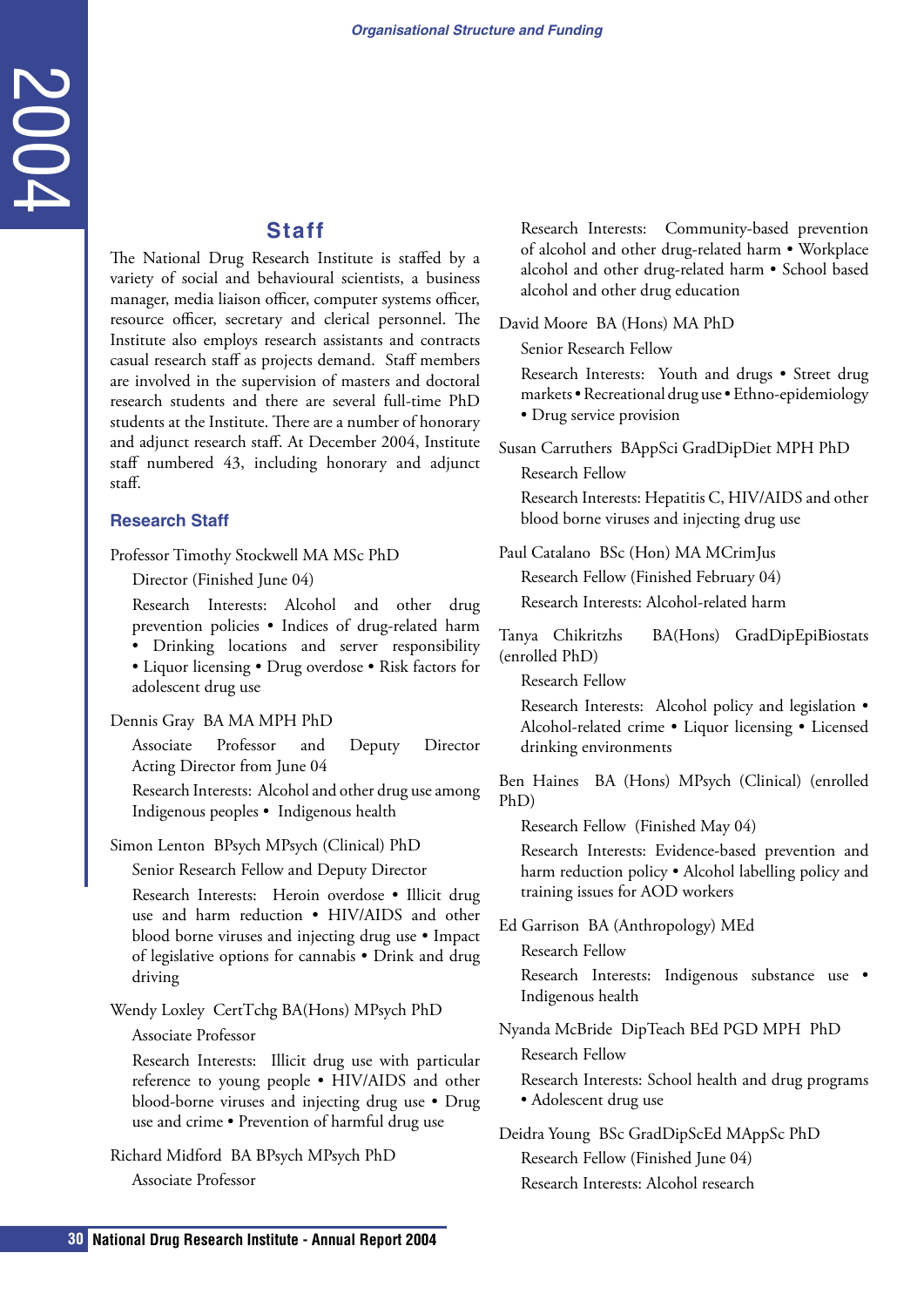

**National Drug Research Institute staff**

Nathan Barrow AssocDip ScTech (Curtin) Research Associate Research Interests: Alcohol and other drug-related

issues among Indigenous Australians Francoise Chanteloup BA MA PhD

Research Associate Research Interests: Cannabis law reform Funded by: NDLERF

### Tuguy Esgin BHSc

Research Associate (Finished April 04) Research Interests: Indigenous community health Funded by: AERF

Fiona Farringdon DipTeach BEd MEd

Project Officer (Finished February 04) Research Interests: School based alcohol and other drug education Funded by: AERF

James Fetherston BPsych Post Grad Dip ADAS Research Associate Research Interests: Repeat drink drivers • Illicit drug trends • Impact of legislative options for cannabis Funded by: NDLERF

Richard Pascal BSc (Hons) Psych

Research Associate

Research Interests: Alcohol epidemiology and public health policy • Mechanisms of social drug use, particularly social drinking • Youth alcohol use • Binge drinking

Brooke Sputore BHlthProm MPH

Research Associate

Research Interests: Aboriginal alcohol and other drug use, particularly among young people • Evaluation of Aboriginal alcohol and other drug interventions

### Anna Stearne BA GradDipEd

Research Associate

Research Interests: Alcohol and other drug-related issues among Indigenous Australians

Phillipa Strempel Grad Cert CCS

Research Officer (Finished June 04)

Research Interests: Alcohol and other drug-related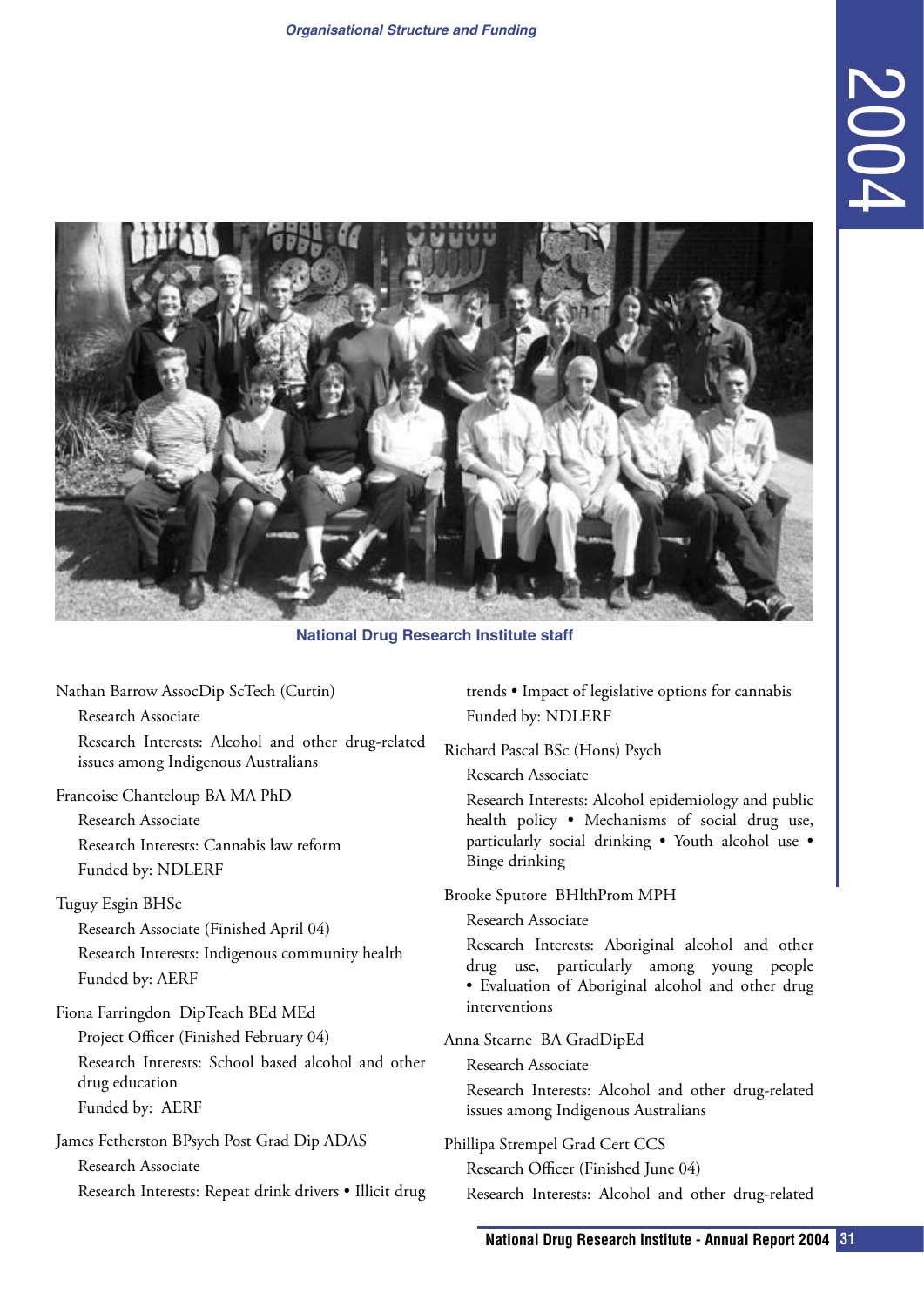issues among Indigenous Australians Funded by: AGDHA

### **Administrative Staff**

Fran Davis GradDipBus Business Manager

Rachael Lobo BSc (Hons) (Parental Leave) Media Liaison Officer

Vic Rechichi (Started October 04) A/Media Liaison Officer

Sheridan Webb (Finished August 04) A/Media Liaison Officer

Moira Saunders (March 04 - July 04) Media Relations Intern

Paul Jones BSc

Computer Systems Officer

John Somerville

**32 I** Issues among Indigenous Australians<br> **322 Antional by:** ACDH4<br> **322 Antional Drug Research Institute - Annual Report 2004<br>
<b>32 Research Institute - Annual Research Institute - Annual Research Institute - Annual** Acting Resource Officer (Finished Feb 04) Funded by: Research Performance Index, Curtin University of Technology

Maggie Halls BApp Sci (Information & Library Studies)

Resource Officer

Funded by: Research Performance Index, Curtin University of Technology

Susan Wilson Secretary (Finished November 04)

Pauline Taylor-Perkins

Administrative Assistant

Funded by: Research Performance Index, Curtin University of Technology and Australian Government Department of Health and Ageing

Philippa Greaves

Clerical Officer

Funded by: Research Performance Index, Curtin University of Technology and Australian Government Department of Health and Ageing

### **Adjunct Appointments**

Emeritus Professor David Hawks BA(Hons) DPsych MSc(Econ)PhD FBPsS CPsychology Professorial Fellow, Emeritus Professor of Addictions, Curtin University of Technology Professor Kathryn Graham BA MA PhD Senior Scientist and Director, Social Factors and Prevention Initiatives, Centre for Addiction and Mental Health Professor Sherry Saggers BA MA PhD Director, Centre for Social Research, Edith Cowan University Professor Eric Single BA PhD Professor of Public Health Sciences and Sociology University of Toronto, Canada Associate Professor Peter d'Abbs BA MA PhD Senior Research Fellow Menzies School of Health, Darwin, NT Associate Professor Steve Allsop (PhD) Centre for International Health, Curtin University of Technology and Drug and Alcohol Office Dr Richard Fordham BA(Hons) MA PhD Senior Research Fellow Senior Research Associate & Director, NHS Economics Support Programme, University of East Anglia, England Dr Toni Makkai BA MA PhD Senior Research Fellow Senior Research Analyst, Institute of Criminology, ACT Mr Kevin Boots BA MA Research Fellow Manager, Aboriginal Health Programs, Office of Aboriginal Health, WA Health Department Mr Neil Donnelly BSc MPH Research Fellow

NSW Bureau of Crime Statistics and Research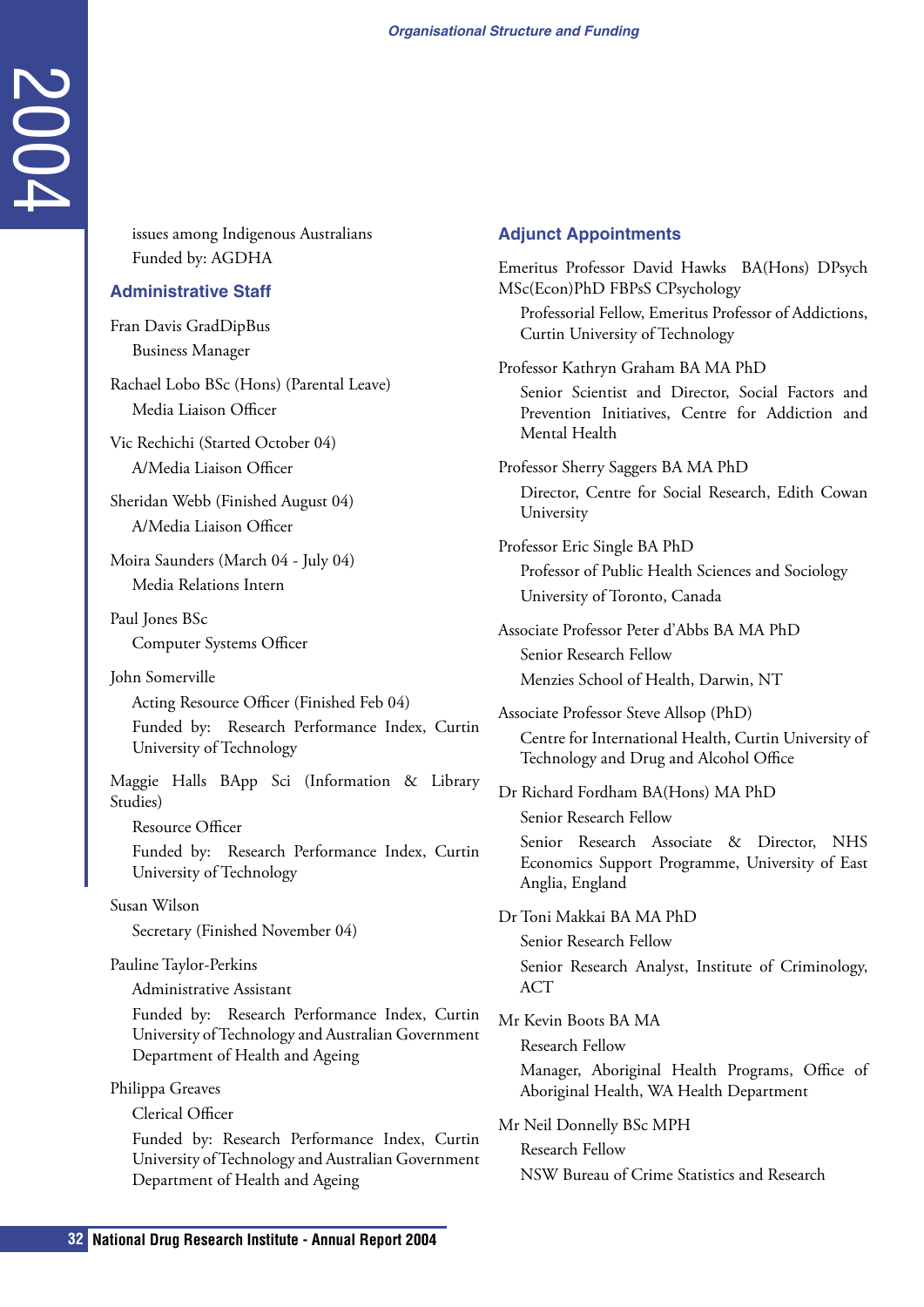### <span id="page-32-0"></span>**External Contributions of Staff**

Susan Carruthers

*Memberships:*

Australian Professional Society on Alcohol and other Drugs

WA Viral Hepatitis Committee Advisory Chair

Tanya Chikritzhs

*Memberships:*

Australian Professional Society on Alcohol and Other Drugs

Fiona Farringdon

*Consultancies:*

Western Australian Centre for Health Promotion Research, Curtin University of Technology

*Memberships:*

Australian Association for Research in Education

Dennis Gray

*Memberships:*

Australasian Epidemiological Association Fellow of the Australian Anthropological Society Public Health Association of Australia

Simon Lenton

*Memberships:*

Australian Professional Society on Alcohol and Other Drugs

Australian Psychological Society

Hepatitis Council of Western Australia

International Harm Reduction Association

WA Network of Alcohol and Other Drug Agencies

WA Task Force on Drink, Drugs and Driving *Editorial:*

Deputy Editor, Drug and Alcohol Review

Wendy Loxley

*Memberships:*

Australian Professional Society on Alcohol and Other Drugs

International Harm Reduction Association



**Wendy Loxley**

#### *Editorial:*

Member of the International Editorial Board of AIDS Care

Nyanda McBride

*Consultancies:*

Commonwealth Department of Education, Training and Youth Affairs

Alcohol Concern, United Kingdom

World Health Organization

NZ Ministry of Youth Affairs

*Memberships:*

Alcohol and Other Drugs Council of Australia

Australian Association of Health Promotion Professionals

Australian Research Alliance for Children and Youth International Union for Health Promotion and Education

Public Health Association of Australia

### Richard Midford

*Consultancies:*

Australian Drug Information Network New Zealand Ministry of Youth Affairs

### *Memberships:*

Australian Professional Society on Alcohol and Other Drugs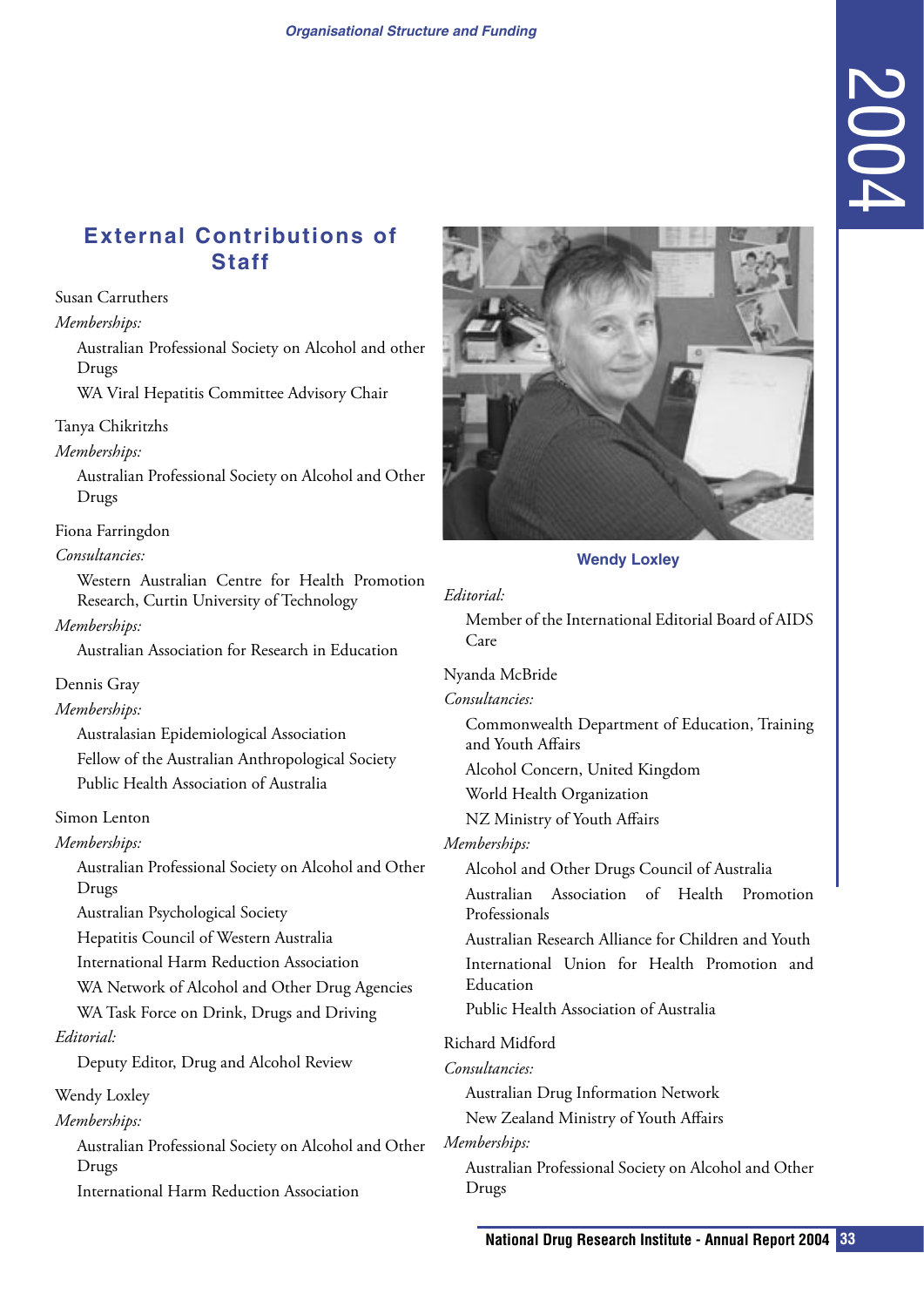| Injury Control Council of Western Australia, Vice<br>President<br><b>International Harm Reduction Association</b><br>Alcohol and Other Drugs Council of Australia<br><b>Research Committee</b><br>NSW Department of Education and Training<br>Cannabis Education Project Reference Group<br>School Drug Education Task Force<br>Healthway Research Sub-Committee<br>David Moore<br>Memberships:<br>International Harm Reduction Society<br>Australian Anthropological Society - Fellow<br>Editorial:<br>Assistant Editor, International Journal of Drug<br>Policy | Australian Professional Society on Alcohol and Other<br>Drugs<br>Drug and Alcohol Office, WA, Board Member<br>Economics and Marketing Reference Group<br>Kettil Bruun Society for Social and Epidemiological<br>Research on Alcohol<br>National Expert Advisory Committee on Alcohol<br>National Health and Medical Research Council<br>Assessors Panel<br>Rio Tinto Child Health Partnership Advisory<br>Committee<br>World Health Organization Strategy Advisory<br>Committee on Alcohol<br>Editorial:<br>Assistant Editor, Addiction<br>Editor, British Journal of Mental Health<br>Other: |
|-------------------------------------------------------------------------------------------------------------------------------------------------------------------------------------------------------------------------------------------------------------------------------------------------------------------------------------------------------------------------------------------------------------------------------------------------------------------------------------------------------------------------------------------------------------------|-----------------------------------------------------------------------------------------------------------------------------------------------------------------------------------------------------------------------------------------------------------------------------------------------------------------------------------------------------------------------------------------------------------------------------------------------------------------------------------------------------------------------------------------------------------------------------------------------|
| Tim Stockwell<br>Memberships:<br>Alcohol Education and Rehabilitation Foundation,<br>Director<br>Australian Alcohol Guidelines: Campaign Reference<br>Group                                                                                                                                                                                                                                                                                                                                                                                                       | Treasurer, Alcohol Advisory Council of WA Inc.<br>Deidra Young<br>Memberships:<br>Australasian Epidemiological Association<br>Statistical Society of Australia                                                                                                                                                                                                                                                                                                                                                                                                                                |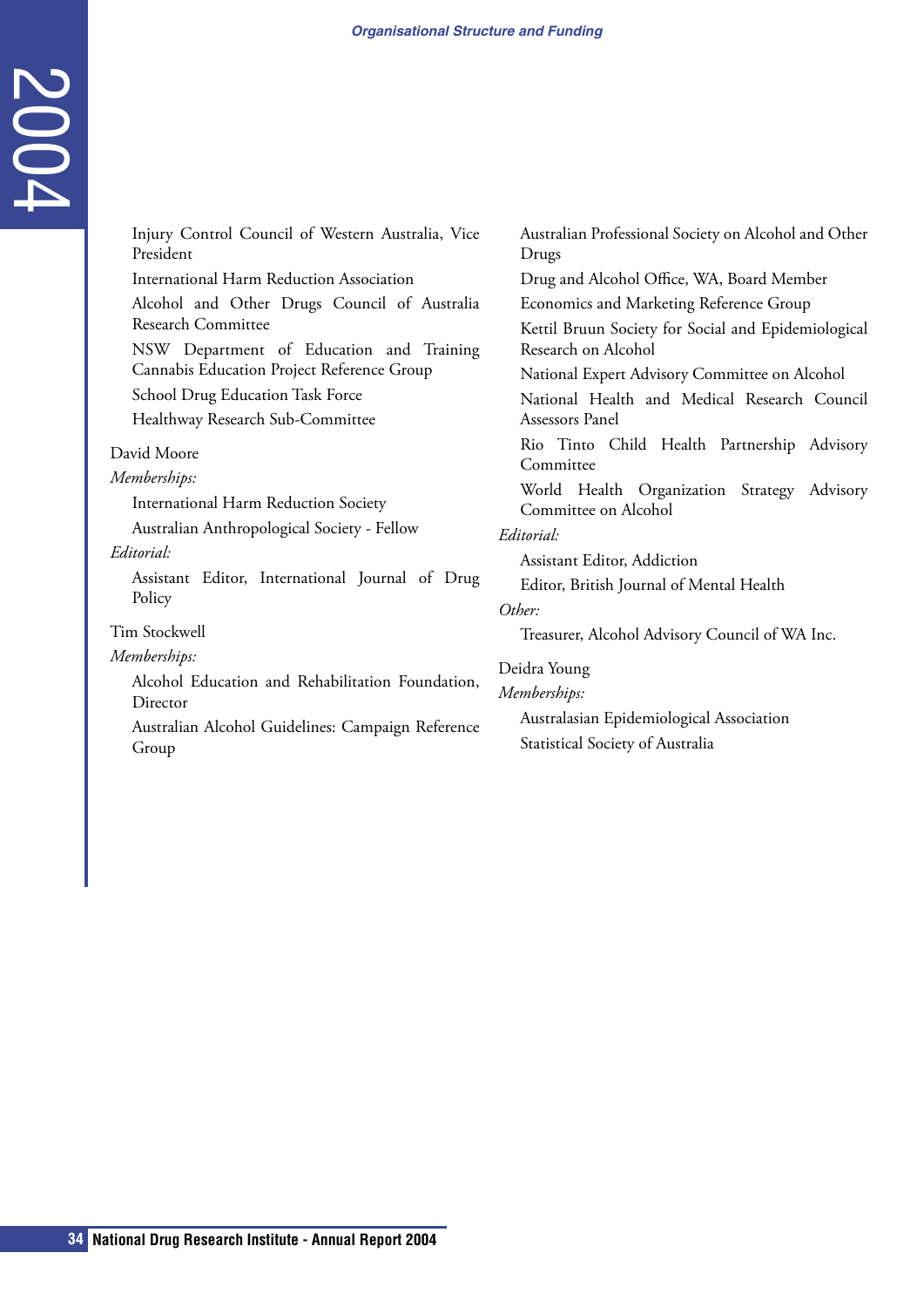### **Funding**

The Australian Government Department of Health and Ageing provided \$1,637,239 to the Institute's core funding for the period January to December 2004. Details of income and expenditure are as follows:

## **2004 Total Income** AGDHA \$1,637,239

<span id="page-34-0"></span>

|                                | <b>NDRI Core Income and Expenditure 2004</b><br>2004 | <b>Total</b> |
|--------------------------------|------------------------------------------------------|--------------|
| <b>Income</b>                  |                                                      |              |
| <b>AGDHA</b>                   | \$1,637,239                                          |              |
| Sundry Research Income         | \$10,783                                             |              |
| RPI Income                     | \$44,387                                             |              |
| Curtin R&D Contribution        | \$50,000                                             |              |
| Curtin DEST Income             | \$20,000                                             |              |
| Trading Income                 | \$721                                                |              |
| Interest                       | \$6,285                                              |              |
| Surplus BF from December 2003  | \$143,910                                            | \$1,913,325  |
| <b>Expenditure</b>             |                                                      |              |
| Salaries                       | \$1,445,564                                          |              |
| Operating costs                | \$233,516                                            |              |
| <b>Capital Costs</b>           | \$11,108                                             |              |
| PhD Scholarships               | \$67,875                                             | \$1,758,062  |
| Reserves                       | \$78,268                                             | \$78,268     |
| Surplus as at 31 December 2004 |                                                      | \$76,995     |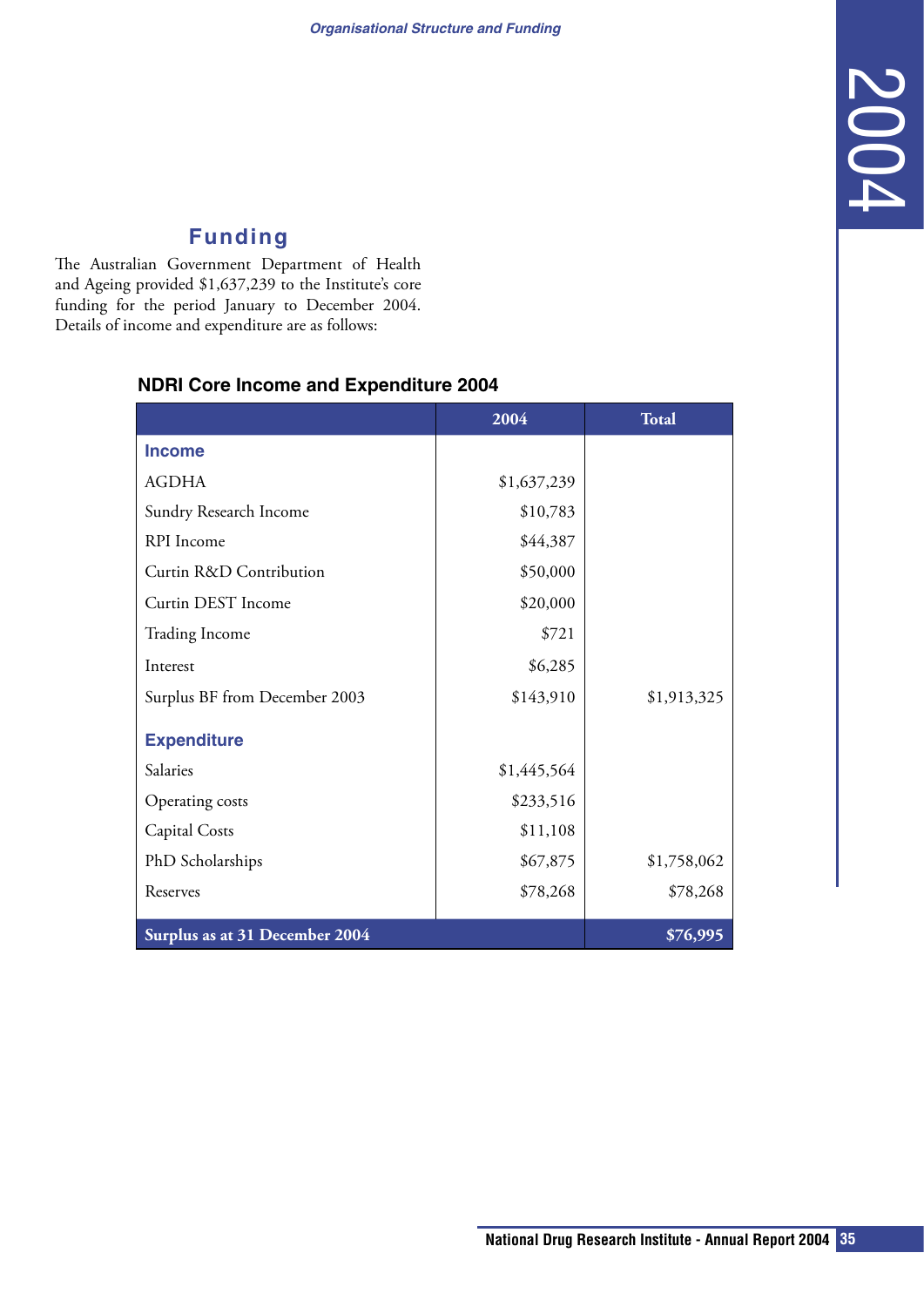### **Additional funding sources in 2004**

### **National Competitive Grants and Tenders**

| Project                                                                                                                      |            | Funder                              | <b>Total Grant</b> | Received in<br>2004 | Expenditure<br>$\ln 2004$  |
|------------------------------------------------------------------------------------------------------------------------------|------------|-------------------------------------|--------------------|---------------------|----------------------------|
| Mapping Indigenous drug and alcohol programs<br>- Phase 2                                                                    |            | <b>ANCD</b>                         | \$35,608           | \$11,973            | \$8,394                    |
| Illicit drug reporting system (IDRS)                                                                                         |            | NDLERF via<br><b>NDARC</b>          | \$167,976          | \$44,713            | \$51,035                   |
| Illicit drug reporting system - Party Drugs Initiative                                                                       |            | NDLERF via<br><b>NDARC</b>          | \$90,529           | \$45,264            | \$47,062                   |
| Prevention Monograph                                                                                                         |            | <b>AGDHA</b>                        | \$329,604          | \$0                 | \$29,962                   |
| Prevention of Alcohol Related Violence -<br>PhD Scholarship                                                                  |            | <b>AERF</b>                         | \$35,655           | \$5,654             | \$11,502                   |
| <b>SHAHRP</b> Dissemination                                                                                                  |            | <b>AERF</b>                         | \$293,680          | \$135,000           | \$61,167                   |
| Building Indigenous Research Workforce Capacity                                                                              |            |                                     | \$179,780          | \$57,776            | \$2,613                    |
| Moderate Drinking and Deaths in Australia                                                                                    |            | <b>AERF</b>                         | \$215,900          | \$48,159            | \$126,527                  |
| Policing implications of petrol sniffing and inhalant<br>misuse in Aboriginal communities                                    |            |                                     | \$126,166          | \$62,748            | \$53,283                   |
| Improving understanding of psychostimulant-<br>related harms in Australia: An integrated Ethno-<br>Epidemiological approach. |            | <b>NHMRC</b>                        | \$603,910          | \$0                 |                            |
| Concurrent alcohol and party drug use -<br>PhD Scholarship                                                                   |            | <b>AERF</b>                         | \$99,993           | \$0                 |                            |
| Kalgoorlie Alcohol Action Project (KAAP)                                                                                     |            | <b>AERF</b>                         | \$799,981          | \$0                 |                            |
|                                                                                                                              |            |                                     | \$2,978,782        | \$411,287           | \$391,545                  |
| Other Grants                                                                                                                 |            |                                     |                    |                     |                            |
| Project                                                                                                                      | Funder     |                                     | <b>Total Grant</b> | Received in<br>2004 | Expenditure<br>$\sin 2004$ |
| Evaluation of the SDEP In Touch Program                                                                                      |            | SDEP, Health Dept                   | \$15,000           | \$7,500             | \$4,826                    |
|                                                                                                                              | <b>DAO</b> |                                     | \$12,400           | \$0                 | \$10,150                   |
| <b>APSAD Conference 2004</b>                                                                                                 |            | <b>HDWA</b>                         | \$45,376           | \$0                 | \$23,253                   |
| Evaluation of Liquor Licensing in<br>Port Hedland                                                                            |            |                                     |                    | \$0                 | \$17,934                   |
| Evaluation of the COMGAS Scheme                                                                                              |            | Aboriginal Alcohol<br>& Other Drugs | \$20,976           |                     |                            |
| Primary Health Care Review Paper                                                                                             |            | Council, SA<br><b>OATSIH</b>        | \$9,880            | \$9,879             | \$1,587                    |
| Sixth Kettil Bruun Society Symposium on<br>Community-based Prevention of Alcohol and<br>Drug-related Problems                |            | <b>AGDHA</b>                        | \$16,000           | \$0                 |                            |
| Sixth Kettil Bruun Society Symposium on<br>Community-based Prevention of Alcohol and<br>Drug-related Problems                | <b>DAO</b> |                                     | \$2,500            | \$2,500             |                            |

### **Other Grants**

| Project                                                                                                       | Funder                                             | <b>Total Grant</b> | Received in<br>2004 | Expenditure<br>in $2004$ |
|---------------------------------------------------------------------------------------------------------------|----------------------------------------------------|--------------------|---------------------|--------------------------|
| Evaluation of the SDEP In Touch Program                                                                       | SDEP, Health Dept                                  | \$15,000           | \$7,500             | \$4,826                  |
| APSAD Conference 2004                                                                                         | <b>DAO</b>                                         | \$12,400           | \$0                 | \$10,150                 |
| Evaluation of Liquor Licensing in<br>Port Hedland                                                             | <b>HDWA</b>                                        | \$45,376           | \$0                 | \$23,253                 |
| Evaluation of the COMGAS Scheme                                                                               | Aboriginal Alcohol<br>& Other Drugs<br>Council, SA | \$20,976           | \$0                 | \$17,934                 |
| Primary Health Care Review Paper                                                                              | <b>OATSIH</b>                                      | \$9,880            | \$9,879             | \$1,587                  |
| Sixth Kettil Bruun Society Symposium on<br>Community-based Prevention of Alcohol and<br>Drug-related Problems | <b>AGDHA</b>                                       | \$16,000           | \$0                 | \$0                      |
| Sixth Kettil Bruun Society Symposium on<br>Community-based Prevention of Alcohol and<br>Drug-related Problems | <b>DAO</b>                                         | \$2,500            | \$2,500             | \$364                    |
|                                                                                                               |                                                    | \$122,132          | \$19,879            | \$58,114                 |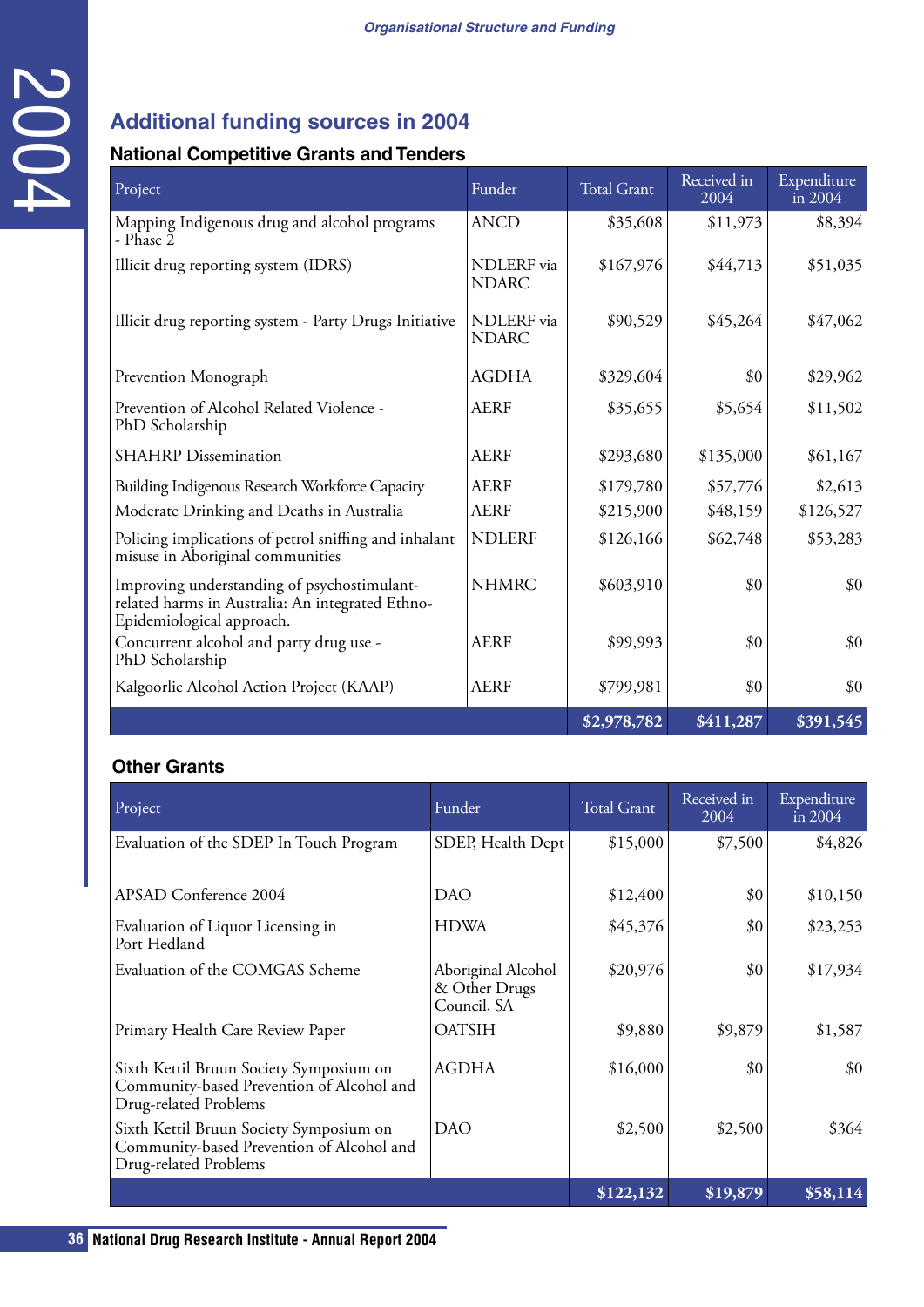### **Source of Additional Funding in 2004**

| <b>Funding Source</b>                                   | <b>Grant Received</b><br>in 2004 |
|---------------------------------------------------------|----------------------------------|
| Alcohol Education and Rehabilitation Foundation Inc     | \$246,589                        |
| National Drug Law Enforcement Research Fund             | \$152,725                        |
| Office for Aboriginal and Torres Strait Islander Health | \$9,879                          |
| Australian National Council on Drugs                    | \$11,973                         |
| Drug and Alcohol Office, WA Health Department           | \$2,500                          |
| School Drug Education Project, WA Health Department     | \$7,500                          |
| Total Funding Received                                  | \$431,166                        |

### **Summary of NDRI Funding in 2004**

| <b>Funding Source</b>         |                                                         | <b>Grant Received</b><br>in 2004 |
|-------------------------------|---------------------------------------------------------|----------------------------------|
|                               | Alcohol Education and Rehabilitation Foundation Inc     | \$246,589                        |
|                               | National Drug Law Enforcement Research Fund             | \$152,725                        |
|                               | Office for Aboriginal and Torres Strait Islander Health | \$9,879                          |
|                               | Australian National Council on Drugs                    | \$11,973                         |
|                               | Drug and Alcohol Office, WA Health Department           | \$2,500                          |
|                               | School Drug Education Project, WA Health Department     | \$7,500                          |
| <b>Total Funding Received</b> |                                                         | \$431,166                        |
|                               | <b>Summary of NDRI Funding in 2004</b>                  |                                  |
| Area of Funding               |                                                         | <b>Grant Received</b><br>in 2004 |
| Core Funding (AGDHA)          |                                                         | \$1,637,239                      |
|                               | Curtin University of Technology R&D Contribution        | \$50,000                         |
|                               | Research Performance Index (DEST/Curtin)                | \$122,980                        |
|                               | Curtin DEST Income (Post-graduate Students)             | \$25,698                         |
| <b>Trading Income</b>         |                                                         | \$721                            |
| Sundry Income                 |                                                         | \$17,027                         |
| National Competitive Grants   |                                                         | \$411,287                        |
| Other Grants                  |                                                         | \$19,879                         |
|                               | <b>Total Funding Received in 2004</b>                   | \$2,284,831                      |
| <b>List of Acronyms</b>       |                                                         |                                  |
| <b>AERF</b>                   | Alcohol Education and Rehabilitation Foundation         |                                  |
| <b>ANCD</b>                   | Australian National Council on Drugs                    |                                  |
| <b>AGDHA</b>                  | Australian Government Department of Health and Ageing   |                                  |
| <b>DAO</b>                    | Drug and Alcohol Office of WA                           |                                  |
| <b>DEST</b>                   | Department of Employment, Science and Training          |                                  |
| <b>HDWA</b>                   | Health Department of Western Australia                  |                                  |
|                               | National Drug and Alcohol Research Centre               |                                  |
| <b>NDARC</b>                  |                                                         |                                  |
| <b>NDLERF</b>                 | National Drug Law Enforcement Research Fund             |                                  |
| <b>NHMRC</b>                  | National Health and Medical Research Council            |                                  |
| <b>OATSIH</b>                 | Office for Aboriginal and Torres Strait Islander Health |                                  |

### **List of Acronyms**

| <b>AERF</b>   | Alcohol Education and Rehabilitation Foundation         |
|---------------|---------------------------------------------------------|
| <b>ANCD</b>   | Australian National Council on Drugs                    |
| <b>AGDHA</b>  | Australian Government Department of Health and Ageing   |
| <b>DAO</b>    | Drug and Alcohol Office of WA                           |
| <b>DEST</b>   | Department of Employment, Science and Training          |
| <b>HDWA</b>   | Health Department of Western Australia                  |
| <b>NDARC</b>  | National Drug and Alcohol Research Centre               |
| <b>NDLERF</b> | National Drug Law Enforcement Research Fund             |
| <b>NHMRC</b>  | National Health and Medical Research Council            |
| <b>OATSIH</b> | Office for Aboriginal and Torres Strait Islander Health |
| <b>SDEP</b>   | School Drug Education Project                           |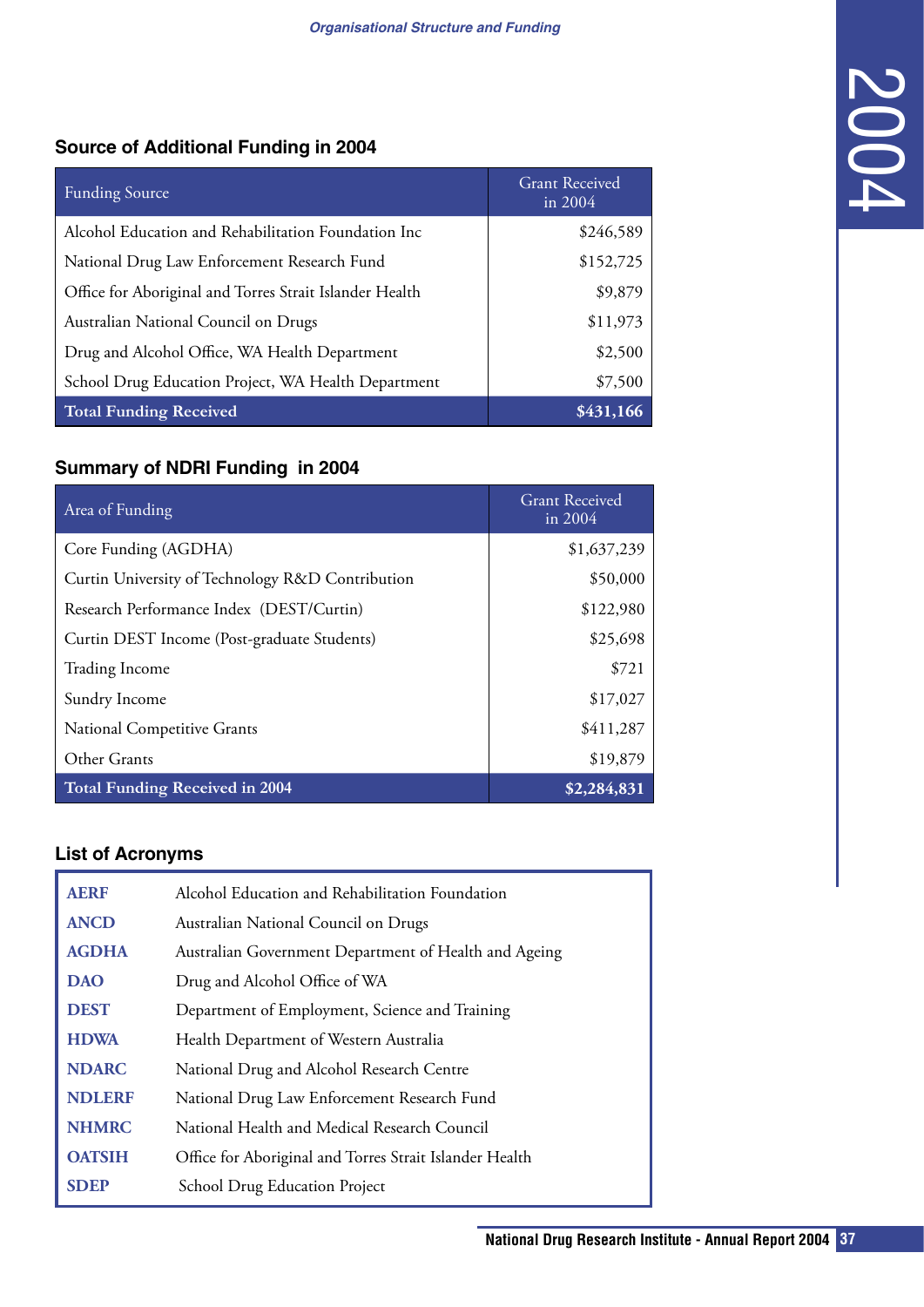## **Dissemination - Publications and Presentations**

### **Journal Articles**

- Borges, G., Cherpitel, C., MacDonald, S., Giesbrecht, N., Stockwell, T.R. and Wilcox, H. (2004). A casecrossover study of acute alcohol use and suicide attempt. *Journal of Studies on Alcohol*, 65, (6), pp. 708-714.
- Carruthers, S.J. (2004). Preventing hepatitis C: What can positive injectors do? *Drug and Alcohol Review.*  (InPress)
- <span id="page-37-0"></span>**388 11.388 11.48 11.48 11.48 12.48 36 36 National Articles Boggs, G.** Cheptel, C. MacDonal A.S. Geise<br>
89 **National Drug Research Institute Conducts 2004 2004 2004 2004 2004 2004 2004 200** Clough, A., Cairney, S., d'Abbs, P., Parker, R., Maruff, P., Gray, D. and O'Reilly, B. (2004). Measuring exposure to cannabis use and other substance use in remote Indigenous populations in northern Australia: a 'community epidemiology' approach using proxy respondents. *Addiction Research & Theory*, 12, (3), pp. 261-274.
	- Clough, A., d'Abbs, P., Cairney, S., Gray, D., Maruff, P., Parker, R. and O'Reilly, B. (2004). Emerging patterns of cannabis and other substance use in Aboriginal communities in Arnhem Land, Northern Territory: a study of two communities. *Drug and Alcohol Review*, 23, pp. 381-390.
	- d'Abbs, P. and Brady, M. (2004). Other people, other drugs: the policy response to petrol sniffing among Indigenous Australians. *Drug and Alcohol Review*, 23, pp. 253-260.
	- Lenton, S. (2004). Pot, politics and the press reflections on cannabis law reform in Western Australia. *Drug and Alcohol Review*, 23, (2), pp. 223-233.
	- McBride, N. (2004). School drug education: A developing field and one element in a community approach to drugs and young people. *Addiction*, 99, pp. 292-298.
	- McBride, N., Farringdon, F., Midford, R., Meuleners, L. and Philip, M. (2004). Harm Minimisation in School Drug Education. Final Results of the School Health and Alcohol Harm Reduction Project (SHAHRP). *Addiction*, 99, pp. 278-291.
	- MacDonald, S., Cherpitel, C., Borges, G., DeSouza, A., Giesbrecht, N. and Stockwell, T.R. (2004). The criteria for causation of alcohol in violent injuries based on emergency room data from six countries. *Addictive Behaviours.* (In Press)



**Nyanda McBride**

- Midford, R., Young, N.A., Farringdon, F. and Bogaards, T. (2004). School leaver celebrations in Western Australia: A three year intervention study. *International Journal of Health Promotion & Education*, 42, (4), pp. 100-108.
- Moore, D. (2004). Beyond 'subculture' in the ethnography of illicit drug use. *Contemporary Drug Problems*, 31, (2), pp. 181-212.
- Moore, D. (2004). Governing street-based injecting drug users: A critique of heroin overdose prevention in Australia. *Social Science and Medicine*, 59, (7), pp. 1547-1557.
- Moore, D. and Rhodes, T. (2004). Social theory in drug research, drug policy and harm reduction. *International Journal of Drug Policy*, 15, (5), pp. 323- 325.
- Roche, A. and Stockwell, T.R. (2004). Editorial: Putting prevention back on the agenda. *Drug and Alcohol Review*, 23, (1), pp. 3-4.
- Stockwell, T.R., Donath, S., Cooper-Stanbury, M., Chikritzhs, T., Catalano, P. and Mateo, C. (2004). Under-reporting of alcohol consumption in household surveys: a comparison of quantity-frequency, graduated-frequency and recent recall. *Addiction*, 99, (8), pp. 1024-1033.
- Stockwell, T.R. (2004). Commentary Lies, damned lies and no statistics: A study of dysfunctional democracy in action. *Addiction*, 99, (9), pp. 1090-1091.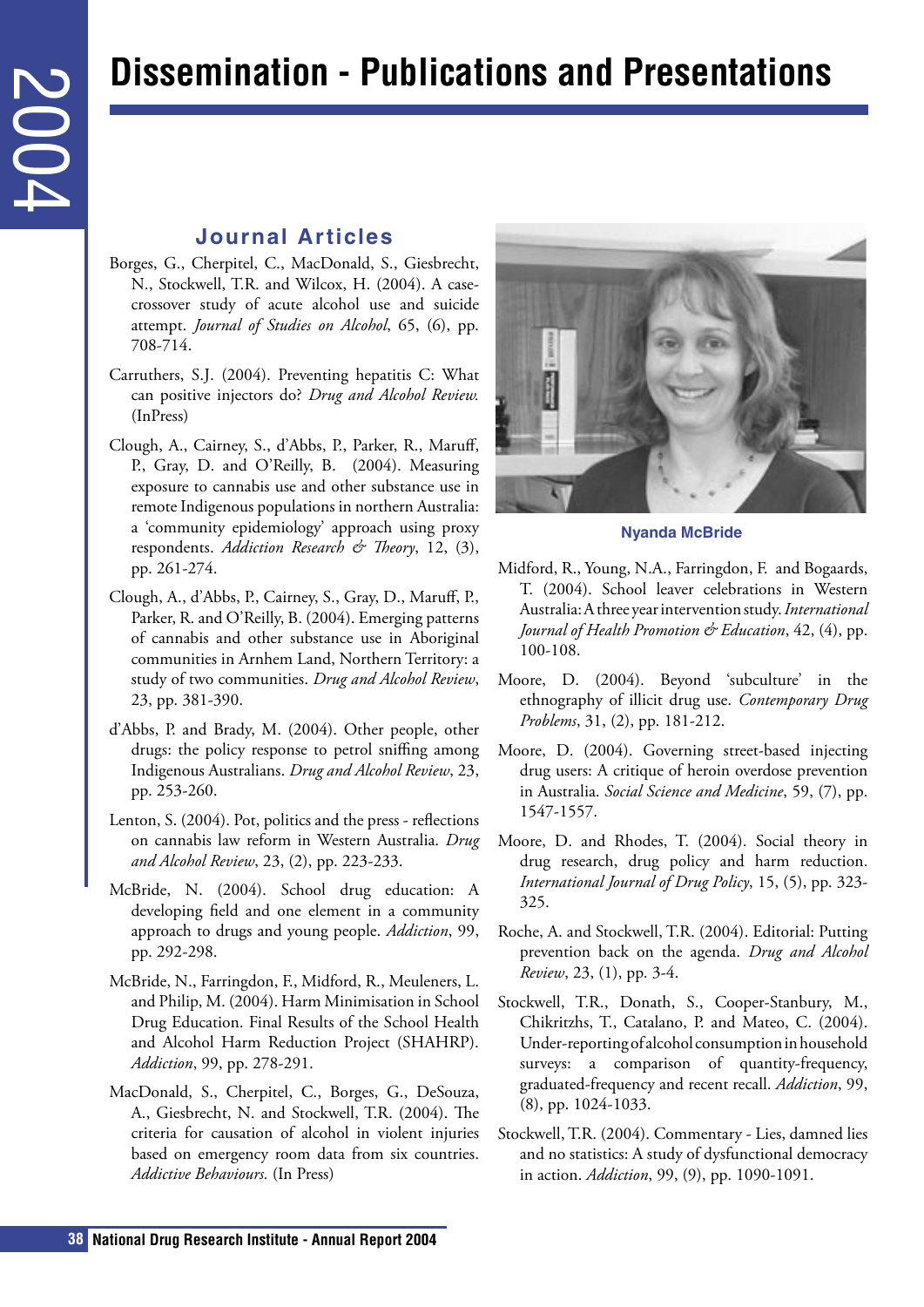- <span id="page-38-0"></span>Stockwell, T.R., Toumbourou, J., Letcher, P., Smart, D., Sanson, A. and Bond, L. (2004). Risk and protection factors for different intensities of adolescent substance use: When does the Prevention Paradox apply? *Drug and Alcohol Review*, 23, (1), pp. 67-77.
- Young, D.J., Stockwell, T.R., Cherpitel, C., Ye, Y., MacDonald, S., Borges, G. and Giesbrecht, N. (2004). Emergency room injury presentations as an indicator of alcohol-related problems in the community: A multilevel analysis of an international study. *Journal of Studies on Alcohol*, 65, (5), pp. 605-612.

### **Unrefereed Journal Articles**

- McBride, N. and Farringdon, F. (2004). School Health and Alcohol Harm Reduction Project. Changing students alcohol related behaviours through classroom lessons. *Education and Health*, 22, (2), pp. 18-32.
- Midford, R. (2004). Community action to reduce alcohol problems: What should we try in Australia. *CentreLines*, April, pp. 3-4.
- Midford, R. and Cooper, M. (2004). The Party Safe Project - How local people can work together for health improvements in a country town. *Healthway News*, (36). pp. 12-13.
- Moore, D. (2004). Talking to spotters. *Substance*, 6, pp. 2.
- Stockwell, T.R. (2004). Responsible alcohol service: Challenging society and the law. *Of Substance*, 2, (2), pp. 20-23.

### **Monographs, Books and Chapters**

- Boots, K. and Midford, R. (2004). Mass media marketing and advocacy to reduce alcohol-related harm. In Heather, N. and Stockwell, T.R. (eds.) *The Essential Handbook of Treatment and Prevention of Alcohol Problems*. John Wiley and Sons Ltd., West Sussex, England. pp. 321-338.
- Heather, N. and Stockwell, T.R. (eds.) (2004). *The Essential Handbook of Treatment and Prevention of Alcohol Problems*. John Wiley and Sons Ltd., West Sussex.
- Loxley, W., Toumbourou, J. and Stockwell, T.R. (2004). *The Prevention of Substance Use, Risk and Harm in*

*Australia*. A Review of the Evidence. Summary. Australian Government Department of Health and Ageing.

- *Matila.* A Review of the Evidence. Summary.<br> *Natila.* A Review of the Evidence. Summary.<br>
National Groenmount, D<sub>ra</sub> Drug Research TRI-H, Hizines,<br>
N. C. Controller, 12., Grodfrey, C., Waters, E., Parton, G.,<br>
Herban, R. Loxley, W., Toumbourou, J., Stockwell, T.R., Haines, B., Scott, K., Godfrey, C., Waters, E., Patton, G., Fordham, R.J., Gray, D., Marshall, J., Ryder, D., Saggers, S., Williams, J. and Sanci, L. (2004). *The prevention of substance use, risk and harm in Australia: A review of the evidence*. National Drug Research Institute and the Centre for Adolescent Health.
- Midford, R. and McBride, N. (2004). Alcohol education in schools. In Heather, N. and Stockwell, T.R. (eds.) *The essential handbook of treatment and prevention of alcohol problems*. John Wiley and Sons., West Sussex, England. pp. 299-319.
- Moore, D. and Dietze, P. (2004). Overdose prevention and street-based injecting drug use: Why we're heading in the wrong direction. In Harper, K. (ed.) *Services Directory for Drug and Alcohol Users*. Fitzroy Legal Service, Fitzroy. pp. 288-290.
- Moore, D. and Rhodes, T. (2004). Social Theory in Drug Research, Drug Policy and Harm Reduction (Double Special Issue). *International Journal of Drug Policy*, 15, (5), pp. 323-458.
- Saggers, S., Gray, D. and Strempel, P. Sex, drugs and indigenous young people. In Aggleton, P., Ball, A. and Mane, P. (eds.) *Sex, Drugs and Young People*. Routledge, London. (In Press)
- Shaw, G., Biven, A., Gray, D., Mosey, A., Stearne, A. and Perry, J. (2004). *An evaluation of the COMGAS Scheme: 'They sniffed it and they sniffed it – but it just wasn't there'*. Australian Government Department of Health and Ageing, Canberra.
- Stockwell, T.R. (2004). Editor's Introduction. In Heather, N. and Stockwell, T.R. (eds.) *The Essential Handbook of Treatment and prevention of Alcohol Problems*. John Wiley and Sons Ltd., West Sussex. pp. 194-198.
- Stockwell, T.R. (2004). Harm reduction: The drugification of alcohol policies and the alcoholisation of drug policies. In Klingemann, H. and Muller, R. (eds.) *From Science to Action? 100 years later - alcohol policies revisited*. Kluwer Academic Publishers, The Netherlands. pp. 49-59.

Stockwell, T.R. and Gruenewald, P. (2004). Controls on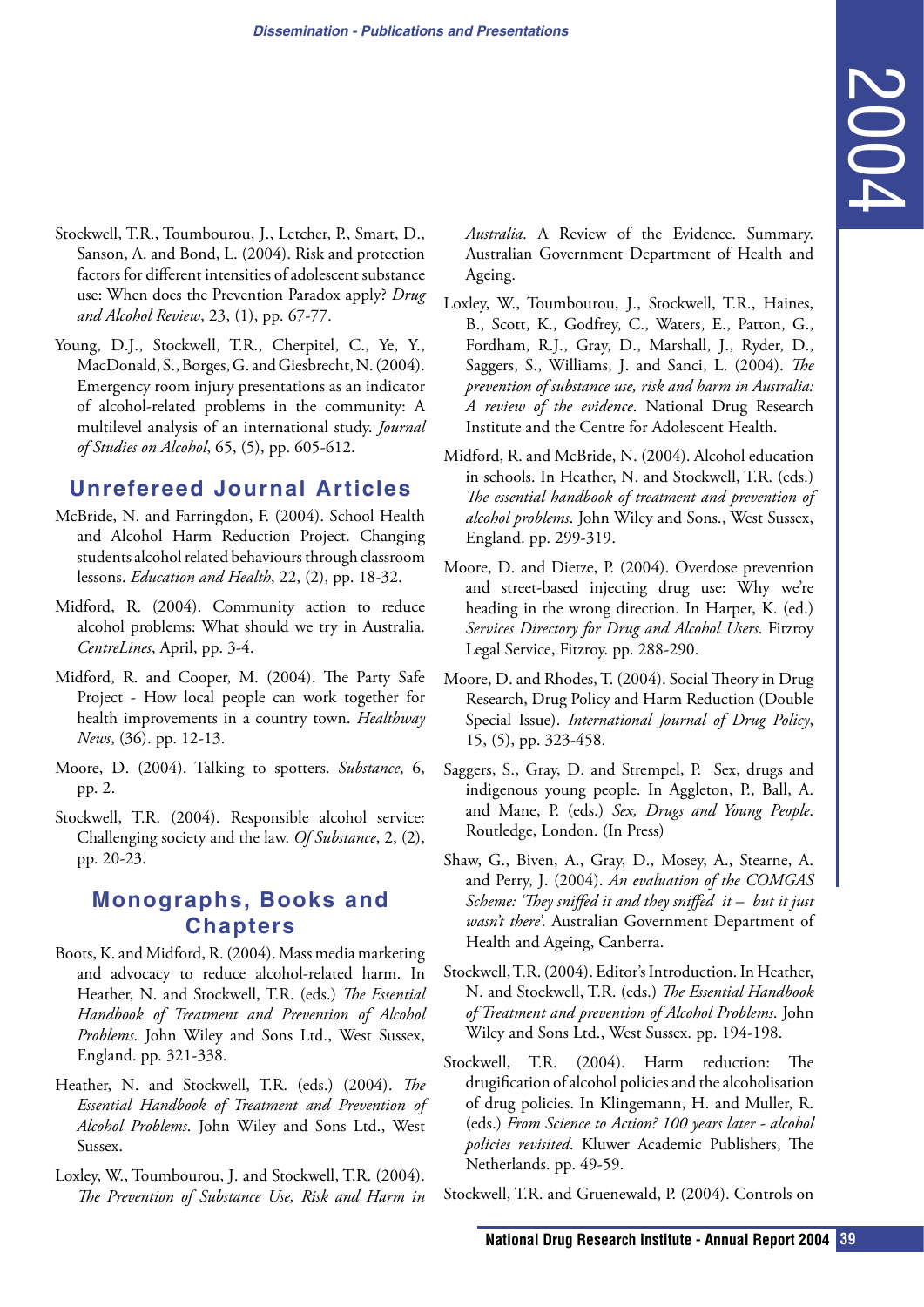the physical availability of alcohol. In Heather, N. and Stockwell, T.R. (eds.) *The Essential Handbook of Treatment and Prevention of Alcohol Problems*. Wiley & Sons Ltd., West Sussex. pp. 213-234.

### **Technical and Other Reports**

- Breen, C., Degenhardt, L., Roxburgh, A., Bruno, R., Fetherston, J., Jenkinson, R., Kinner, S., Moon, C., Proudfoot, P., Ward, J. and Weekley, J. (2004). *Australian Drug Trends 2003: Findings from the Illicit Drug Reporting System (IDRS)*. NDARC, Sydney.
- Chanteloup, F. and Lenton, S. (2004). *WA Party Drug Trends 2003 - Findings from the Party Drugs Initiative (PDI)*. NDARC Technical Report No. 187. NDARC, Sydney.
- Chikritzhs, T., Stockwell, T.R., Gray, D., Stearne, A., Pascal, R. and Saggers, S. (2004). *Applying national indicators of alcohol-related harms to Indigenous Australians: a discussion paper*. National Drug Research Institute, Curtin University of Technology, Perth, Western Australia.
- Fetherston, J. and Lenton, S. (2004). *WA Drug Trends 2003*. Technical Report No. 179, National Drug and Alcohol Research Centre, Sydney.
- Gray, D. (ed.) (2004). *Report on the Alcohol and Other Drugs Forum on Priorities for the Delivery of Treatment Services Across the Northern Territory*. National Drug Research Institute, Perth.
- <span id="page-39-0"></span>**10** the physical availability of alcohol. In Heath and Succiousline and Succiousline Channel Hand Treatment and Presention of Alcohol Problems.<br> **40 From Case 11.4**, West Susect. pp. 213-234. **Technical Annual Annual Re** Gray, D., Saggers, S., Atkinson, D. and Strempel, P. (2004). *Substance misuse and primary health care among Indigenous Australians*. Aboriginal and Torres Strait Islander Primary Health Care Review: Consultant Report No. 7. Australian Government Department of Health and Ageing, Canberra, ACT.
	- Gray, D. and Stearne, A. (2004). *Makin Tracks: Final Evaluation Report*. National Drug Research Institute, Perth.
	- Gray, D., Watts, S. and Haines, B. (2004). *Alcohol and Other Drug Education and Training for Indigenous Workers: A Literature Review*. Aboriginal Drug and Alcohol Council and National Drug Research Institute, Curtin University of Technology, Perth.
	- McBride, N., Farringdon, F. and Kennedy, C. (2004). *The SHAHRP National Dissemination Project. Final*

*Report*. National Drug Research Institute, Curtin University of Technology., Perth, Western Australia. pp. 101.

- Midford, R., Wilkes, D. and Young, D.J. (2004). *Evaluation of the In Touch training program for the management of alcohol and other drug use issues in schools, Report to the School Drug Education and Road Aware Project*. National Drug Research Institute.
- Moore, D. and Dietze, P. (2004). *Responding to streetbased heroin overdose, injecting drug use and sex work: A risk environment approach*. National Drug Research Institute, Curtin University of Technology & School of Health and Social Development, Deakin University.
- Young, D.J., Midford, R., Playford, D. and Kite, E. (2004). *An evaluation of the impact of liquor licensing restrictions in the Western Australian Community of Port Hedland Pre-intervention report: 16 July 2004, Report to the Health Department of Western Australia*. National Drug Research Institute, Curtin University of Technology.
- Young, D.J., Stockwell, T.R., Cherpitel, C., Ye, Y., MacDonald, S., Borges, G. and Giesbrecht, N. (2004). *Emergency Room injury presentations as a surrogate measure of alcohol-related problems in the community: A multilevel analysis of an international study*. National Drug Research Institute. Curtin University of Technology, Perth, Western Australia.

### **Conference, Seminar and Workshop Presentations**

- Barratt, M.J., Chanteloup, F. Lenton, S. and Marsh, A. (2004) Predicting the impact of the new Cannabis Infringement Notice (CIN) scheme on how regular users intend to obtain cannabis in Western Australia. Presented at the Beyond the Drug: APSAD 2004 National Conference incorporating the National Methadone Conference, Esplanade Hotel, Fremantle, WA, Australia, 14th-17th November 2004.
- Carruthers, S.J. (2004) A Review of Hepatitis C Prevention Research in Australia. Invited presentation at the Australian Hepatitis Council Research Forum, National Convention Centre, Canberra, ACT, Australia, 31st August 2004.
- Carruthers, S.J. (2004) Video as a research tool: an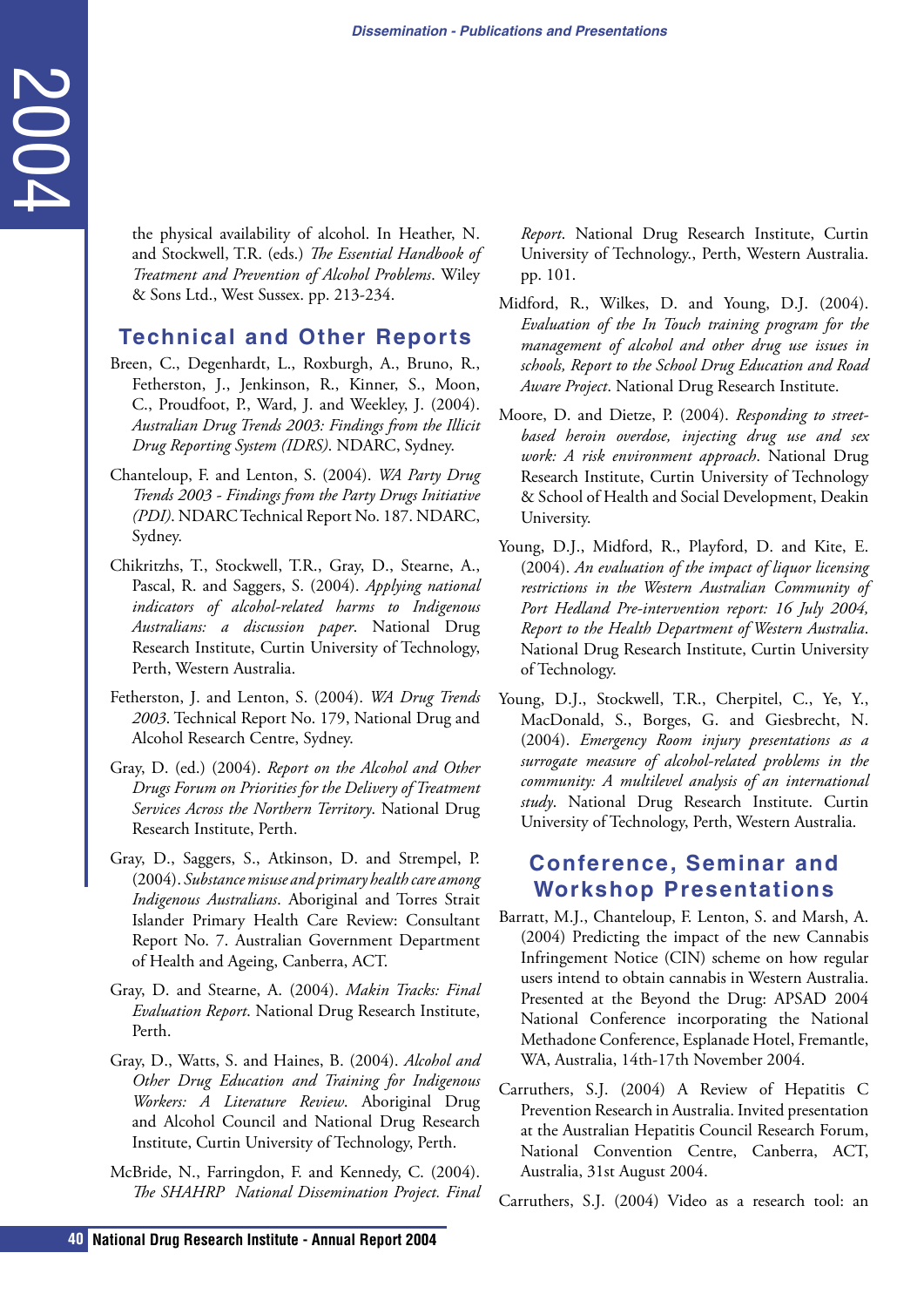innovative research method for investigating risk associated with injecting drug use. Invited presentation at the La Trobe University, Melbourne, Vic, Australia, 19th-24th October 2004.

- Chanteloup, F., Lenton, S. and Barratt, M.J. (2004) An investigation of the expected impact of the new Cannabis Infringement Notice Scheme in Western Australia on regular users and the cannabis market. Presented at the 15th International Conference on the Reduction of Drug Related Harm, Melbourne Convention Centre, Melbourne, VIC, Australia, 20th-24th April 2004.
- Chanteloup, F., Lenton, S. and Barratt, M.J. (2004) The expected impact on the cannabis market of the new Cannabis Infringement Notice Scheme in Western Australia. Presented at the Beyond the Drug: APSAD 2004 National Conference incorporating the National Methadone Conference, Esplanade Hotel, Fremantle, WA, Australia, 14th-17th November 2004.
- Chikritzhs, T. (2004) You got it from where? Supply and availability. Invited presentation at the Youth Alcohol Forum, Subiaco Oval, 8th July 2004.
- Donnelly, N. (2004) Intelligence-led regulation of licensed premises: Potential and challenges in practice. Invited presentation at the Preventing Violence at Drinking Venues, National Drug Research Institute, Perth, WA, Australia, 6th May 2004.
- Dwyer, R. (2004) Fluidity in a local drug marketplace. Presented in the Talking Point Series, Turning Point Alcohol and Drug Centre, Melbourne, Vic, Australia, 19th November 2004.
- Fetherston, J. (2004) A telephone survey of public attitudes towards Western Australia's Cannabis Infringement Notice Scheme. Presented at the 15th International Conference on the Reduction of Drug Related Harm, Melbourne Convention Centre, Melbourne, Vic, Australia, 20th-24th April 2004.
- Fetherston, J. (2004) The rise of methamphetamine: An Analysis of Emerging Trends from the WA & National Illicit Drug Reporting System Presented at the Illicit Drug Trends Conference, Esplanade Hotel, Fremantle, WA, 13th November 2004.
- Fetherston, J. and Lenton, S. (2004) Community attitudes towards cannabis and legislative change in

WA. Plenary presentation at the Beyond the Drug: APSAD 2004 National Conference incorporating the National Methadone Conference, Esplanade Hotel, Fremantle, WA, Australia, 14th-17th November 2004.

- Graham, K. (2004) Somebody's gonna get their head kicked in tonight: Bar room violence and some strategies for preventing it. Invited presentation at the Preventing Violence at Drinking Venues, National Drug Research Institute, Perth, WA, Australia, 6th May 2004.
- Lenton, S. (2004) Amphetamines and party drugs: Research gaps, issues and future trends. Invited presentation at the (Vic) Premier's Drug Prevention Council Research Forum on Party Drugs, Melbourne Town Hall, Melbourne, Vic, Australia, 16th August 2004.
- Lenton, S. (2004) Research, politics and Cannabis Law Reform. Invited presentation at the School of Population Health UWA Seminar Series, 16th March 2004.
- Lenton, S. (2004) Successful cannabis law reform in Western Australia: The model and process of getting evidence-based legislative change. Presented at the 15th International Conference on the Reduction of Drug Related Harm, Melbourne Convention Centre, Melbourne, Vic, Australia, 20th-24th April 2004.

Lenton, S. (2004) The WA Cannabis Infringement



**Francoise Chanteloup gives a presentation at the 2004 APSAD Conference**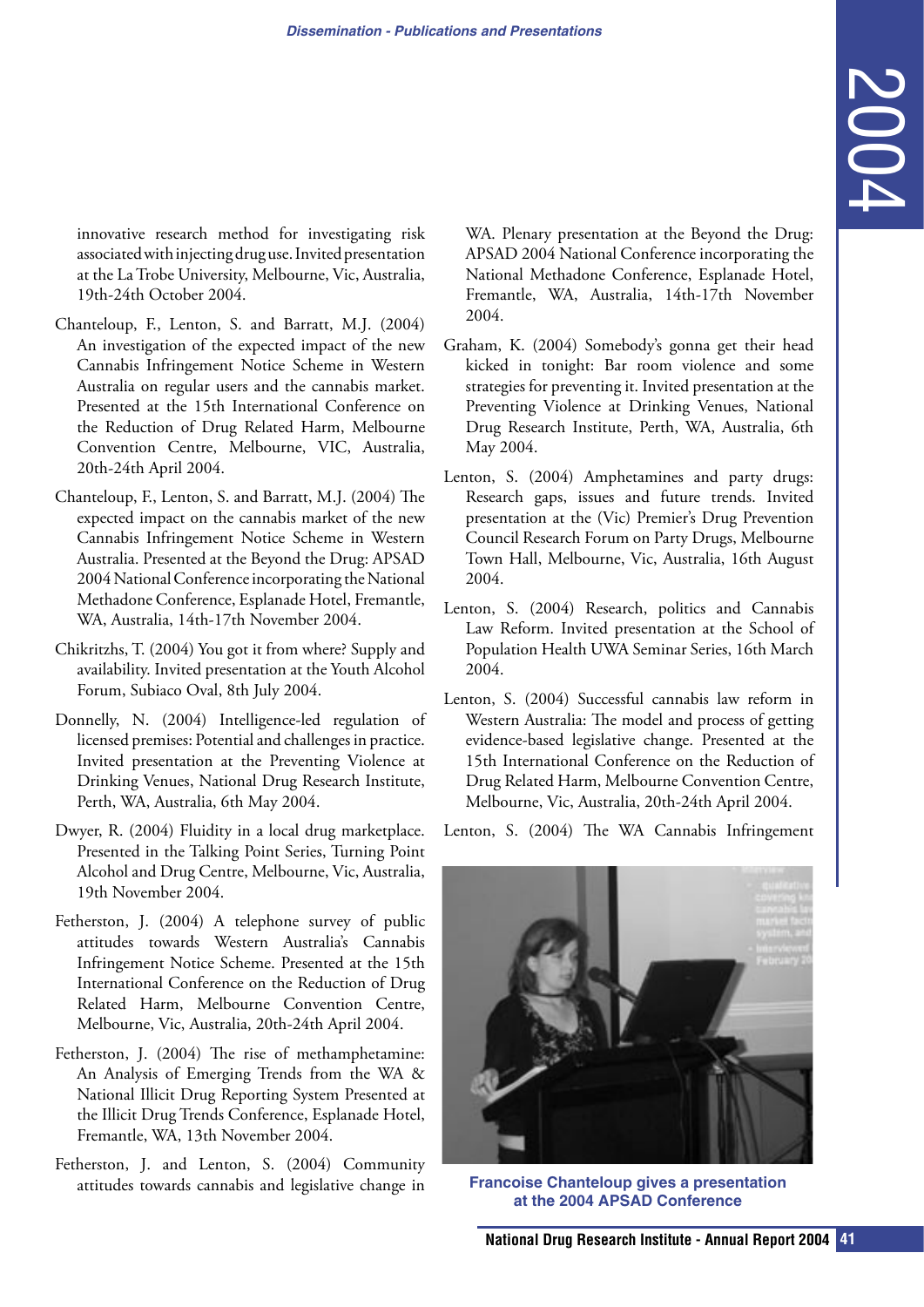Notice Scheme: An overview of the scheme and its evaluation. Presented at the Beyond the Drug: APSAD 2004 National Conference incorporating the National Methadone Conference, Esplanade Hotel, Fremantle, WA, Australia, 14th-17th November 2004.

- **12 Notice Scheme:** An onewirw of the scheme and Newtonial Conference incorporation Conference incorporation Conference incorporation Conference incorporation Conference incorporation Conference incorporation 2004, Austr Lenton, S. and Farringdon, F. (2004) An investigation of the expected impacts of Western Australia's Cannabis Infringement Notice Scheme on drug use of school children. Presented at the 15th International Conference on the Reduction of Drug Related Harm, Melbourne Convention Centre, Melbourne, Vic, Australia, 20th-24th April 2004.
	- Lenton, S. and Farringdon, F. (2004) Expected impacts of Western Australia's Cannabis Infringement Notice Scheme on drug use of school children. Presented at the Beyond the Drug: APSAD 2004 National Conference incorporating the National Methadone Conference, Esplanade Hotel, Fremantle, WA, Australia, 14th-17th November 2004.
	- Loxley, W. (2004) Reducing intoxication and alcoholrelated harm among young people. What does the literature tell us? Invited, Keynote presentation at the Youth Alcohol Forum, Subiaco Oval, 8th July 2004.
	- Loxley, W. (2004) Reducing intoxication and alcoholrelated harm among young people. What does the literature tell us? Invited, Plenary presentation at the Local Drug Action Groups Grassroots Weekend 2004, 21st-22nd August 2004.
	- Loxley, W. (2004) The prevention of drug-related harm in Australian children. Presented at the Seminar for the Institute of Child Health Research, ICHR, Perth, WA, 14th September 2004.
	- Loxley, W., Toumbourou, J. and Stockwell, T.R. (2004) The Prevention of Substance Use, Risk and Harm in Australia: a Review of the Evidence. Presented at the NDRI/CAH Seminar to introduce Prevention Monograph, Ella Latham Lecture Theatre, Parkville, Vic, 29th June 2004.
	- Midford, R. (2004) Harm minimisation in Australian school drug education: what has been achieved and where to from here? Invited presentation at the 15th International Conference on the Reduction of Drug Related Harm, Melbourne Convention Centre, Melbourne, Vic, Australia, 20th-24th April 2004.
- Midford, R. (2004) Leavers' Celebrations: The Role of the Community. Invited, Keynote presentation at the 2004 Leavers' Workshop, Fremantle, WA, 27th-28th February 2004.
- Midford, R. (2004) Recent drug education projects undertaken by NDRI. Invited presentation at the National School Drug Education Strategy Committee Meeting, Perth, WA, 4th-5th November 2004.
- Midford, R. (2004) Research project: community mobilisation and reducing alcohol related harm in WA. Invited presentation at the Premier's Drug Prevention Council Key Stakeholders Seminar "Getting the full bottle on Alcohol", Melbourne, Vic, 10th December 2004.
- Midford, R. (2004) The Kalgoorlie Alcohol Action Project (KAAP). Invited presentation at the In-house Prevention Research Center (PRC) seminar, PRC Boardroom, Berkeley, USA, 13th October 2004.
- Midford, R. (2004) What difference does professional training make to the way schools deal with drug related issues? An evaluation of the In Touch program. Presented at the Beyond the Drug: APSAD 2004 National Conference incorporating the National Methadone Conference, Esplanade Hotel, Fremantle, WA, Australia, 14th-17th November 2004.
- Moore, D. (2004) Ethnographic notes on interactions between street-based injectors and service providers. Presented at the Beyond the Drug: APSAD 2004 National Conference incorporating the National Methadone Conference, Esplanade Hotel, Fremantle, WA, Australia, 14th-17th November 2004.
- Moore, D. (2004) Global/local connections: Street-based IDU, sex work and service provision in an Australian city. Invited, Plenary presentation at Globalization, youth culture and drugs, Kalmar, Sweden, 26th-28th April 2004.
- Moore, D. (2004) Harm reduction and the drug-using subject. Invited presentation at the Centre for Social Research on Alcohol and Drugs (SoRAD), Stockholm University, Stockholm, Sweden, 29th April 2004.
- Moore, D. (2004) What kind of subject do we want? Harm reduction policy and the construction of drug users. Presented at the 15th International Conference on the Reduction of Drug Related Harm, Melbourne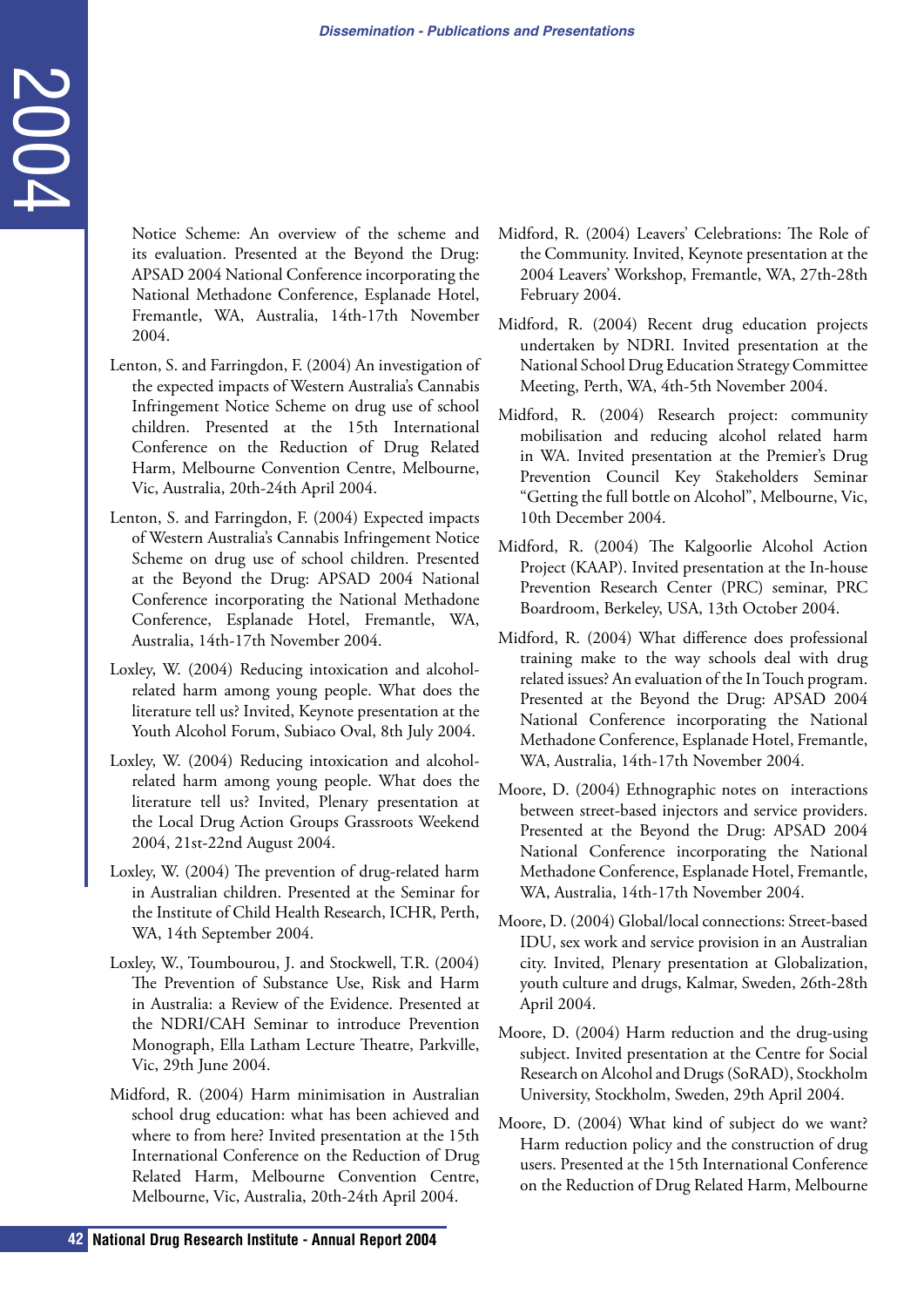<span id="page-42-0"></span>Convention Centre, Melbourne, Vic, Australia, 20th-24th April 2004.

- Pascal, R. (2004) The impact of the Northern Territory's Living With Alcohol (LWA) program revisited: before, during and after. Presented at the Beyond the Drug: APSAD 2004 National Conference incorporating the National Methadone Conference, Esplanade Hotel, Fremantle, WA, Australia, 14th-17th November 2004.
- Stockwell, T.R. (2004) Alcohol: An ordinary commodity? Regulating the manufacture, supply and promotion of alcohol. Invited presentation at the 2004 Liquor and Hospitality Industry Leaders Forum, Burswood International Resort Casino, Perth, WA, Australia, 17th May 2004.
- Stockwell, T.R. (2004) Emergency room injury presentations as an indicator of alcohol-related problems in the community: A Multilevel analysis of an international study. Invited, Plenary presentation at the 30th Annual Alcohol Epidemiology Symposium of the Kettil Bruun Society for Social and Epidemiological Research on Alcohol, University of Helsinki, Finland, 31st May - 4th June 2004.
- Stockwell, T.R. (2004) Prevention monograph & evidence based directions forward for the alcohol and other drugs sector. Invited presentation at Beyond the Summit - where to now?, Constitution Centre, Perth, WA, Australia, 6th May 2004.
- Wilkinson, C. (2004) Alcohol use and older people: an emerging issue. Presented at the Beyond the Drug: APSAD 2004 National Conference incorporating the National Methadone Conference, Esplanade Hotel, Fremantle, WA, Australia, 14th-17th November 2004.

### **Meetings**

- Gray, D., Kalucy, L. and Mattick, R. (2004) Research agenda setting and the Inter-Governmental Committee on Drug Strategy. Invited presentation at the Inter-Governmental Committee on Drug Strategy Meeting - July 2004, Rydges Hotel, Melbourne, Vic, 22nd-23rd July 2004.
- Moore, D. (2004) Responding to Street-Based Heroin Overdose, Injecting Drug Use and Sex Work. Presented at the Drugs Round Table, St Kilda Town

Hall, Melbourne, Australia, 30th November 2004.

- Stockwell, T.R. (2004) Presentation of NDRI's Strategic Plan. Invited presentation at the Inter-governmental Committee on Drug Strategy, Yamba Sports Club, Canberra, ACT, 25th February 2004.
- Stockwell, T.R. (2004) Speech on behalf of the funding body (AERF). Invited presentation at the Don't Drink and Drown, Scarborough Beach Front, Perth, WA, Australia, 11th February 2004.

### **NDRI Seminar Series**

- Carruthers, S.J. (2004) Innovative Research Methods: the videoing of injecting events to identify risk and as an educational tool. Presented at the NDRI Seminar Series #12/04, NDRI Board Room, Perth, WA, 23rd September 2004.
- Chanteloup, F. (2004) Considering the myth of the drunken Indian. Presented at the NDRI Seminar #1/04, NDRI Board Room, Shenton Park, WA, 26th February 2004.
- Chanteloup, F. (2004) Patterns of party drug use in Perth: findings from the 2003 Party Drugs Initiative. Presented at the NDRI Seminar Series #5/04, NDRI Board Room, Shenton Park, WA, 20th May 2004.
- Chikritzhs, T. and Pascal, R. (2004) The impact of the Northern Territory's Living With Alcohol (LWA) Program revisited: before, during and after. Presented at the NDRI Seminar Series #11/04, Health Research Campus, Shenton Park, WA, 9th September 2004.
- Dwyer, R. (2004) Fluidity in a street-level drug market. Presented at the NDRI Seminar Series #7/04, Health Research Campus, Shenton Park, WA, 27th May 2004.
- Dwyer, R. (2004) Friends, 'fucking up' and femoral injecting: Fluidity in a street-level drug market. Presented at the NDRI Seminar Series #5/04, Health Research Campus, Shenton Park, WA, 20th May 2004.
- **II**, Melbourne, Australia, 30th November 2004.<br>
well, T.R. (2004) Presentation of NDRI's Structure is Drug Structure in Drug Structure is the later governmental<br>
munitee on Drug Structury, Yamba Sports Club,<br>
well, T.R. ( Fetherston, J. (2004) Illicit drug trends in WA: findings from the 2003 Illicit Drug Reporting System. Presented at the NDRI Seminar Series #5/04, Health Research Campus, Shenton Park, WA, 20th May 2004.
- Lenton, S., Fetherston, J. and Chanteloup, F. (2004)